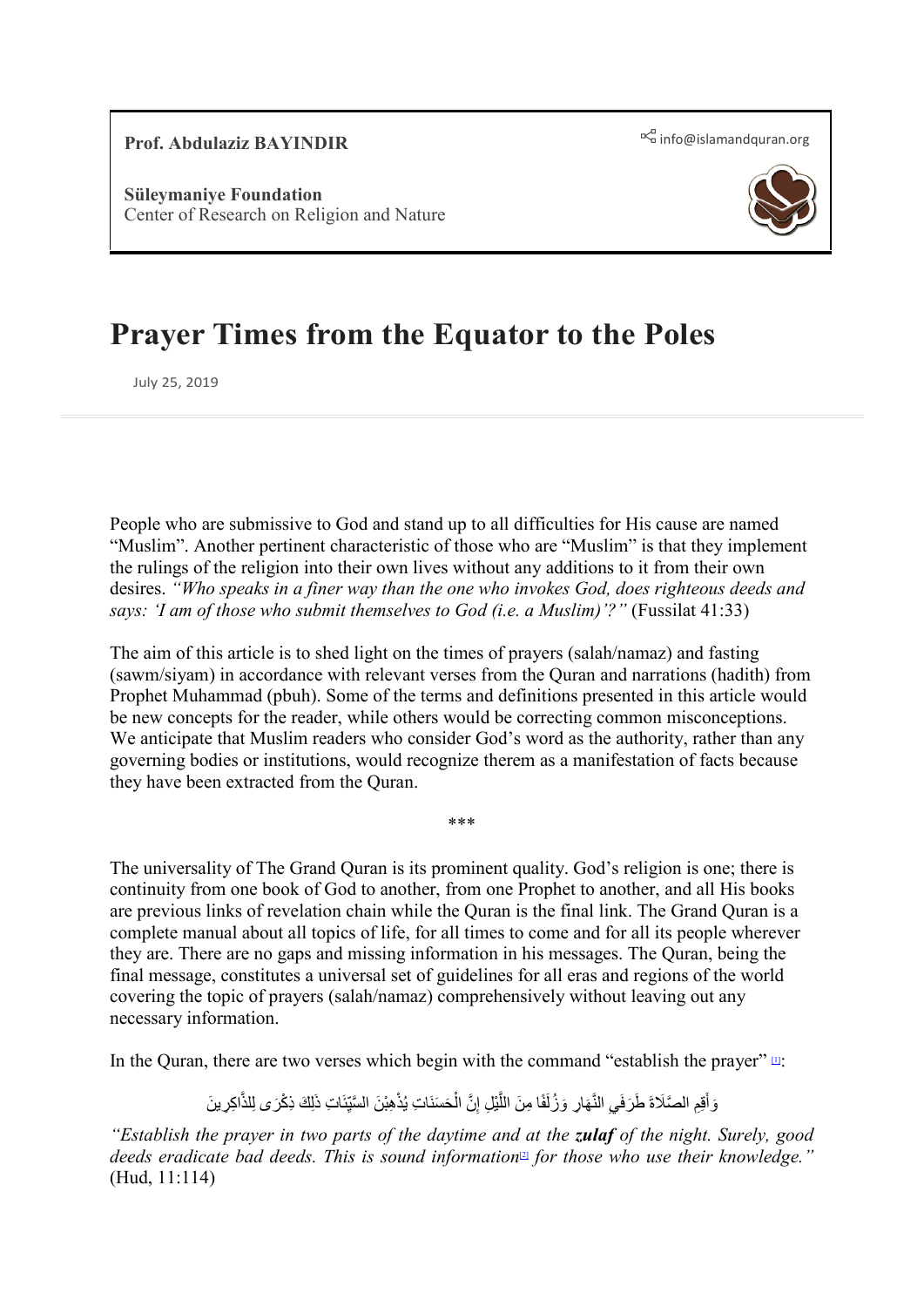أَقِمِ الصَّلَاةَ لِدُلُوكِ الشَّمْسِ إِلَى غَسَقِ اللَّيْلِ وَقُرْ آنَ الْفَجْرِ إِنَّ قُرْ آنَ الْفَجْرِ كَانَ مَشْهُودًا  $\frac{1}{2}$ ُ

*"Establish the prayer from the dolook of the sun till the ghasaq of the night, and at qura[n](#page-39-2)*[3] *of the fajr. Quran of the fajr is visible to the eye*  $\mathbb{L}$ ." (Isra 17:78)

The above mentioned two verses explain each other. Other verses which help us understand the topic further are as follows:

> <span id="page-1-1"></span><span id="page-1-0"></span>ًومِن اللَّيلِ فتهجد بِهِ نافِلَة لَكَ عسى أن يبعثك ربك مقامًا محمودًا

*"Wake up for prayer in some part of the night as an additional obligation for you: It may be that your Master will raise you to a station of praise and glory!"* (Al-Isra 17:79)

> َ وَاذْكُرِ اسْمَ رَبِّكَ بُكْرَةً وَأَصِيلًا . وَمِنَ اللَّيْلِ فَاسْجُدْ لَهُ وَسَبِّحْهُ لَيْلًا طَوِيلًا َ $\overline{\phantom{a}}$ ِ

*"Keep the name of your Master on your mind through day and night. And during a part of the*  night prostrate to Him, and exalt Him (offer tahajjud prayer) during the *long part of the night*<sup>[5]</sup>." (al-Insan 76:25-26)

ّ ِجوم ِدبار الن ّحھ وإ ِ ّ ِ یل فسب ِومن الل

*"Glorify Him at a part of the night and as the stars fade away."* (at-Tur 52:49)

We will understand the relevant terms, times of prayer and fasting in the light of these verses and other verses which include the details of these verses.

#### **I. THE TERMINOLOGY FOR UNDERSTANDING THE CONCEPT OF PRAYER TIMES FOR A MUSLIM**

According to the Qur'anic descriptions of both the day and night, they are distinguished from each other by their certain attributes, such as the former being time for spreading around and searching for God's favor, and the latter being time for repose. There are also other distinctive attributes of nighttime and daytime which set the boundaries between these two time periods. By using these, we can say that both night and day occur every day and everywhere on the earth. If we use the Quranic criteria to determine the prayer times, they show the universality of prayers for the whole globe not only in places where sunrise and sunset follow a regular course, unlike polar regions. If these right Quranic criteria are used, prayers and fasting can be observed without any hardship on human bodies both in the winters and summers. In short, Quranic guidelines for the prayer times align with human nature (**fitrah)**[\[6\]](#page-39-4) for all regions of the globe. In order to understand the Quranic criteria for the prayers, let us look at essential terms used in this regard:

#### **A- THE SUN**

The Sun is the celestial body which produces "**dhiya**". The Almighty God decrees:

<span id="page-1-2"></span>هُو الَّذِي جعل الشَّمْسِ ضَبِاءِ

# "*It is He Who has made the sun dhiya…"* (Jonah 10:5)

We do not see the Sun itself but its **dhiya**, that is, its rays, and we call those rays as "the Sun".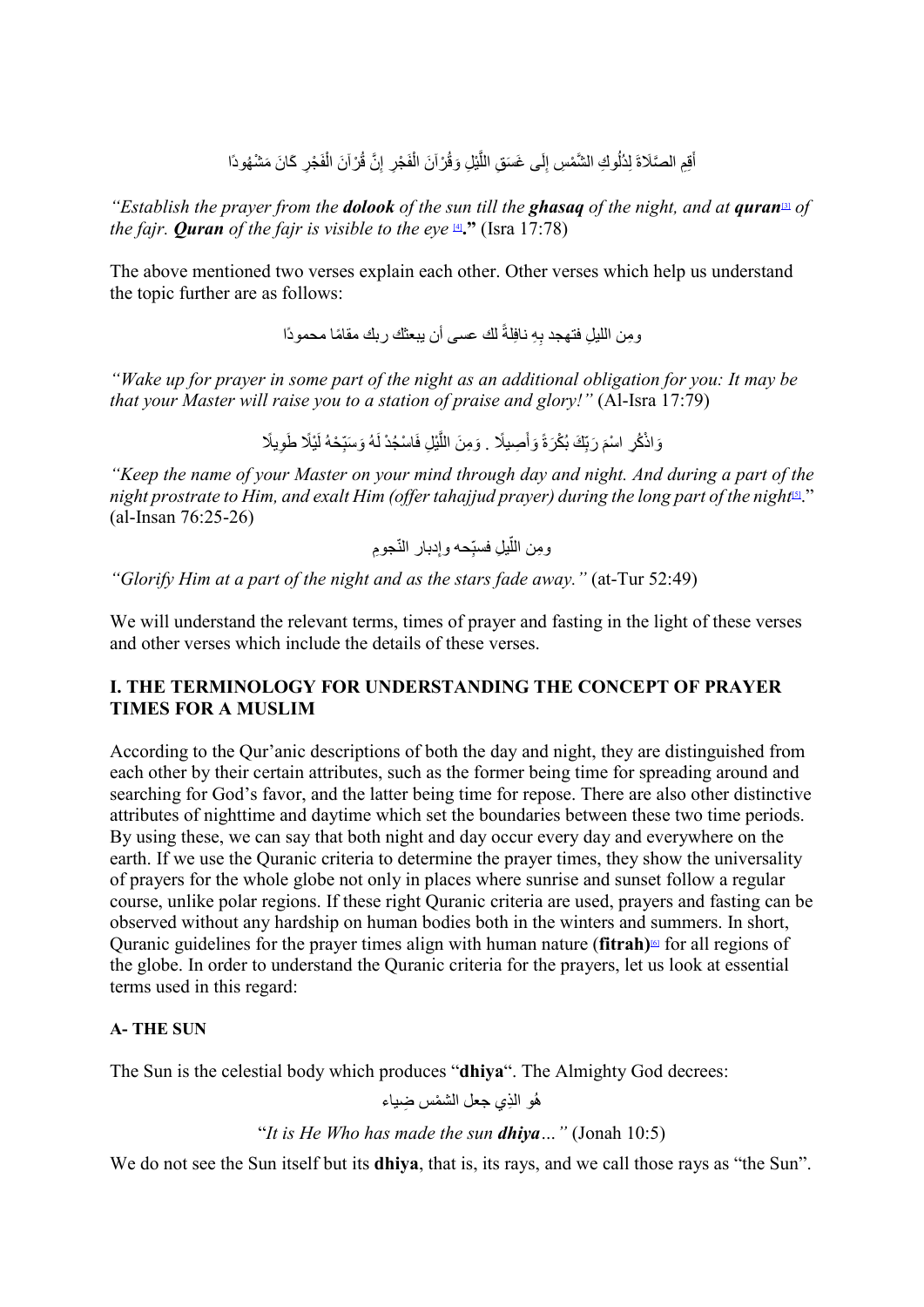

The Sun, where **dhiya** aggregates<sup>[7]</sup>

<span id="page-2-0"></span>**Dhiya** is a type of sun ray which enables us to make the calculation of prayer times. The first **dhiya** of the Sun appears over the eastern horizon at the time of **sahar**, and then it wraps the horizon, and thereafter covers all around. In the evening it declines westwards, and in the middle of the night, it disappears completely. God, the Almighty has decreed:

ُ قُلْ أر أَيْتُمْ إِن جعل اللهُ عليْكُمُ اللَّيْل سِرْمدًا إلى يؤمِ الْقِيامةِ منْ إِلَّهٌ غَيْرُ اللهِ بِأَتِيكُم بِضِيباء أفلا تسْمعُون. قُلْ أر أَيْتُمْ إِنْ جعل اللهُ ֦֧֦֧֦֓**֓** ٔ<br>ا ُ ُ علَيْكُمُ النـهار سـرْمدًا إِلـى يؤمِ الْقِيامةِ منْ إِلـهٌ غَيْرُ اللهِ يأتِيكُمْ بِلَيْلٍ تسْكُنُون فِيهِ أفلا تُبْصِرُون ֦֧֦֧֦֧֦֧֦֧֦֧֦֧֧֜֓֓<u>֓</u> ا<br>ا

*"Say: 'Have you considered, if God should lay perpetual night over you until the Day of Rising, what deity besides God would bring you any dhiya? Do you not listen?' Say: 'Have you considered, if God should extend the daytime until the Day of Rising, what deity besides God would bring you the night wherein you might repose? Do you not listen?' "* (al-Qasas 28:71-72)

During twilights of morning and evening, night and daytime are merged into each other. The night wherein we repose is right in the midst of the nighttime because the midst of the night is the time when all living creatures rest.

Dhiya can be observed in every region of the earth every day but along different durations. In polar regions, even on the days when the sun does not rise above the horizon, we calculate the prayer times according to the dhiya coming from it.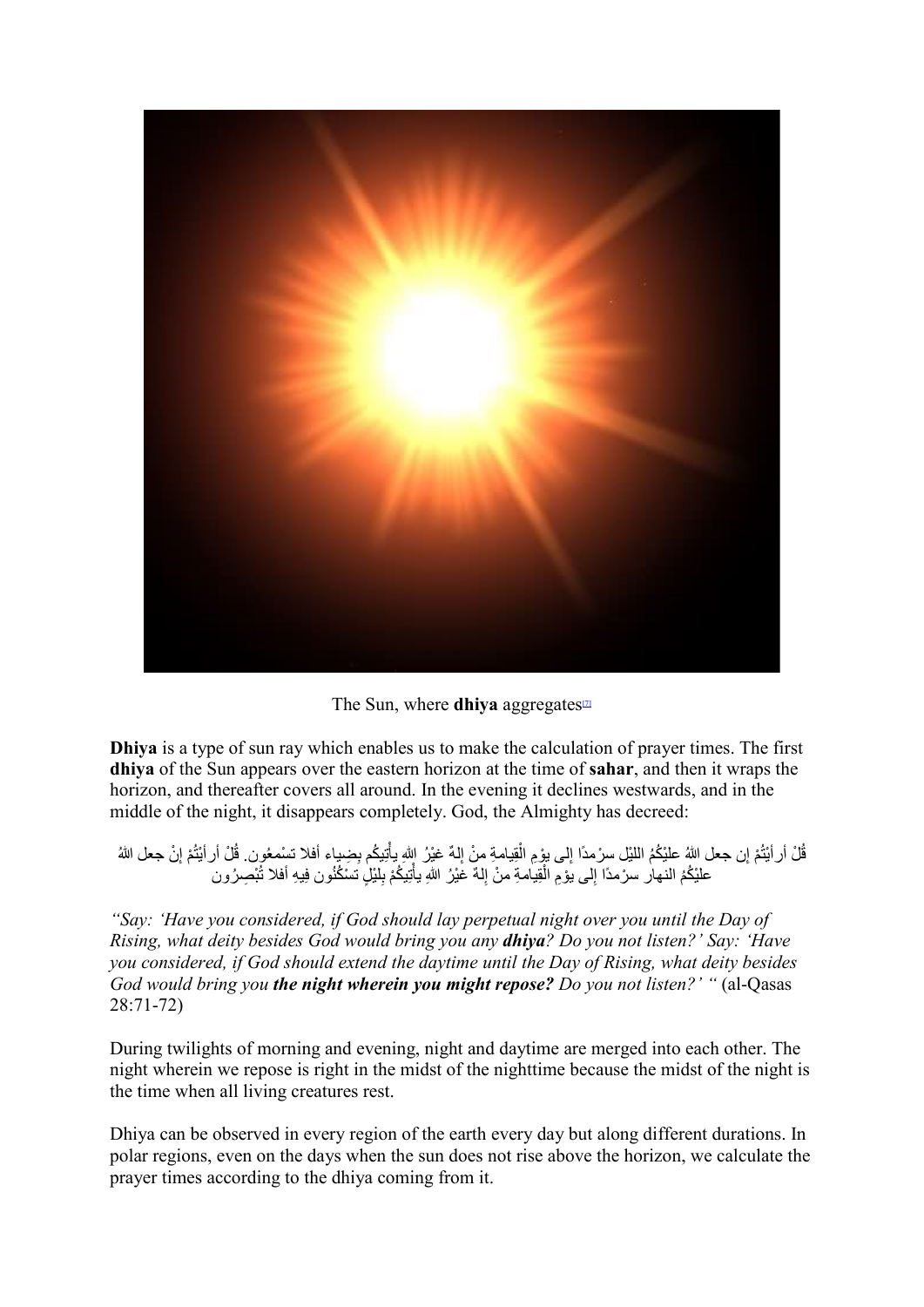During white night[s\[8\],](#page-39-6) the light observed between the isha and **sahar** times is not **dhiya** but rather **noor**. The **noor** will be described under the section "The Moon".

The sun emits another type of ray as well, which is called "duha". **Duha** is a type of sun rays which emits heat. It emerges only during the daytime. The verses relevant to **duha** are as follows:

> <span id="page-3-1"></span><span id="page-3-0"></span>والشمْسِ وضُحاها .والْقمرِ إِذا تلاها . والنهارِ إِذا جلاها . واللَّيْلِ إِذا يغْشاها . ا<br>ا

*"By the Sun and its <i>duha*"; by the Moon when it follows it (either the Sun or its duha); by the *daytime when it displays it (either the Sun or its duha); by the night when it veils it (either the Sun or its duha)"* (al-Shams 91:1-4)

In the verse below, the word "**duha**" is used in the meaning "daytime":

أَوَأَمِنَ أَهْلُ الْقُرَى أَنْ يَأْتِيَهُمْ بَأْسُنَا ضُحًى وَهُمْ يَلْعَبُونَ  $\overline{1}$ ؚ<br>ا ֖֖֧֦֧֦֧֦֧֦֧֧֪֦֧֪֦֧֚֡֓֓֓֓֓֓֓֓֓֓֓֓֓֓֓֓֓֜֓֓֓֬֓֓֓֓֓֓֓֓֓֓֓֡֬֓֓֓֬֓֓֓֓֬֓֓֬֬ ؘُ<br>ا

*"Or do the people of those towns feel safe from Us striking upon them misery during duha (daytime) while they are playing around?"* (al-A'raf 7:98)

These verses show that daytime is described in relation to "duha" and night veils over the **duha**. From the definitions of sun and **dhiya**, we, therefore obtain the following fundamental understandings and definitions which are universally applicable to the whole globe and for all times to come:

**Daytime:** The period between the emergence and disappearance of **duha**

**Nighttime:** The period between the disappearance and emergence of **duha**

According to this, the fundamental distinctive sign of daytime is **duha**.

In polar regions, when the sun does not rise or appear over the horizon only for a short while, it is as if the sun rises and sets behind a mountain. The **duha** of the sun, however, exists throughout the daytime. When the sun does not set at all or sets only for a short while, we can still define the daytime in correspondence to **duha**.

The nights with midnight sun are like the shade mentioned in the verse below:

```
وَإِذْ قُلْنَا لِلْمَلَائِكَةِ اسْجُدُوا لِآدَمَ فَسَجَدُواٍ إِلَّا إِبْلِيسَ أَبَى. فَقُلْنَا يَا آدَمُ إِنَّ هَذَا عَدُوٌّ لَكَ وَلِزَوْجِكَ فَلَا يُخْرِجَنَّكُمَا مِنَ الْجَذَّةِ فَتَشْقَى. إِنَّ
                                                                                                                                          \ddot{\phantom{a}}ؚ<br>ا
                                                                                                                                                                                                     ُْل
              ֦֧<u>֓</u>
                                                                                                             ُل
                                             لَكَ أَلَّا تَجُوعَ فِيهَا وَلَا تَعْرَى. وَأَنَّكَ لَا تَظْمَأْ فِيهَا وَلَا تَضْحَى
```
*"When We said to the angels, 'Prostrate to Adam,' they prostrated, except Iblees; he resisted. Then we said: 'O Adam! Verily, this is an enemy to you and to your wife; so let him not get you both out of that garden, so that you are landed in misery. Therein you neither suffer from hunger nor go naked. Nor suffer from thirst, nor from the duha'."* (Ta-Ha 20:116-119)

What protected Adam (pbuh) from the heating -even burning- effect of duha was the shades in the garden. During the midnight sun, the night serves as a shade that protects creatures from the negative effect of duha.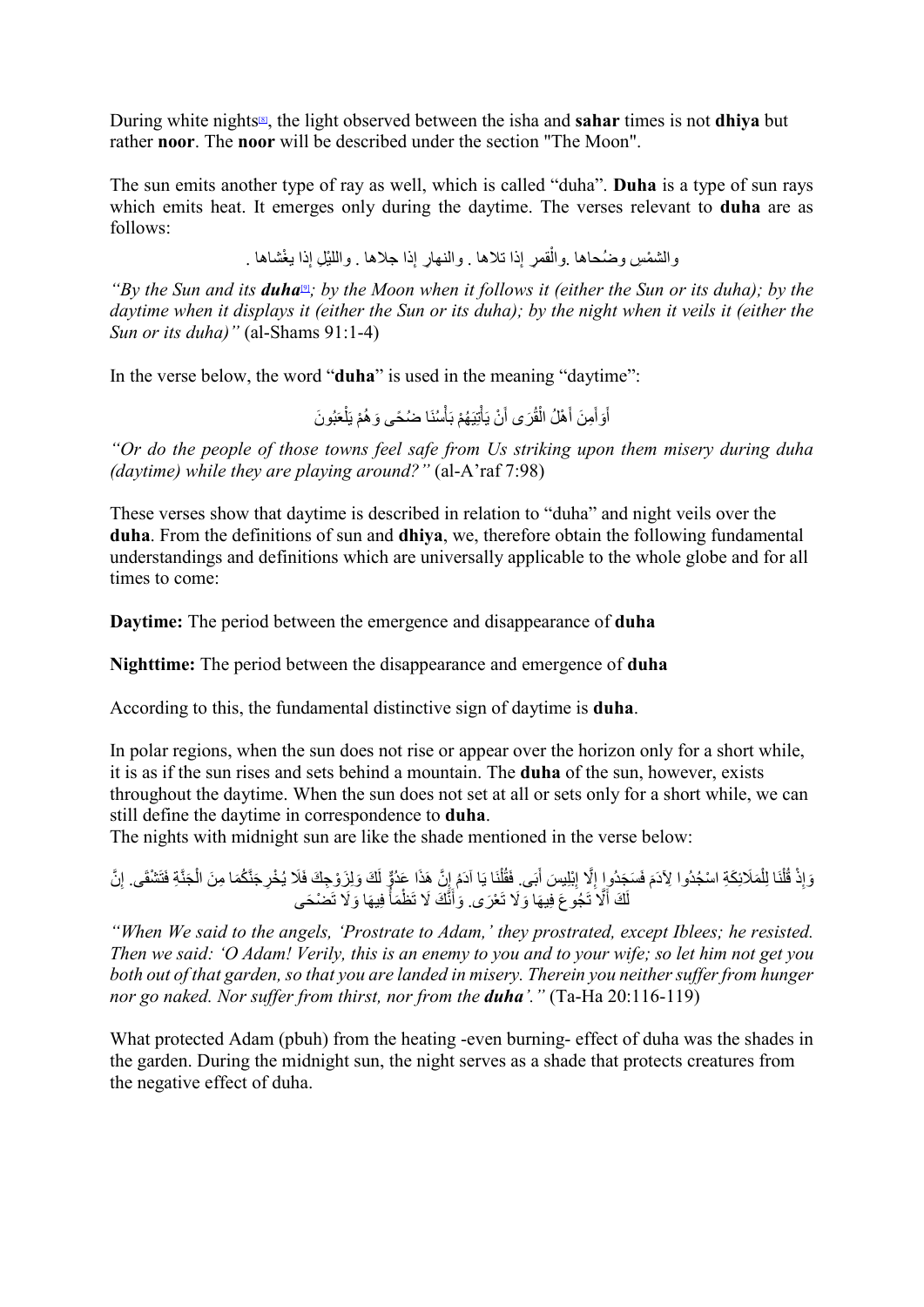According to the following verse, the cause of the temperature difference between night and day is caused by **duha** which is radiated only during the daytime:

ولا الظلُّماتُ ولا الله نُ ولا الظل ولا الْحرُورُ .

*"Neither darkness and light are equal, nor shade and heat."* (Fatir 35:20-21)

The word "al-haroor =  $\blacksquare$ " in the verse also means "the Sun"  $\blacksquare$ . Therefore, we can call 'haroor' as daytime and 'dhill = الظل = shade' as night. The meaning of the verse, then, becomes:

*"Neither darkness and light are equal, nor night and day."* 

The sun rays that reach the earth during twilights radiate some heat, but the effects of the sun rays radiated during twilights are not like the effects of *duha* that is radiated during the daytime. According to the verses below, duha causes the daytime to wave like a sea:

<span id="page-4-2"></span><span id="page-4-0"></span>وَالضُّحَى . وَاللَّيْلِ إِذَا سَجَى

*"By the duha; and by the night when it becomes still."* (Duha 93:1-2)

<span id="page-4-1"></span>The verb 'saja =  $\omega$ , means 'to become still'. It is used to express the becoming still of a wavy sea $\mu$ . This verb is the criterion to determine the beginning of night during the white nights.

Note that the English word "night" **may** refer to *"the period of darkness between sunset and sunrise"* or to *"the earlier part of this period* [\[12\]](#page-39-10)*.* In this context, it is essential to notice that the word "layl = "أَلَمْك" in Arabic, which is translated as "night" throughout the article, **unexceptionally** covers both earlier and later periods of nighttime.

If stillness/tranquility and coolness are felt although the sun is above the horizon, we can say that the earlier period of the night has begun. As we shall see further in the article, the coldness of the night, rather than coolness, is the sign of another period of the night.

White nights veil over the duha of the sun just like a shade, thus causing human beings and animals to repose. Indeed, while on a visit to Tromsø in Norway, in the last week of June, we didn't need to draw the curtains at night to be able to sleep because the sunlight filling in the room at night did not have an awakening effect on bodies.

#### **B- THE MOON**

The Moon is a celestial body which reflects the light arriving at it to the earth. Below is a relevant verse:

<span id="page-4-3"></span>ُ ًورا ْقمر ن ُھ ِ و الذ ْ ي جعل الشم ِس ضیاء وال

#### *"It is He Who has made the sun a dhiya and the moon a noor…"* (Jonah 10:5)

Noor is a type of diffusing light that helps to see **133**. The light reflected by the Moon is called **noor**. The sunlight whose duha is eliminated and is radiated during white nights is also **noor**. The Almighty God decrees:

ِ ِ ل الشمس س ً راجا ِیھ ً ن نورا وجع وجعل القمر ف

*"God has made the moon a noor within the heavens and the sun a candle."* (Noah 71:16)

The sun is likened to a candle because a candle is a source of light. The **dhiya** from the sun, which is the source of light, reaches the moon as a **noor**. We see the moon in correspondence with the **noor** reflected by it, thus we call it crescent, half-moon or full moon.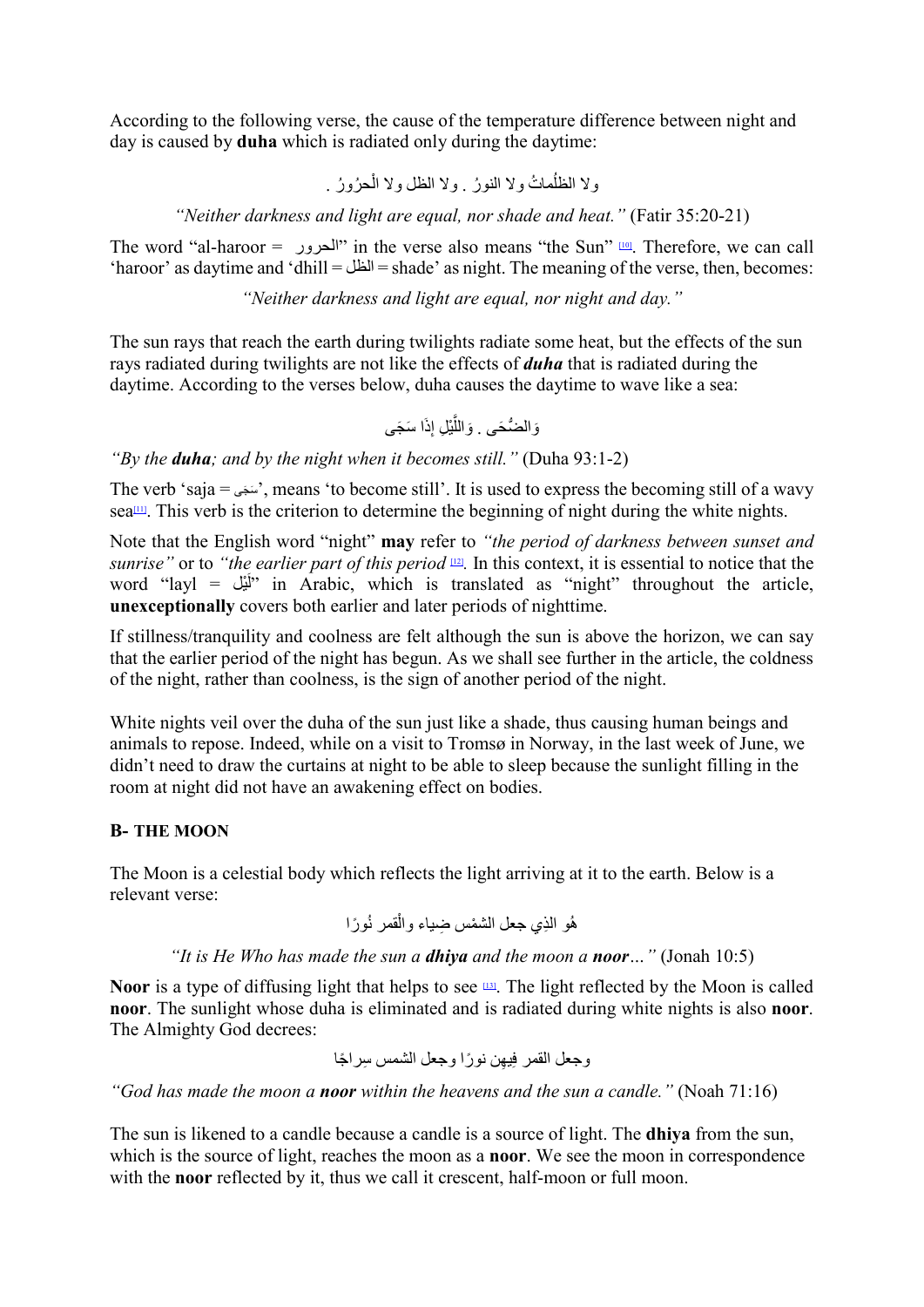#### **C- THE EARTH**

The earth follows a cradle-like motion during its yearly course. It tilts rightward until 20th June, and leftward until 20th December. On 22nd September and 20th March, it takes a vertical position. 21st March is the first day of spring, 21st June is the first day of summer, 23rd September is the first day of autumn, and 21st December is the first day of winter.



The Almighty God decrees:

ِ الذي جعل لكم الأرض مھدًا

*It is He Who has made the earth like a cradle for you.* (Taha 20:53)

الذِي جعل لكم الأرض مهدًا وجعل لكم فِيها سبلًا لعلكم تهتدون

*"It is He Who has made the earth like a cradle for you and made ways for you therein, so that you may reach your destination."* (Zuhkruf 43:10)

ِ ألم نجعل ِ الأرض مھادً ِ ا. والجبال أوتادًا

*"Have We not made the earth as a cradle and the mountains as pegs?"* (Naba' 78:6-7*)*

The earth's cradle-like motion requires the sunset and sunrise positions and the direction of shadow to change constantly. Verses relevant to shadows will be mentioned further below. Another relevant verse is the following:

> <span id="page-5-1"></span><span id="page-5-0"></span>فلا أُقْسِمُ بِرب الْمشارِقِ والْمغارِبِ إِنا لقادِرُون ا<br>ا ا<br>ا ُ

*"No need to swear by the Master*<sup>[\[14\]](#page-40-1)</sup> *of easts and wests (this is obviously important)! He establishes criteria* [\[15\]](#page-40-2)*."* (Maa'rij 70:40)

The expression 'easts and wests' point towards multiple points where sunrise and sunset are observed. The sun rises from the due east and sets from the due west only on 20th March and 22nd September. It reaches the farthest sunrise and sunset positions on 20th December and 20th June and returns thereafter. The verse expressing this fact is the following:

َ ْی ِن َم ْغِرب ْ و َر ُّب ال َ ْی ِن َ َم ْشِرق ْ ان . َر ُّب ال ِ َ ّب ُ َكِذ ّ ُكَما ت ِ ِ َ آلاِء َ رب َ ّي ِأ َفب

*"He is Master of the two easts and Master of the two wests. Then, which of the favors of your Master will you deny?"* (Ar-Rahman 55:17-18)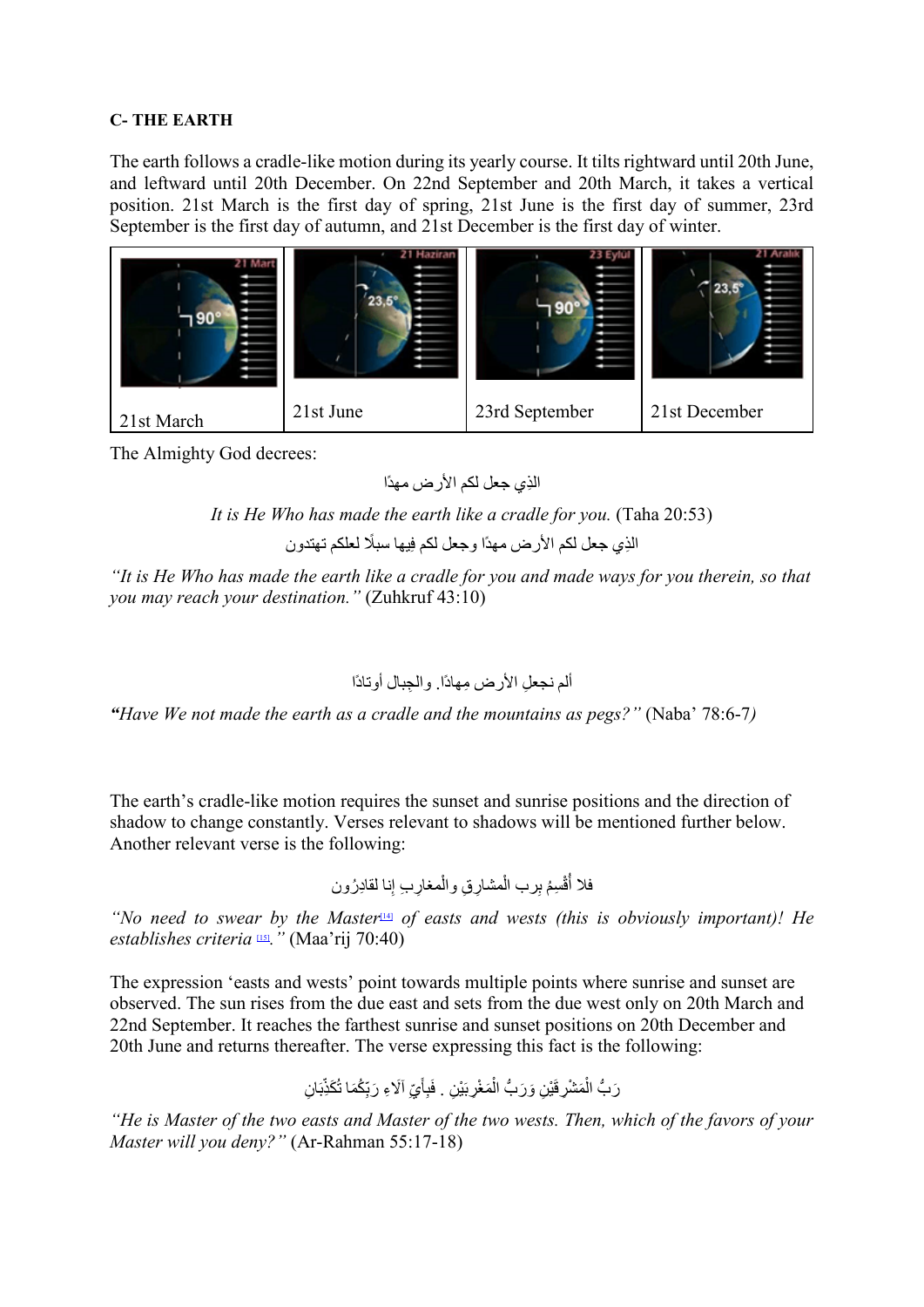#### **D- THE NIGHTTIME AND THE DAYTIME**

As we have seen above, daytime is the period between the emergence and disappearance of duha, and nighttime is the period between the disappearance and emergence of duha.

In a large area on the earth, duha is observed along with the sun and disappears along with it. In other areas where the sun does not rise above or does not set below the horizon or rises and sets in a short time, however, duha is not observed along with the sun. **Indeed, day -thus its indicator duha- and night are independent and discrete entities according to the Qur'an, just like the Sun and the Moon are.** They move independently from each other. The verse stating this fact is the following:

> وَ هُوَ الَّذِي خَلَقَ اللَّيْلَ وَالنَّهَارَ وَالشَّمْسَ وَالْقَمَرَ كُلٌّ فِي فَلَكٍ يَسْبَحُونَ ََّل ؚ<br>ا

*"It is He Who created the night and the day and the sun and the moon; all are floating in an orbit."* (Anbiya 21:33)



colored layer of the night and the illumination of the day are clearly see[n\[17\].](#page-40-4) In the third photo, we can see the electric lights in the darkness of the night, the distinct layer of the day which wraps over the night, on the left edge the twilight where the night and the day merge. Above it Aurora, and at the top, the darkness of the spac[e\[18\]](#page-40-5) are seen altogether.

As seen in the photos, night and day, which never vanish, only swap places within the 24-hour period. During some part of the 24-hour period, the day comes to the front and covers over the night, and during the rest of the period, the night veils over the day. This fact is expressed in the following Quranic verse:

<span id="page-6-2"></span><span id="page-6-1"></span><span id="page-6-0"></span>ًا... ِیث ُھُ َ حث ُب َ ْطل َّ َھ َار ی َّ ْی َل الن ُ ْغ ِشي الل ی

*"…God covers the day with the night that chases it continuously."* (Araf 7:54)

The day, as a discrete entity, serves a purpose that is similar to the Moon's. It transforms the sun rays reaching it into illumination. Below is a relevant verse:

یقلب الله اللیل والنھار إن في ذلك لعبرة لأولي الأبصار

*"God alternates the night and the day. Verily in these things is a lesson for those who have vision!*" (An-Noor 24:44)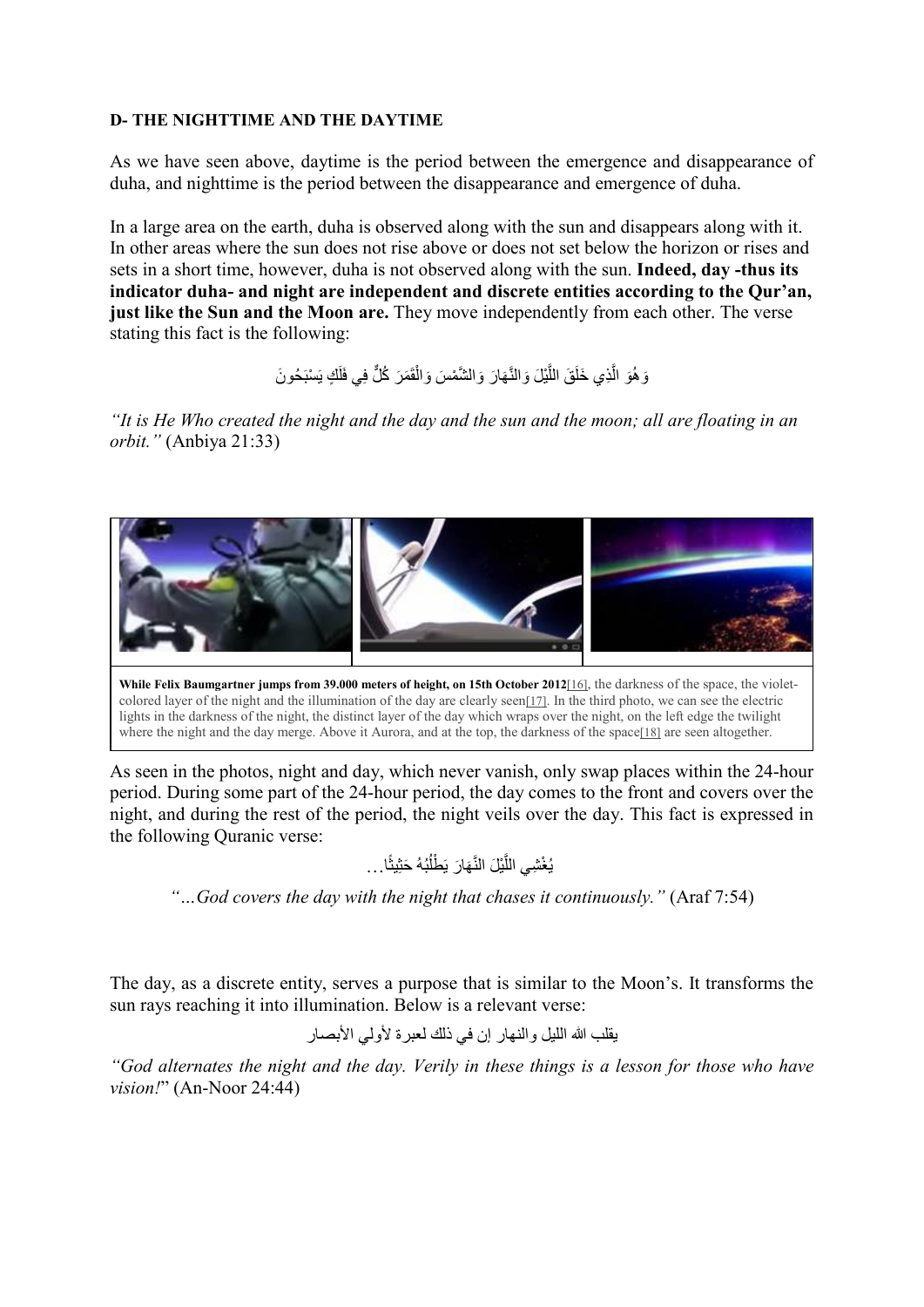ؚ<br>ا خَلَقَ السَّمَاوَاتِ وَالْأَرْضَ بِالْحَقِّ يُكَوِّرُ اللَّيْلَ عَلَى النَّهَارِ وَيُكَوِّرُ النَّهَارَ عَلَى اللَّيْلِ وَسَخَّرَ الشَّمْسَ وَالْقَمَرَكُلِّ يَجْرِي لِأَجَلٍ مُسَمًّى ؚ<br>ز َ:<br>ا ََّّأَلَا هُوَ اَلْعَزِيزُ الْغَفَّارُ

*"God created the heavens and earth as true beings. He wraps the night over the day and wraps the day over the night. He has commissioned the sun and the moon. Each of them floats for an appointed time. Unquestionably, He is The Superior, The Forgiving."* (al-Zumar 39:5)

The expression "e*ach of them floats for an appointed time*" in the verse shows that the night, the day, the Sun and the Moon complete their orbits in certain periods.

#### **1- The Indicator of the Daytime**

In the regions other than polar zones, sighting the sun is assumed to be an indicator of the daytime and the darkness to be an indicator of the nighttime. The definitions of the night and day in all dictionaries correspond to these two conditions. In polar regions, though, sighting the sun or darkness are not essential indicators of the daytime or nighttime, nor are they so according to the Quran. The Almighty God decrees:

<span id="page-7-0"></span>ْ وَجَعَلْنَا اللَّيْلَ وَالنَّهَارَ آيَتَيْنِ فَمَحَوْنَا آيَةَ اللَّيْلِ وَجَعَلْنَا آيَةَالنَّهَارِ مُبْصِرَةً لِتَبْتَغُواْ فَضْلاً مِّن رَّبِّكُمْ وَلِتَعْلَمُواْ عَدَدَالسِّنِينَ وَالْحِسَابَ<br>وَكُلَّ شَيْءٍ فَصَّلْنَا َّ $\mathbf{r}$ ََّا<br>ا ֦֧<u>֓</u> ا<br>ا َِ

*"We have made the night and the day two indicators (ayah); and then We have erased* [\[19\]](#page-40-6) *the indicator of the night and made the indicator of the day to be providing sight. So, you may seek the favor of your Master and know the count of years and the calculation. We have explained everything in detail."* (Isra 17:12)

The word "ayah = الآیة "means "clear sign", that is, "indicator["\[20\].](#page-40-7) The expression "*We have made the night and the day two ayah*" states that the night and day are themselves two indicators and that they also have indicators.

The expressions "*We have erased the indicator of the night*" and "*made the indicator of the day to be providing sight*" manifest the following:

<span id="page-7-1"></span>- The night was "dark" at the beginning but then darkness was dismissed from being an indicator.

- The indicator of the daytime is not *'sighting the Sun'* but *'to be providing sight'*.

That means the earth did not move like a cradle in the beginning. Half of the day would be illuminated and half of it would be dark then. Seasons would not occur. When it was made like a cradle, darkness ceased to be an indicator and seasons started to occur.

The word translated as 'erase' in the verse is 'mahw =المحو'. The verse states that the indicator of the night has been erased. Although a denotation of the word 'erase' is 'to remove, eliminate', we know that the night has still got the indicator, 'being dark', in conventional regions while it can be partially dark or completely illuminated in polar regions. Then, we must define 'mahw' as 'to erase partially or completely'. This is of high importance because the indicator of the night, which is conventionally known to be 'darkness', is not erased completely and suddenly at a certain latitude, but it ceases being an indicator beginning with 45-degrees latitude. From 45-degrees latitude toward the Pole, the darkness of the night keeps on disappearing gradually. The illuminated durations of the nights extend as we approach the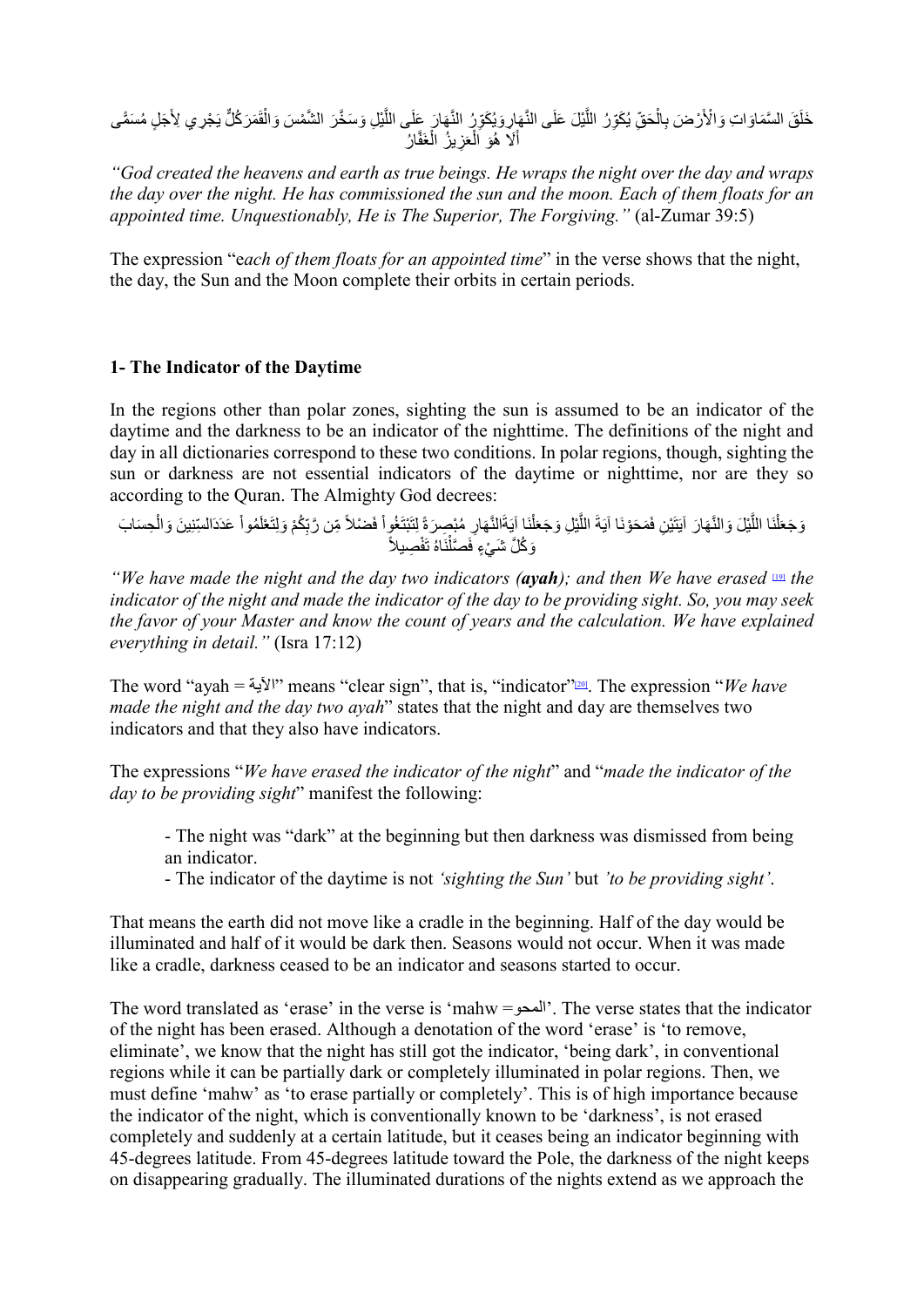Pole. It is essential to take this gradualism into consideration while creating a calendar. Further details and examples of this balance will be given in the section "The Balance (Mizan)".

The word 'mubsir = مبصر', translated as "to be providing sight", is of the root 'basar = بصر **=** seeing with the eye'. 'Mubsir' means "that which provides sight". Therefore, the daytime must either be sighted itself or provide that its surroundings are seen.

Since the indicator of the day is presumed to be the sun traditionally, people think that daytime does not occur where the sun does not rise above the horizon. In fact, there can be daytimes without sunrise because the indicator of the day is not sighting the sun but to be providing sight. As seen in the photo below, a daytime where the sun does not rise is like an ordinary cloudy winter day:



<span id="page-8-0"></span>Where the sun does not rise or rises and sets in a short while, the daytime begins when the daylight in the east reaches the west $(21)$ .

Below are photos of the horizon taken at relevant prayer times in Norwegian city Tromsø, during the second week of January 2011, on a day when the sun did not rise:



It is not the Sun but the day as a discrete entity which provides us with sight. The Almighty God decrees about this:

> ُ هُوَ الَّذِي جَعَلَ لَكُمُ اللَّيْلَ لِتَسْكُنُوا فِيهِ وَالنَّهَارَ مُبْصِرًا إِنَّ فِي ذَلِكَ لَآيَاتٍ لِقَوْمٍ يَسْمَعُونَ َّ

*"He is the One who made for you the night that you may rest therein and has made the day to be providing sight. Verily in this are signs for those who listen."* (Jonah 10:67)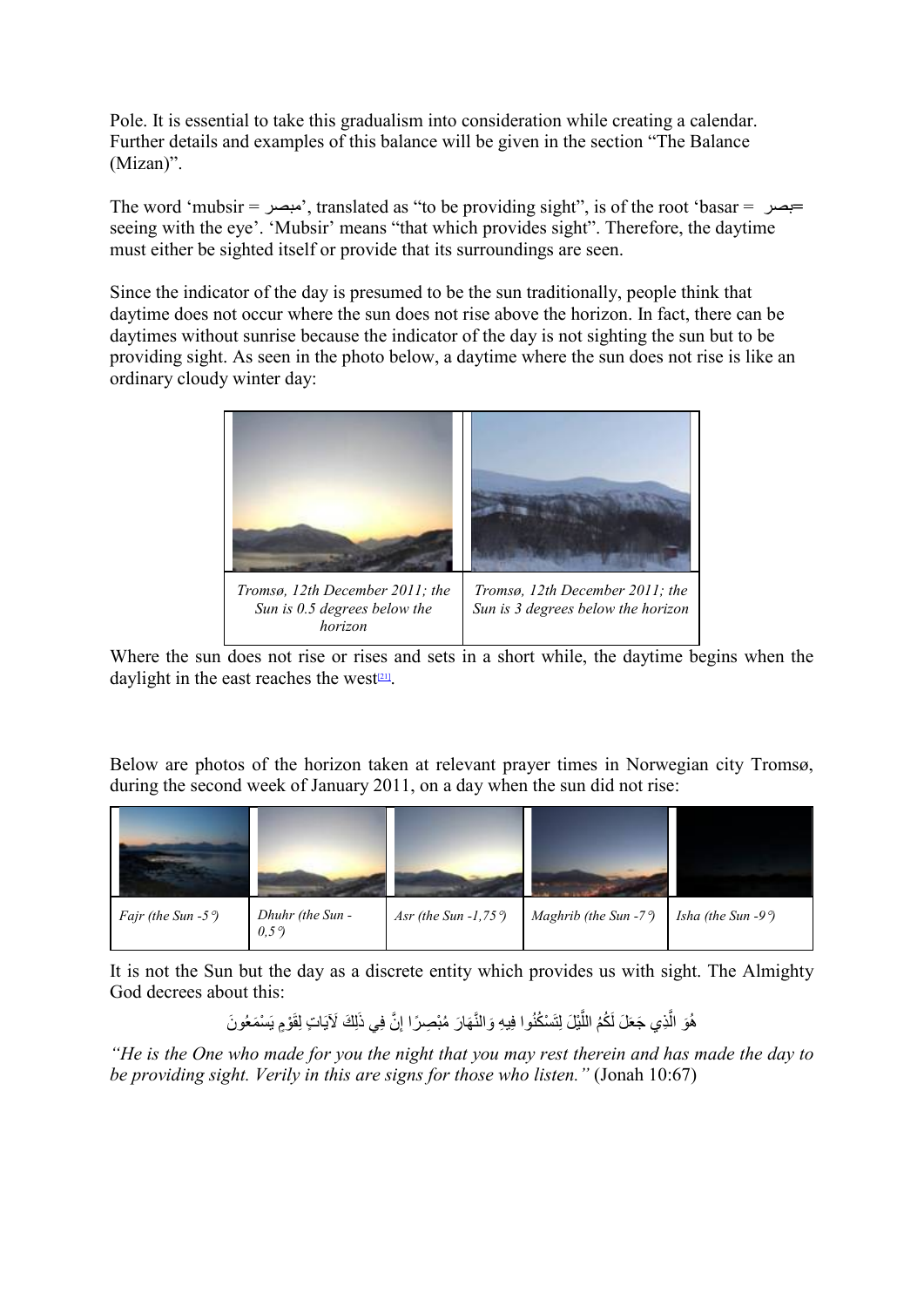The day as a discrete entity transforms the sun rays into illumination which provides creatures with sight. This transformation does take place during the daytime even in regions where the sun does not rise above the horizon. No matter how many degrees below the horizon the sun may be, the effects of duha can be observed as if it is daytime. The two photos below facilitate understanding the matter:



In Istanbul, at 42-degrees latitude, the horizon would be so dark that it would not be distinguished from the sky when the sun is  $12^{\circ}$  below the horizon<sup>[22]</sup>. In Svalbard, however, the horizon is illuminated in winter. This signifies that daytime can occur and be observed everywhere up to the Pole.

#### **2- The Indicator of the Night**

Since the indicator of the night is presumed to be sunset and the darkness following the sunset in conventional regions, people think that daytime does not occur in polar regions when the sun does not rise above the horizon. Darkness, however, is not the indicator of the night at all latitudes on the earth. In this regard, let us bring to mind the relevant expression from the verse mentioned above:

<span id="page-9-2"></span><span id="page-9-1"></span><span id="page-9-0"></span>َّ ْی ِل َ الل َة َ َم َحْونَا آی َْی ِن ف َت َّ َھ َار آی والن َّ ْی َل َ ْنَا الل َل َو َجع

*"We have made the night and the day two indicators (ayah); and then We have erased the indicator of the night....*" (Isra 17:12)

The expression "*We have made the night and the day two ayah*<sup>[23]</sup>" states that night and day are themselves two indicators. The expression *"and then We have erased the indicator of the night"*  states that day and night also had indicators, but the indicator of the night has been erased. Then, darkness, which most people presume to be the indicator of the night, is in fact not essential for the occurrence of night. In traditional Islamic scholarship, the above-mentioned verse is not grasped in its true sense and thus is misinterpreted<sup>[24]</sup> because the darkness was presumed to be the indicator of the night in the regions where Muslim scholars mostly lived. Due to traditional and cultural understandings, darkness was presumed to be the most prominent indicator of the night. This was because most Muslim scholars lived in the non-polar regions where sunrise and sunset follow a regular course. These scholars had little or no information about the countries near the polar regions where the sun disappears for days or the daylight period can stretch to 21 hours, e.g. in Sweden and Norway.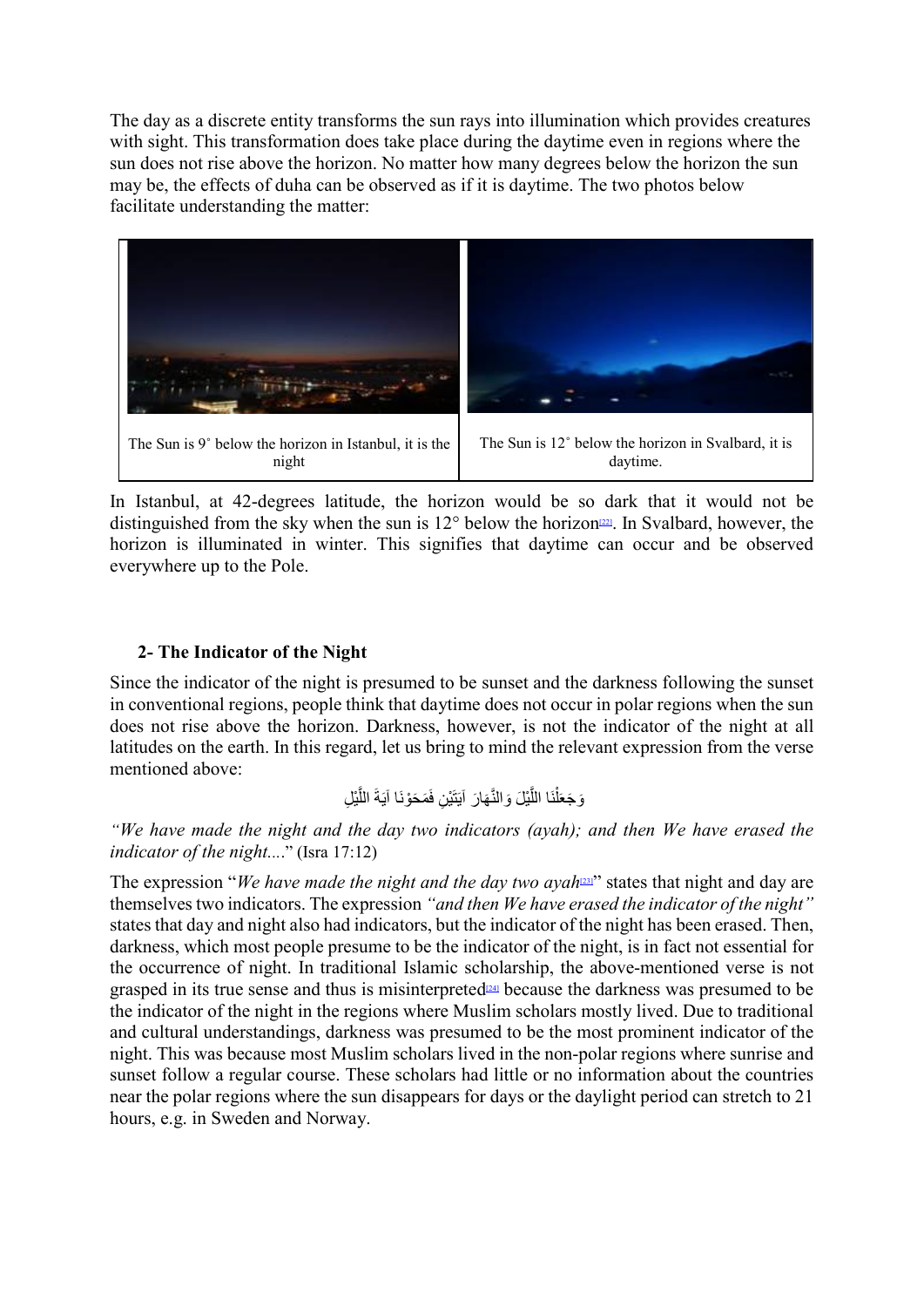Another verse about the night is as follows:

<span id="page-10-0"></span>َ ْخ َر ا وأ َ َھ َ َ ْیل َ ْغ َطشَل َج ُ ض َح َ اھا َوأ

#### *"(God) caused the night (of the heavens) to be without an indicator and took out its duha."* (An-Nazi'at 79:29)

The root of the word 'aghtasha = أَغطَشَ) which we have translated as 'caused it to be without an indicator' is 'ghatash = الغَطَش = dazzling of the eye'. In a dazzled eye, everything seems blurred, nothing appears in clarity. The word 'ghatash' is also assigned the meaning 'sadaf = السَّدَفُ = a mixture of darkness and illumination'. 'Mafazat-un ghatsha = المسَّدَفُ = a mixture of darkness and illumination'. 'Mafazat-un ghatsha given to a desert where all the signs pertaining to directions of pathways are lost, and  $\lq$ 'muteghatish = المُنغاطِشُ ' is a person who pretends not to have seen a thing'

When we consider the common root meaning in these definitions, we can conclude that 'ghatash= شُ طَ َالغ 'means 'to be without a sign, clue, or indicator'. Then, the word 'aghtasha', which is a transitive verb means 'causing something to be without an indicator'. As a result, the expression 'aghtasha laylaha = ھاَ َ َ ْیل َ ْغ َطشَل أ 'in the verse means, 'caused the night (of the heavens) to be without an indicator'.

In commentaries and translations of the Qur'an, the word 'aghtasha = أغطَشَ) is assigned the meaning 'darkened'. This is not the literal root meaning of the word in classical Arabic dictionaries but a denotation semantically derived from that root. Therefore, we should base our translation on the literal root meaning of this word. At night, the signs that determine the borders of objects and surroundings are not seen. It becomes as if they were removed, but according to the above verse, it is "the night" whose indicator was removed, not objects or surroundings. Therefore, the meaning of the sentence would be: '*(God) has caused the night (of the heavens) to be without a sign/indicator…'*. So, as opposed to the common view, darkness is not an essential sign of the night.

The following verse is commonly used as a piece of evidence from the Quran to say that the night should be dark. Let's see what it fully means:

> وَ أَيَةٌ لَهُمُ اللَّيْلُ نَسْلَخُ مِنْهُ النَّهَارَ فَإِذَا هُمْ مُظْلِمُونَ ََّ

*"And a sign for them is the night: We withdraw therefrom the day and behold they are plunged in darkness."* (Ya-Sin 36:37)

'…Plunged in darkness' is the translation of the expression ' fa iza hum **mudhlimoon**= ھم فإذا مظلمون' . The word '**mudhlimoon** = مظلمون 'can mean 'they will enter into darkness' as well as 'they will be plunged into gleaming weather'. In Arabic, the word 'adhlama' (أَظْلَمَ) has two opposing meanings; one is the dominance of the darkness, and the other is gleaming. For instance, the water dripping from the teeth is called '**dhalm** =مُظَلِّمٌ<sup>2</sup>' due to its pure gleaming ؚ<br>ׇ֡֡֟ color. The same word also means cleanliness and extreme gleaming of the teeth.

As in:

<span id="page-10-1"></span>َ ْجل ت ُ ِ و عوار َض ذ ' َ َس َم ت ٍم إذا ابت ظل ي َ = *tajloo awaaredha zi dhalmin iza 'btasamat* = *When (my*  ا<br>ا *sweetheart) laughs she makes her gleaming*[\[26\]](#page-42-1) *rear teeth visible.'*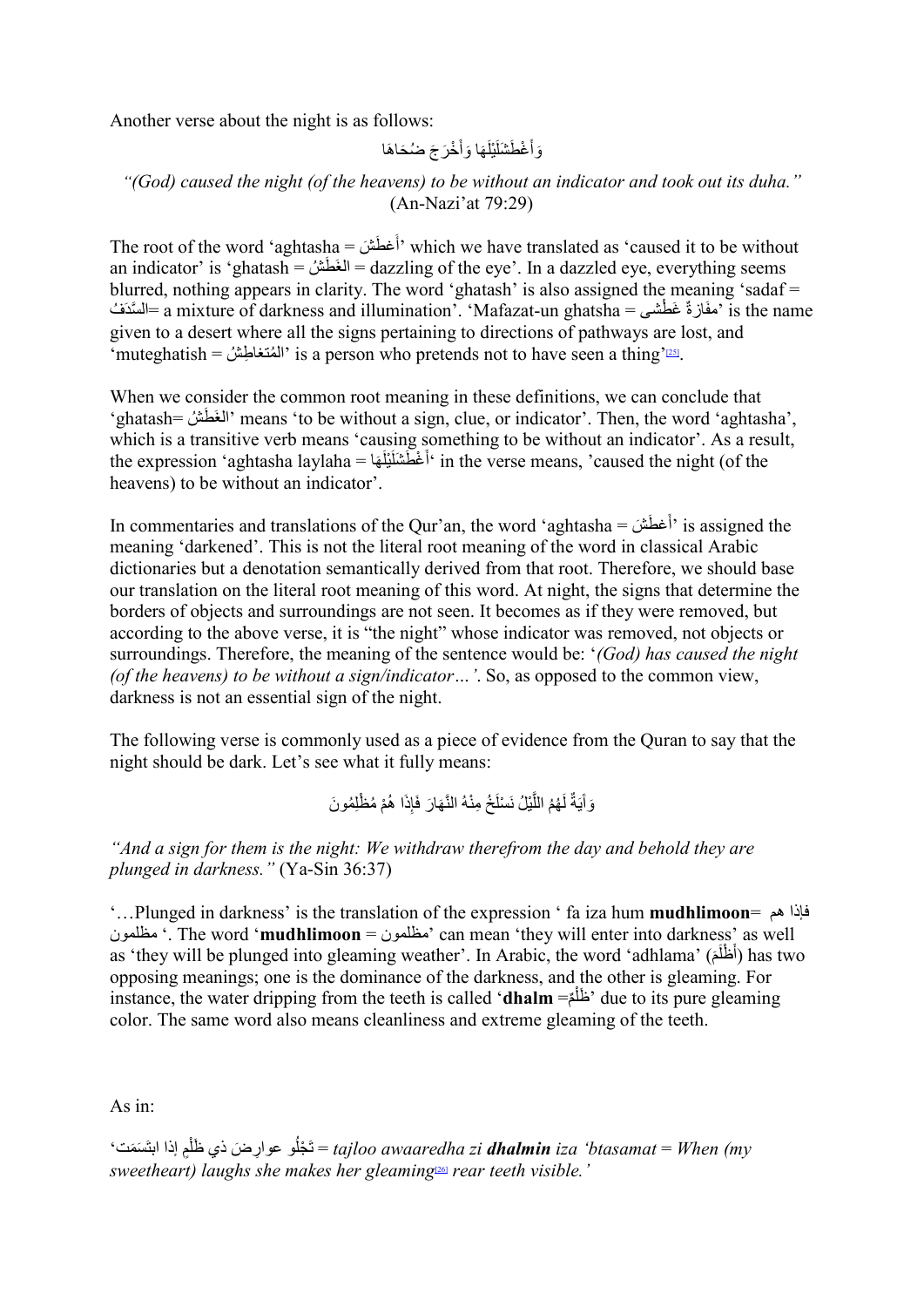<span id="page-11-0"></span>When the front teeth gleam, the expression *'adhlama ath-thaghru* = أَظْلَمَ النَّغْرُ = front teeth became **mudhlim** is use[d\[27\].](#page-42-2)

<span id="page-11-1"></span>Since the nights are dark in the whole globe except the countries in polar regions, the word 'adhlama = أَظْلَم<sup>'</sup> was always assigned the meaning 'plunging of the darkness' and the second meaning 'gleaming' was never recalled. The word 'mudhlim', however, expresses that nights may both be **dark** or **gleamy without duha**[\[28\]](#page-42-3). The photos below were taken in the Arctic in the summer when white nights were observed:



The leftmost and the second photos were taken during the daytime, while the third photo was taken during the white night after the end of isha prayer time. Although the sun was above the horizon in the third photo, the environment was tranquil and it was cold, thus we had to put on our coats on top of our short-sleeved shirts. During white nights, the night veils over the **duha** of the sun like a tulle curtain so that human beings and animals can rest.

#### <span id="page-11-2"></span>**3-Karahat Times (When Offering the Prayers is not Forbidden but Reprehensible)**

According to a famous narration, the Messenger of Allah (pbuh) forbade to pray or bury the dead when the sun begins to rise until it has fully risen, when the sun is at its zenith at midday till it passes over the meridian, and when the sun draws near to setting till it fully set[s\[29\].](#page-42-4) Worshippers of the Sun were used to prostrating to it at these times. These times are called "karahat times" in Islam. 'Karahat' means 'dislike, unwillingness'. Offering the prayers during these times is not forbidden if one did not perform until then, but offering optional (nafl) prayers is reprehensible during these periods. Below is a verse which forbids prostrating to celestial bodies:

<span id="page-11-4"></span><span id="page-11-3"></span>وَمِنْ آيَاتِهِ اللَّذِلُ وَالنَّهَارُ وَالشَّمْسُ وَالْقَمَرُ لَا تَسْجُدُوا لِلشَّمْسِ وَلَا لِلْقَمَرِ وَاسْجُدُوا لِلَّهِ الَّذِي خَلَقَهُنَّ إِن كُنتُمْ إِيَّاهُ تَعْبُدُونَ ؚ<br>ا َُّ

*"The night, the day, the sun, and the moon are of His signs. Do not prostrate to the sun or to the moon, but prostrate to God Who has created them if you shall serve only Him." (*Fussilat 41:37)

Prostration, 'sajda =  $\mu$ ', is kneeling down and humbling yourself [\[30\].](#page-42-5) 'Sajda' before the Sun can be performed by lying the forehead on the ground, as well as by bending or bowing. During the times of **karahat** at sunrise and sunset, the height of the Sun above the horizon would be less than the length of one spear, which is approximately  $5^{\circ}_{[31]}$ . To detect this height,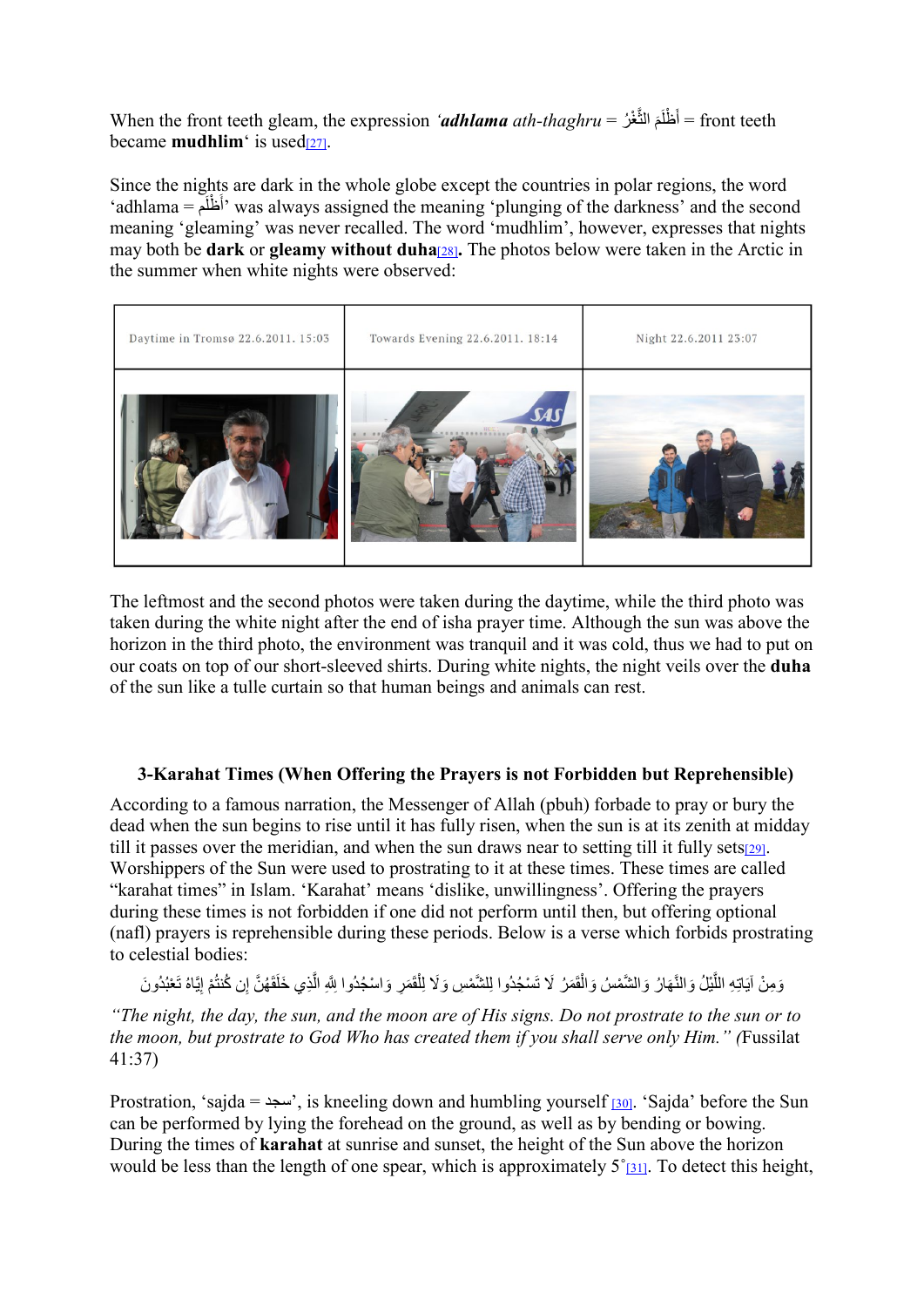one can touch his chin to his chest and look at the horizon. If the sun cannot be observed at this position, the **karahat** time is out during the sunrise, and it is not yet due during the sunset. Since this criterion is not an arcdegree, its duration may change depending on the coordinates and the season. On 20th March and 22nd September, it decreases to a minimum of 20 minutes at the Equator, never less.

A person who had to delay the Asr prayer until the **karahat** time can offer it until sunset. Nabi Muhammad (pbuh) said: *"Whoever catches up with one Rak'ah of 'Asr prayer before the sun sets, or catches up with one Rak'ah of Fajr before the sun rises, has caught it"* [\[32\]](#page-42-7). This hadith is a judgment inferred from the following verse:

> <span id="page-12-0"></span>فاصْنِرْ على ما يقُولُون وسبحْ بِحمْدِ ربك قبْل طُلُوعِ الشَّمْسِ وقبْل الْغُرُوبِ ُ

*"Persevere whatever they say! Exalt your Master before the sunrise and the sunset for He does everything perfectly."* (Qaf 50:39)

In this case, the meaning of the evening **karahat** time is that, delaying the Asr prayer until that time is a disliked (makruh) act.



While the sun crosses the top meridian, it is at the highest point of the day. The angular diameter of the Sun is 32 arcminutes. When we consider the criterion that the westward declination of the sun should be observed by the naked eye, we can conclude that the **karahat** time at noon is approximately 1 arc degree, which is 4 minutes.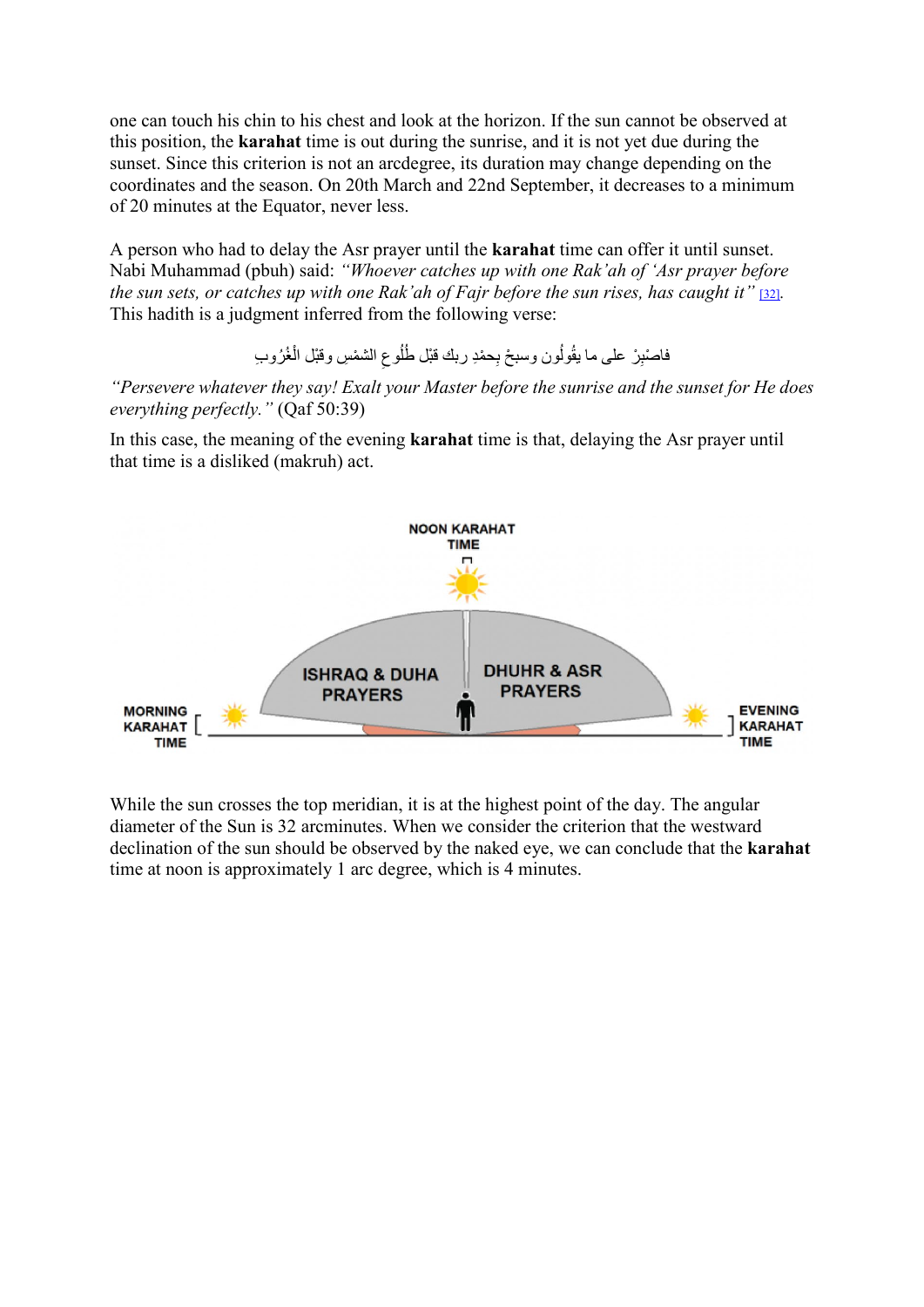#### **(فیئ الزوال) Zawal Fay4-**

The shadow that is formed during the sun's meridian crossing and refers to the zenith distance is called '**fay zawal'**. The sum of the shade angle and the incidence angle of sun rays always equals to 90 degrees. The verses below invite us to ponder over the shadow:

ألم تر إلى ربك كيف مد الظل ولو شاء لجعله ساكِنًا ثم جعلنا الشَمِس عليهِ دلِيلًا ثم قبضناه إلينا قبضًا بسِيرًا. وهو الذِي جعل لكم الليل لِباسًا والنوم سباتًا وجعل النهار نشورًا

*"Have you not considered how your Master extends the shadow? Had He preferred otherwise, He could have made it stationary. Then He made the sun an indication of it. He draws the shade toward Him gradually*[\[33\]](#page-42-8)*. It is He Who made the night a covering for you and the sleep a repose and made the daytime for spreading across (the earth)."* (Al-Furqan 25:45-47)

<span id="page-13-0"></span>

The *"extension of the shadow"* occurs when the duration of the night extends. The expression *"He draws the shade toward Him gradually"* expresses the shortening of the shadow. *"The sun being an indication of the shadow"* expresses that the shadow must be calculated according to the Sun.

Another verse is:

ِ ٍ لى أجل ُ مسمى وأن الله ْ ُ قمر ك ْ ل یجِري إ ِ ْ ي اللی ِل ْ وسخر الشمس وال ُ ِول ُج النھار ف ِ ِ ي النھار وی ُ ِول ُج ْ اللیل ف ِما ْ ألم تر أن الله ی ب ِ ٌیر ُون خب ْ تعمل

"Do you not consider that God *causes the night to fit into the daytime and He causes the daytime to fit into the night. He has commissioned the Sun and the Moon. All of them float until an appointed term. God is aware of the real face of whatever you do."* (Luqman 31:29)

*'The night and the daytime fitting into one another'* expresses that one of them lengthens as the other one shortens.

*'The Sun and the Moon being commissioned'* states that the calculation must be made according to them.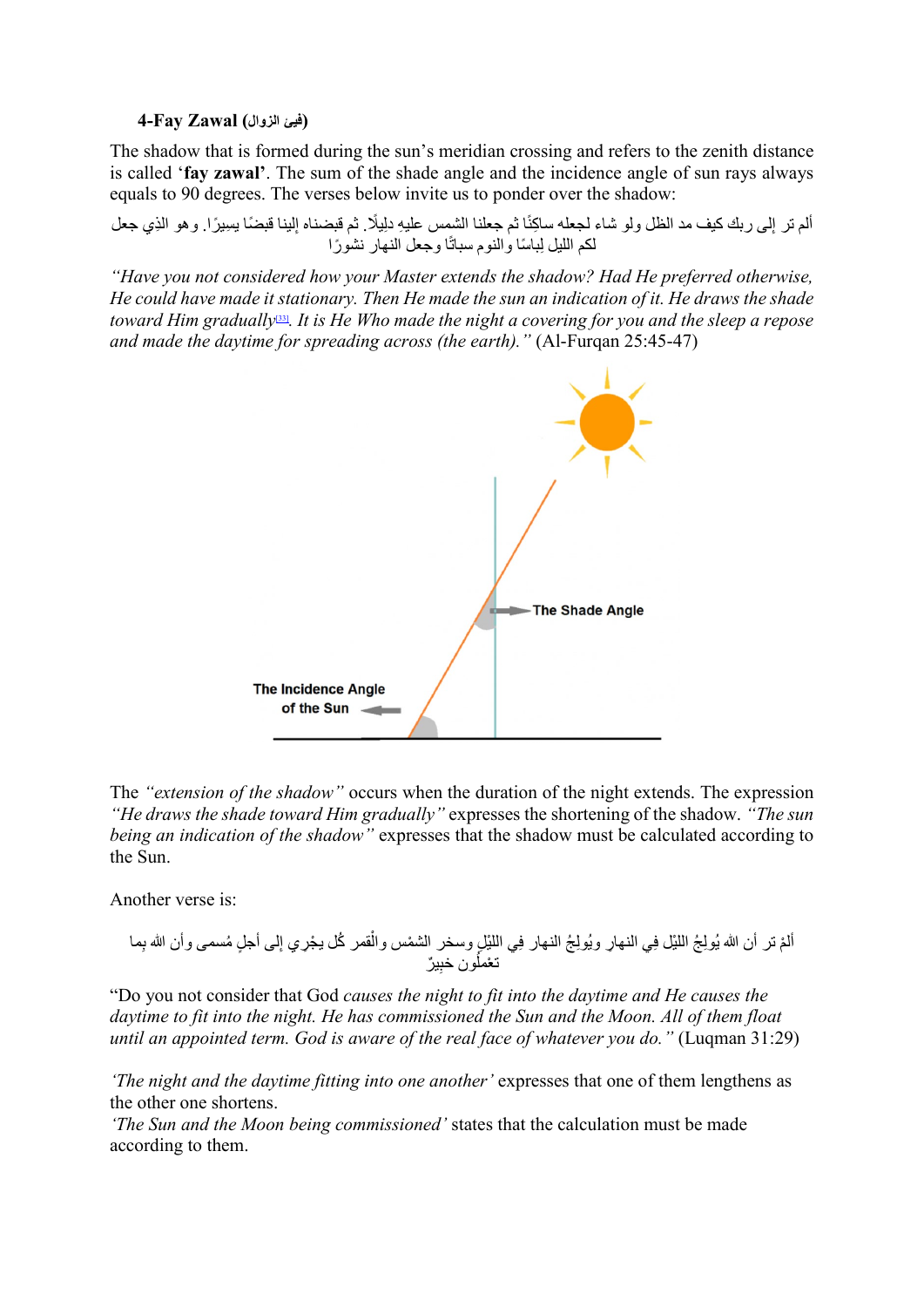*'All of them float until an appointed term'* expresses that the night, the daytime, the Sun and the Moon run along their orbits in certain periods and these periods are fixed.



The angle of fay zawal is the incidence angle of the Sun while it crosses the meridian. It denotes the angle between the Sun and the Earth that tilts like a cradle.

<span id="page-14-0"></span>As mentioned earlier, on 20th March and 22nd September, the numeric value of fay zawal equals the local latitude, everywhere on the Earth.

In conventional regions, the daytime can be defined as the period between sunrise and sunset. In regions where the sun does not rise or set or rises for a short while, or during the white nights, the daytime should be defined as the period when the **duha** of the sun emerges.

#### **5- Customary Daytime (Nahar Urfi)**

In the Arabic language, the daytime is the period between sunrise and sunset  $[35]$ . Since the Qur'an was sent down in Arabic, this is the meaning assigned to the words 'nahar = النھار ِ ' mentioned in the Qur'an. The Almighty God decrees:

> <span id="page-14-1"></span>َوَمَا أَرْسَلْنَا مِن رَّسُولٍ إِلاَّ بِلِسَانِ قَوْمِهِ لِيُبَيِّنَ لَهُمْ ِ ٔ<br>ا َ

*"We sent every messenger in the language of his people to manifest (the verses) for them."* (Ibrahim 14:4)

Since this is a universal religion deemed to be practiced in all parts of the world and for all times, the matter was not left to the Arabic language. Definitions of the daytime and the night in the Qur'an are valid everywhere on the earth and at all times. Relevant verses are below:

ِ ْ ذا یغشاھا . ِ ْ ذا جلاھا . واللی ِل إ ِ ِ ذا تلاھا . والنھار إ ْ ِ قمر إ ْ والشم ِس ُ وضحاھا .وال

*"By the sun and its duha, by the moon when it follows it (either the sun or its duha), by the daytime when it displays it (either the sun or its duha), by the night when it veils it (either the sun or its duha)"* (al-Shams 91:1-4)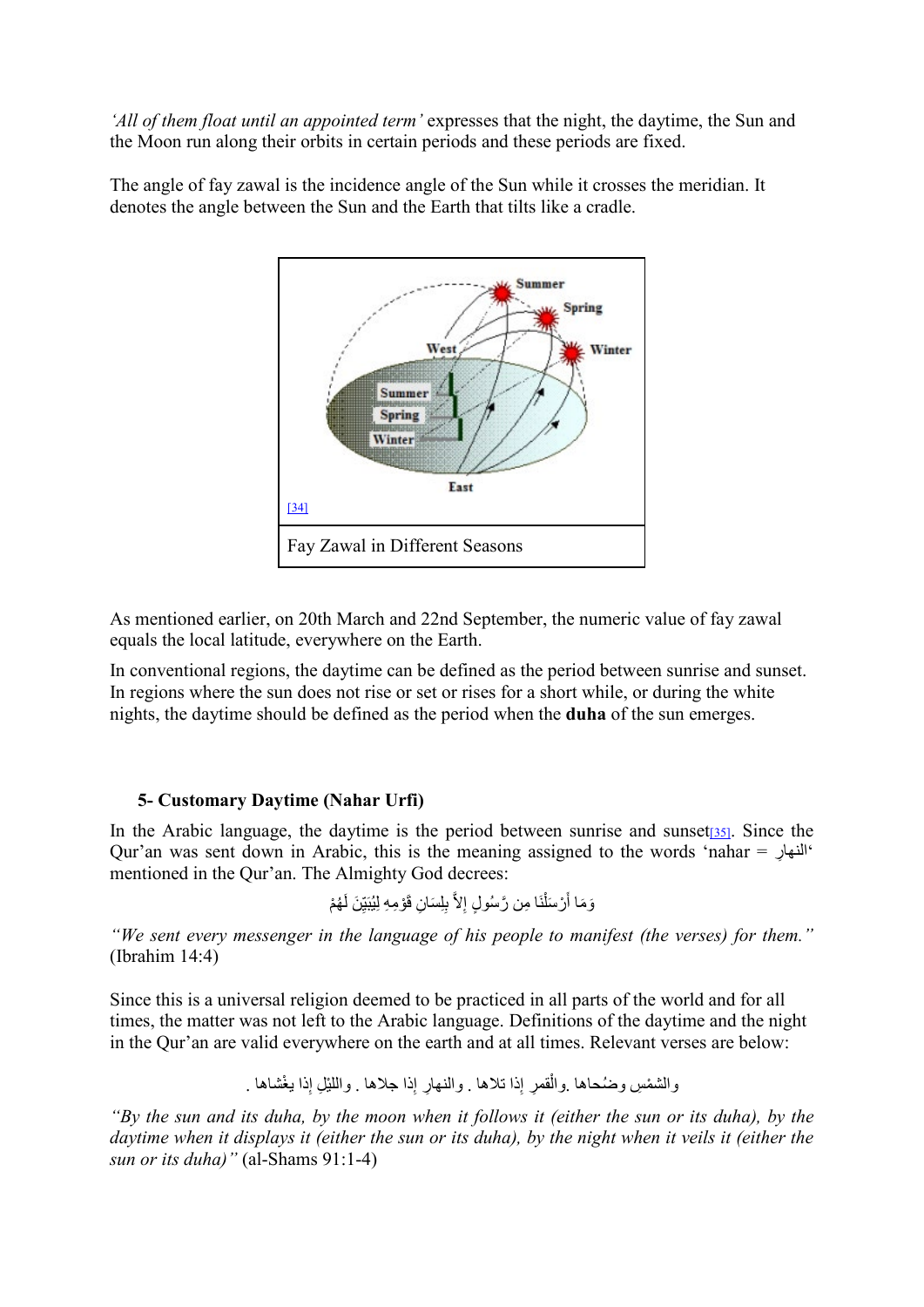According to the Arabic grammar rules, the pronoun 'it =  $\omega$ ' in these verses may refer to both the sun and the duha. If we consider the pronoun to be referring to 'the sun', the translation becomes:

"*By the sun and its duha, by the moon when it follows the sun, by the daytime when it displays the sun, by the night when it veils the sun*" (al-Shams 91:1-4)

If we translate the verses with the pronoun "it=  $\omega$ " referring to 'the duha', the verses read:

*"By the sun and its duha, by the moon when it follows the duha, by the daytime when it displays the duha, by the night when it veils the duha*" (al-Shams 91:1-4)

According to the verses, the daytime is the period when duha emerges. In the region where the Quran was sent down in the Arabian peninsula, duha emerges along with the Sun, and therefore the definition of the daytime according to people of that region was the period between sunrise and sunset. In fact, the essential element of the daytime is **duha**. It is daytime if duha exists, and it is night if duha does not exist.

#### <span id="page-15-0"></span>**6- Daytime Defined by the Sharia (Nahar Shari)**

In Islamic tradition, a term called 'nahar shari', which does not exist in the Qur'an or in the Example of Prophet Muhammad (pbuh), exists. According to it, 'nahar shari' is the time period between dawn and sunse[t\[36\].](#page-42-11) This definition is wrong according to the Qur'an since duha cannot exist during the morning twilight. New terms which were fabricated without basing on any evidence during the course of time create a barrier in front of understanding the religion correctly. Such a term is unacceptable.

# **E- MANAZIL (CRITERIA OF COMING DOWN)**

The singular form of the Arabic word 'manazil = منازل is manzil<sub>[37]</sub>, which means; time of coming down, place of coming down, and coming down. In terminology in Physics, these are called incidence time, incidence angle and incidence. We will shortly use the word '**phases'** instead of **'manazil'** in this article, although this translation would be deficient.

The almighty God decrees:

<span id="page-15-1"></span>ُفص ْحق ی ِال ِلا ب ُ ِ ذلك إ ْ ِحساب ما خلق الله ِین وال ْ عدد السن ُ ِ مناز ِل ل ْ تع ُ لموا ُ ًورا وقدره ُھ ِ و الذ ْ ي جعل الشم ِس ضیاء وال ُل ْقمر ن ِ الآیات ِ ل ْقوٍم ْ یع ُ لمون

*"It is He Who has made the Sun dhiya and the Moon noor. He has measured it out by phases (manazil) so that you may know the count of years and the calculation. God has created it in a way to show the truth. He explains these verses in detail for a group of people who know."* (Jonah 10:5)

The pronoun 'it =  $hu = \dot{s}$ ' in the expression "*He has measured it out by phases (manazil)*" may refer both to 'noor' and 'dhiya'. Then, according to the verse, the phases (manazil) of both *dhiya* and *noor* are measured out. This means that the incidence angles and incidence times of both the sun rays and the moonlights are measured out.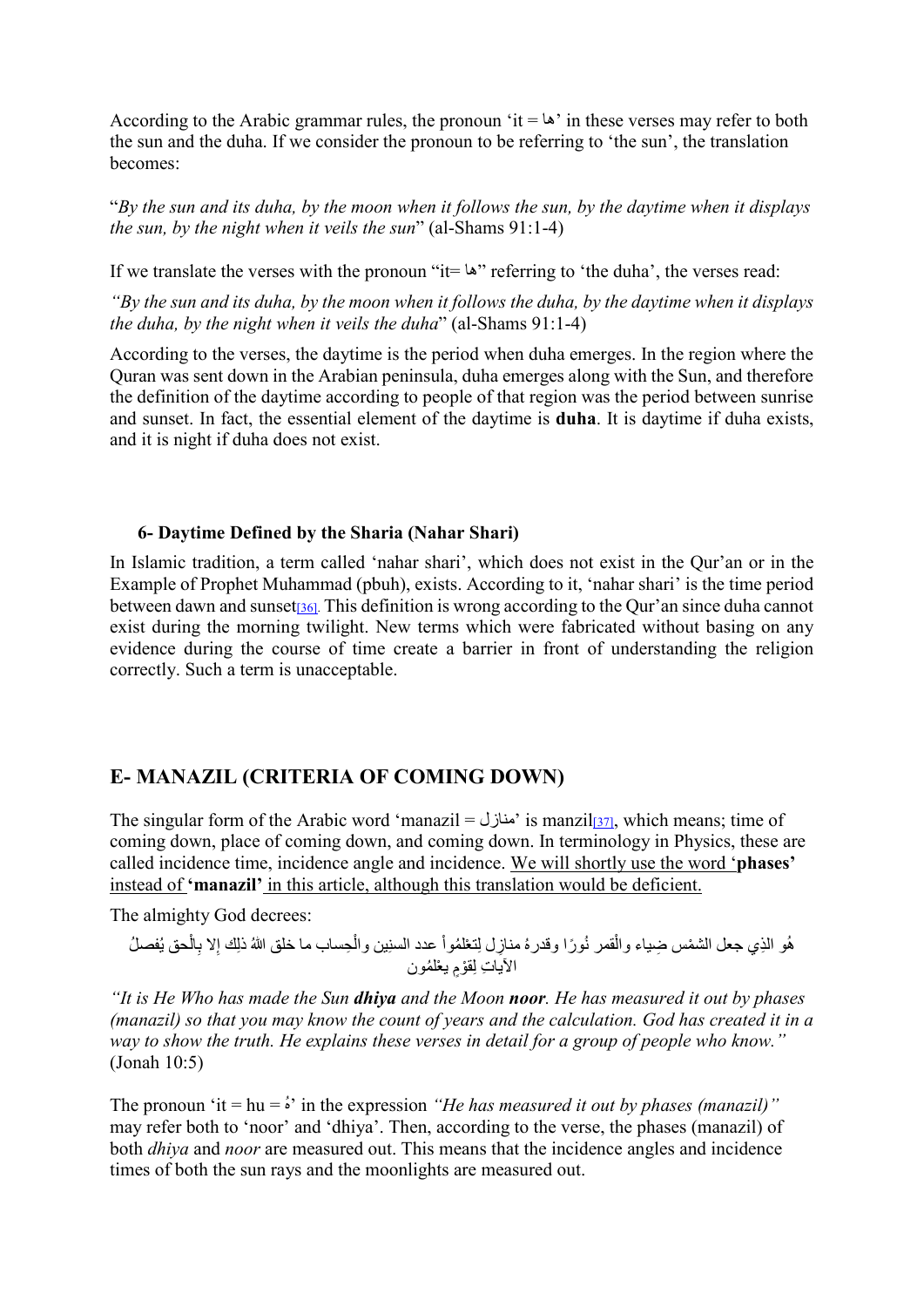### **1-The Measured Out Phases (Manazil) of the Moon**

The Sun always appears as an aggregate of light, but the appearance of the Moon changes constantly. The relevant verse is below:

وَالشَّمْسُ تَجْرِي لِمُسْتَقَرٍّ لَهَا ذَلِكَ تَقْدِيرُ الْعَزِيزِ الْعَلِيمِ . وَالْقَمَرَ قَدَّرْنَاهُ مَنَازِلَ حَتَّى عَادَ كَالْعُرْجُونِ الْقَدِيمِ. َؚ<br>ا

*"The sun runs along the orbit determined for it. That is the measure set by The Superior, The All-Knowing. As for the moon, We have measured it out by phases until it turns into a withered date-stalk."* (Ya-Sin 36:38-39)

<span id="page-16-1"></span>

<span id="page-16-0"></span>One side of the Moon faces the Sun. We see the Moon partially depending on the angle between us and the sun-facing side of the Moon. The appearance which is observed as a crescent at the first phase turns into another crescent at the end of the month- a crescent which looks like a *"withered date-stalk"*.

In verse Jonah 10:5, when we regard the pronoun 'it =  $hu = \dot{s}$ ' as referring to the moonlight in the expression *"He has measured it out by phases (manazil)",* the verse reads:

*"It is He Who has made the Sun dhiya and the Moon noor. He has measured the noor out by phases (manazil) so that you may know the count of years and the calculation. God has created it in a way to show the truth. He explains these verses in detail for a group of people who know."* (Jonah 10:5)

We can see the Moon in correspondence with the light (noor) reflecting from it. The incidence angle of the Moon's **noor** changes by the position of the Moon.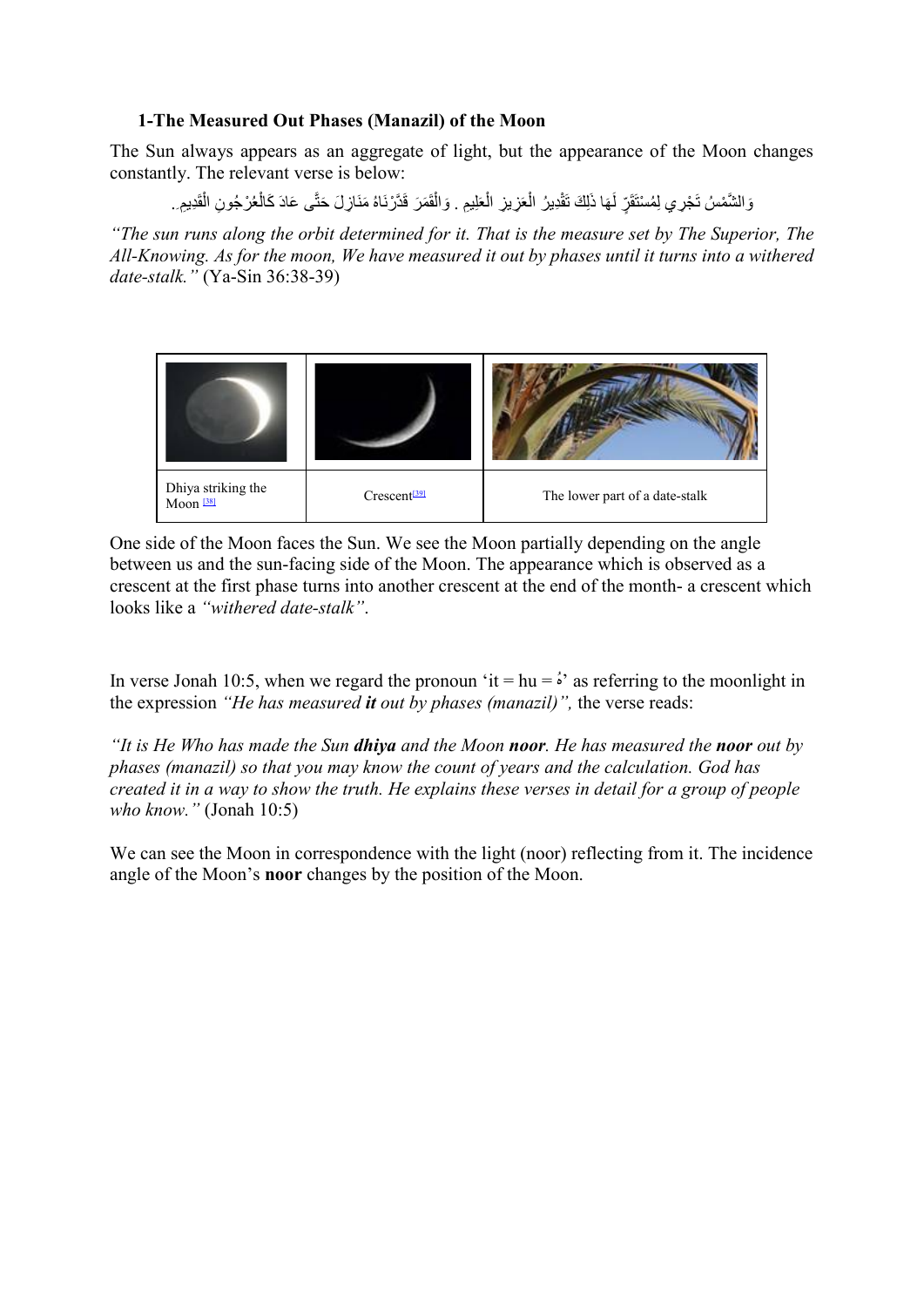<span id="page-17-0"></span>

As seen in the diagram, we cannot see the illuminated part of the Moon when it is aligned with the Sun and the Earth. We can see it as waxing crescent, first quarter, full moon, last quarter and waning crescent as the angle between us and the sun-facing side of the moon changes. We do the calculation accordingly. The Almighty God decrees:

فالِق الإصباحِ وجعل الليل سكنًا والشمس والقمر حسبانًا ذلِك تقدِير العزيزِ العلِيمِ

*"[He is] the One who cleaves the morning twilight; and He has made the night (time) for repose, and the sun and the moon (move) according to a calculation. These are the criteria established by the Superior, the All-Knowing."* (Al-An'am 6:96)

<span id="page-17-3"></span><span id="page-17-2"></span><span id="page-17-1"></span>ِ ُح ْس ٍ بان ْ ُ قمر ب ْ الشم ُس وال

*"The sun and the moon (move) according to a (particular) calculation."* (Rahman 55:5)

Since *"God has explained these verses in detail for a group of people who know"*, the criteria regarding the prayer times cannot be determined without such a team. The verses about the Moon clearly state that prayer times must be established through calculation<sup>[41]</sup>. But during the time of Prophet Muhammad (pbuh), in the region he lived, there wasn't an expert knowledgeable group who could determine those criteria and calculate the prayer times.

Therefore, he said:

"إنا أمة أمیة لا نكتب ولا نحسب..." "إذا رأیتم الھلال فصوموا وإذا رأیتموه فأفطروا فإن غم علیكم فصوموا ثلاثین یوما."

*"We are an illiterate nation; we neither write nor know accounts.***[\[42\]](#page-42-17)** *Whenever you sight the new moon (of the month of Ramadan) observe fast, and when you sight it (the new moon of Shawwal) break it, and if the sky is cloudy for you, then observe fast for thirty days.***[\[43\]](#page-42-18)**" (Bukhari, Sawm 13)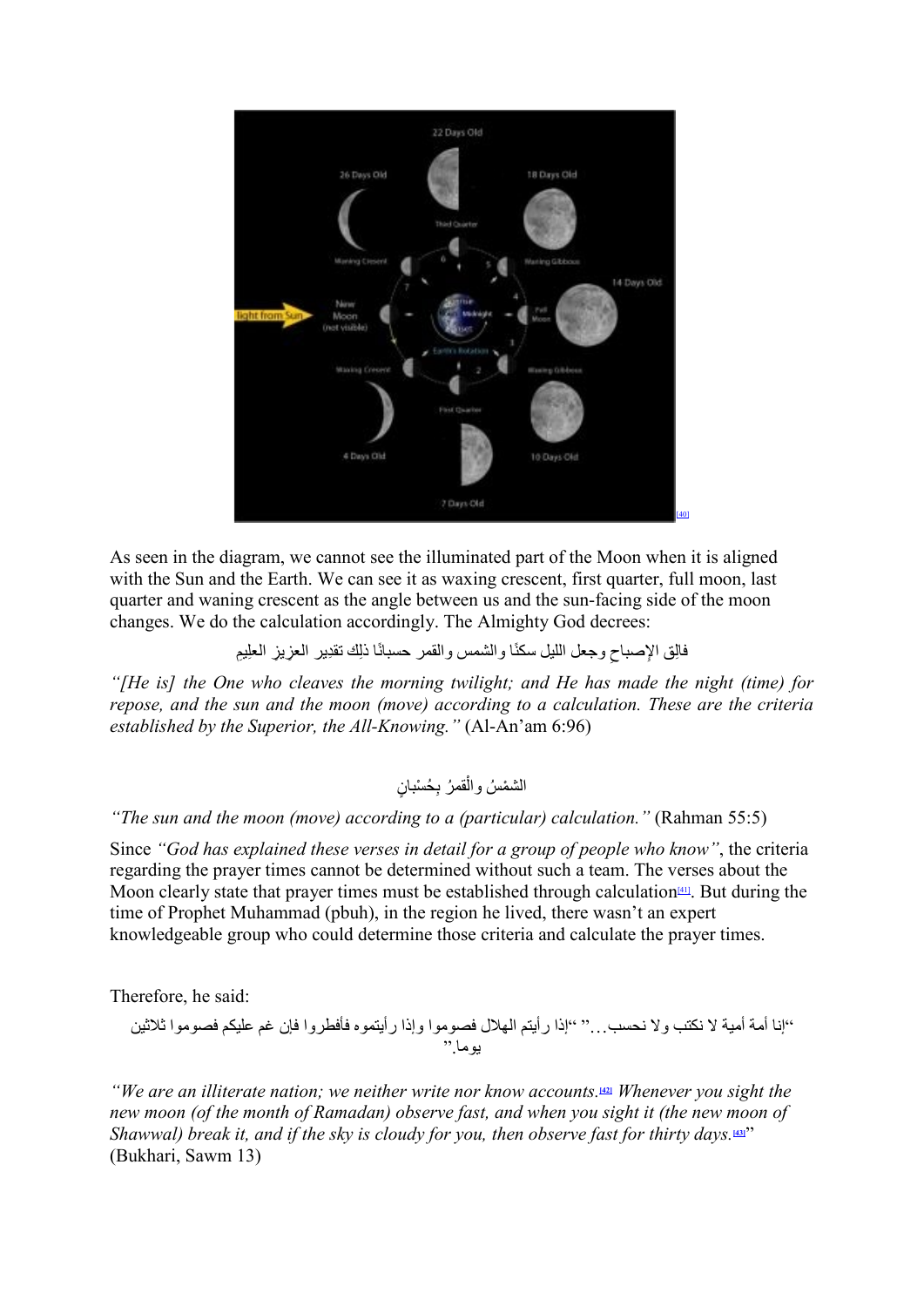In contrast to those times, in this day and age, there are sufficient means and enough knowledgeable experts in various fields who can create a lunar calendar. Therefore, there is no need to sight the moon to detect the beginning or end of a lunar month.

## **2- The Measured Out Phases (Manazil) of the Sun**

The measured out *manazil* of the Sun are the incidence angles of the *dhiya* from the Sun that are measured out by God. Divisions of a day are determined based on the meridian crossing of the sun's *dhiya*. As we will discuss further in the section "Times of Obligatory Prayers", the first obligatory prayer of the day is the dhuhr prayer whose time begins as soon as the Sun crosses the meridian. The angle between the Sun and the meridian during sunrise and sunset is 90˚. Sahar and suhoor time begins when the Sun's angular distance from the meridian decreases to 108˚in the morning, and isha time ends when it increases to 108˚. Fajr prayer time begins when the Sun's angular distance from the meridian decreases to 99˚in the morning, and maghrib prayer time ends when it increases to 99˚. The period between the end of isha and sahar is the midst of the night. In this period, the dhiya of the sun, i.e., the rays that heat the earth, does not exist. Therefore, it is the coldest time of the night. During white nights, the illumination from the sun in the midst of the night is like the illumination from the moon during a full moon. It illuminates but does not heat.



Since the world is like a cradle, sunrise and sunset positions change every day, and the sun rays become perpendicular to the horizon only twice a year. Therefore, the degrees mentioned above would correspond to variant values when converted to minutes.

While the sun is above the horizon, the length of shadow facilitates detecting the incidence angle. The Almighty God has drawn great attention to shadows and said:

֡֡**֡** الم تر إلى ربك كيْف مد الظل ولوْ شاء لجعلهُ ساكِنًا ثُم جعلْنا الشَّمْس عليْهِ دلِيلًا . ثُم قبضْناهُ إِلَيْنا قبْضًا بسِيرًا . وهُو الذِي جعل لكُمُ اللَّيْلِ لِباسًا والنوْم سُبانًا وجعل النهار نُشُورًا.

<span id="page-18-0"></span>*"Have you not considered how your Master extends the shadow? Had He preferred otherwise, He could have made it stationary. Then He made the sun an indication of it. He draws the shade toward Him[\[44\]](#page-42-19) (and shortens) gradually. It is He Who made the night a covering for you and the sleep a repose and made the daytime for spreading across (the earth)."* (Al-Furqan 25:45-47)

Going back to verse Jonah 10:5, when we regard the pronoun 'it =  $hu = \dot{s}$ ' as referring to the dhiya in the expression *"He has measured it out by phases (manazil)",* the verse reads:

*"It is He Who has made the Sun dhiya and the Moon noor. He has measured the dhiya out by phases (manazil) so that you may know the count of years and the calculation. God has created it in a way to show the truth. He explains these verses in detail for a group of people who know."* (Jonah 10:5)

Divisions of a day come into existence in correspondence with the Sun's incidence angles.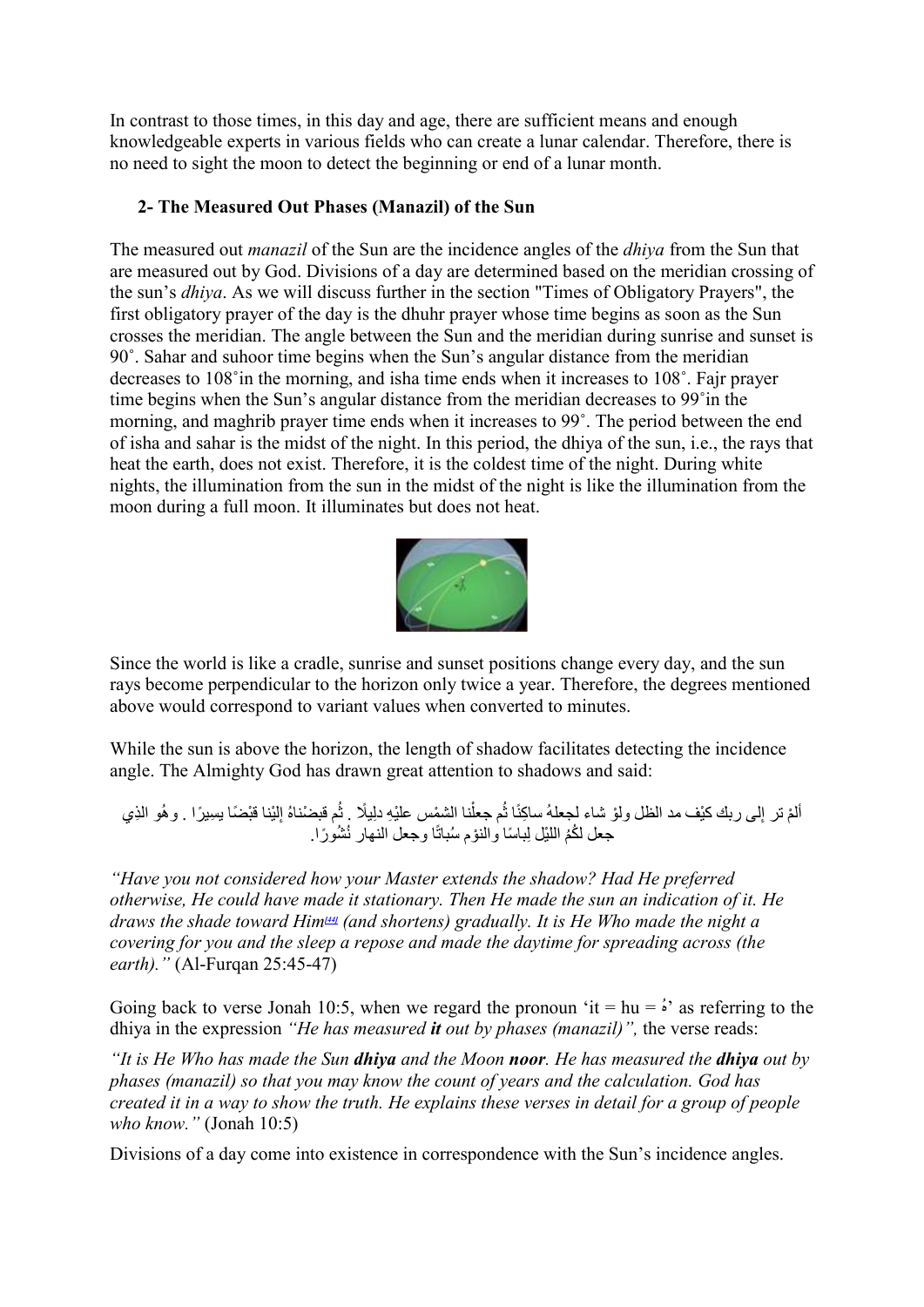#### **a- The Beginning and End of the Day**

The day begins with the emergence of duha and lasts until its next emergence the next day. The Almighty God decrees:

> لَا الشَّمْسُ يَنبَغِي لَهَا أَن تُدْرِ كَالْقَمَرَ ۖ وَلَا اللَّيْلُ سَابِقُ النَّهَارِ وَكُلٍّ فِي فَلَكٍ يَسْبَحُونَ َل َؚّ<br>ا َ

*"It is not for the sun to overtake the moon, nor does the night outpace the daytime. They each float in an orbit."* (Ya-Sin 36:40)

Therefore, the first prayer of the day is dhuhr prayer and the last one is fajr prayer. The fajr prayer is offered in the last division of the night. Further information about fajr prayer will be given in the following sections.

#### **b- The Beginning and End of the Daytime**

In the places where the sun rises and sets along with the duha, the daytime begins when the angle between the observation station and the upper border of the sun becomes more than 0˚. If there is a barrier between the observer and the sun, then one should wait until the illumination that first emerges in the east to reach the west.

In the polar regions where the sun does not rise or set along with the duha in the summer, the daytime begins when the duha emerges and ends when it disappears. The emergence of the duha can be discerned by the termination of tranquility/stillness of the night and the change in temperature. At the end of the daytime, the opposite process is observed. The duha disappears, tranquility/stillness begins and temperature decreases. The term 'duha' was studied above, in the section 'The Indicator of the Daytime'.

In polar regions, on the days when the sun does not rise, the beginning and end of the day can be discerned by observing the lights, as well as observing the duha. When the light emerging in the east reaches the west, the daytime begins**[\[45\]](#page-43-0)**. In the evening, maghrib time begins along with the darkness.

<span id="page-19-0"></span>

Further details will be provided in the section 'Times of Prayer and Fasting'.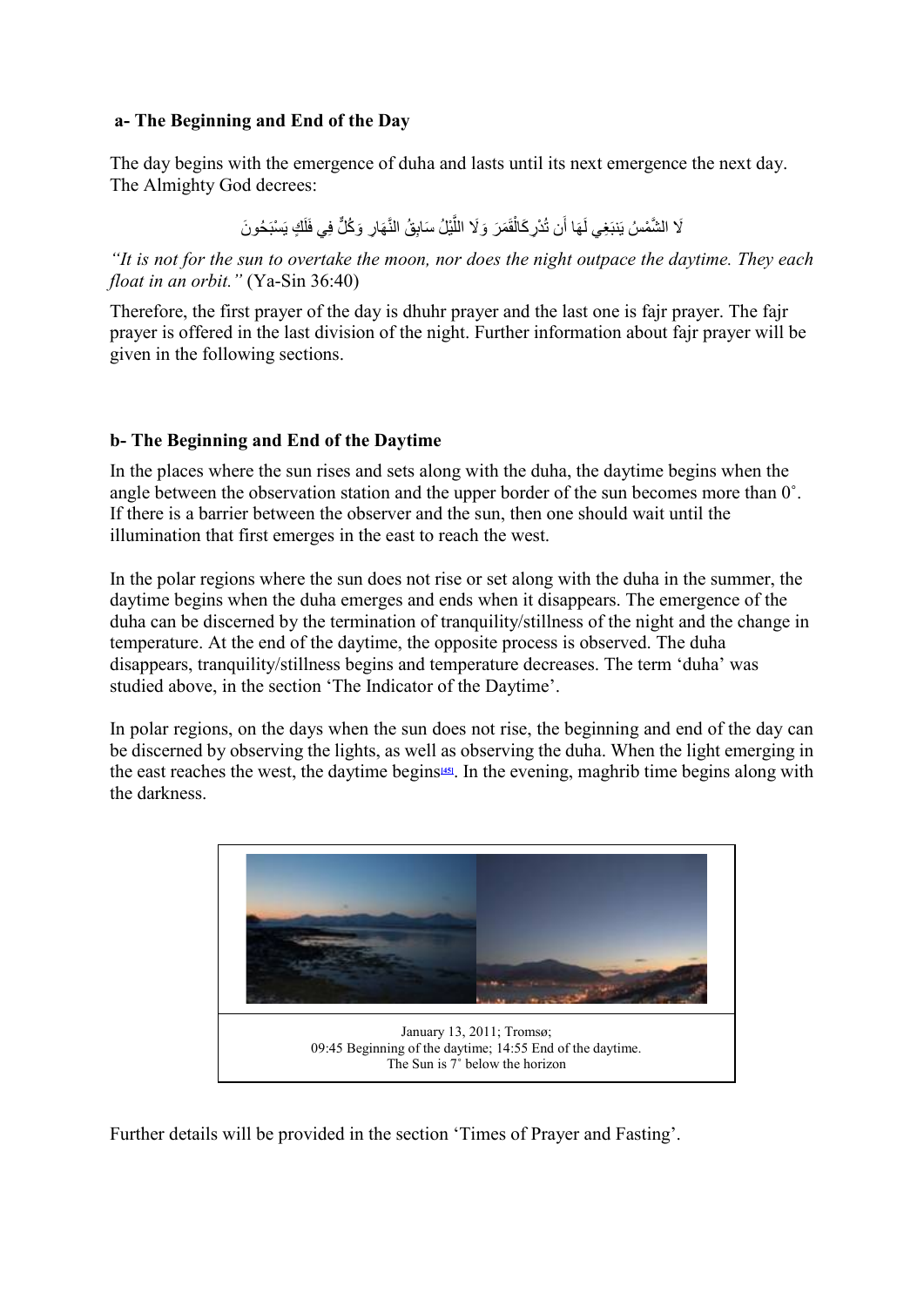# **A- THE BALANCE (MIZAN) (المیزان(**

Mizan is derived from the root 'wezn = وزن $'$ . Wezn means, to determine the measure of something, and 'mizan = $\bigcup$ <sup>4</sup>' means 'equilibrium' or 'balance'. 'To equilibrate = muwazana' is also derived from the same root<sup>146</sup>. The Almighty God decrees:

> <span id="page-20-0"></span>لقدْ أرْسلْنا رُسُلنا بِالْبيناتِ وأنْزلْنا معهُمُ الْكِتاب والْمِيزان لِيقُوم الناسُ بِالْقِسْطِ … ُا<br>ا ا<br>ا ا<br>ا ا<br>ا

*"Indeed, We sent Our Messengers with the clear signs, and We sent down with them the Book and the Balance so that mankind might maintain fairness (in all conduct)."* (Al-Hadid 57:25)

ا<br>ا والسماء رفعها ووضع الْمِيزان . ألا تطْغوْا فِي الْمِيزانِ . وأقِيمُوا الْوزْن بِالْقِسْطِ ولا تُخْسِرُوا الْمِيزان. ا<br>ا ا<br>ا ؚ<br>ا

*"And the sky, He raised it up, and set the Balance, so that you do not transgress in the Balance. So, make measurement precisely, and do not ruin the balance."* (Rahman 55:7-9)

The Almighty God has designated the night and the daytime according to the requirements in nature. So, He has set a certain balance. Those who create calendars must make the relevant measurements precisely; so that they do not ruin that balance.

The fundamental indication to be followed is manazil (phases) while making a calendar conforming to the balance. The initial step is calculating the fay zawal, which is the length of the shadow that is formed during the sun's meridian crossing and gives the zenith distance. Fay zawal was explained above.

Let us see the balance between night and day.

#### **1- The Balance Between the Night and the Day**

Both night and day are divided into three sections. Two of those divisions contain obligatory (fard) prayers but one division does not, both during the night and day.

#### **a-Divisions of the Daytime**

The daytime is divided into two sections by the Sun's meridian crossing, soon after which the time for dhuhr prayer begins. The dhuhr prayer is the first prayer of the whole day, as well as of the daytime. After that, the time for the second prayer begins, which is asr. Further details about the prayer times will be given below.

| <b>MORNING TO NOON</b> | <b>DHUHR PRAYER</b> | <b>ASR PRAYER</b> |  |  |  |
|------------------------|---------------------|-------------------|--|--|--|
| <b>DAYTIME</b>         |                     |                   |  |  |  |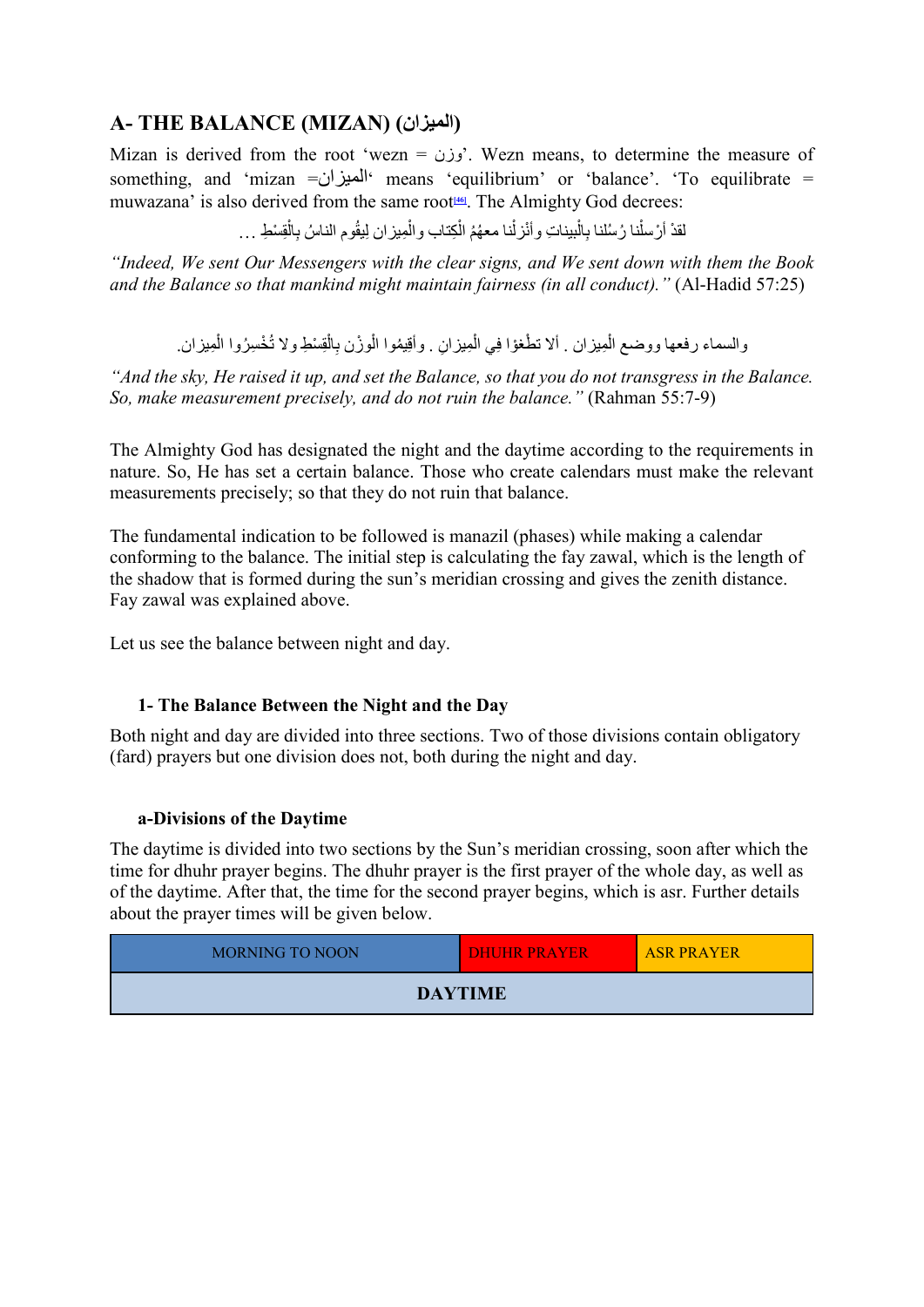As can be seen, there is no obligatory prayer in the first division of the daytime, but there are two obligatory prayers in the second half of the daytime. These prayers divide the second half into two. In all three of these divisions, optional (nafilah) prayers are recommended. The relevant verse is:

فاصْنِرْ على ما يقُولُون وسبحْ بِحمْدِ ربك قَبْل طُلُوعِ الشمْسِ وقَبْل غُرُوبِها ومِنْ آناءِ اللَّيْلِ فسبحْ وأطْراف النهارِ لعلك ترْضـي ُ

*"Persevere whatever they may say! Exalt your Master before the sunrise and the sunset and at times of the night for He does everything perfectly. Exalt also in the divisions of the daytime, so that you may be pleased. "* (Taha 20:130)

<span id="page-21-0"></span>The expression we translate as "*the divisions of the daytime*" is "-أطراف النهار" = atraf an-nahar". The word ' أطراف = atraf' in this noun phrase is the plural form of 'taraf ضرف ' which means 'each of the divisions of an entity' $\frac{47}{2}$ . In Arabic, plural form denotes at least three entities. Therefore, the daytime must have at least three divisions.

In this verse, the command is given using the verb "sabbih  $(ω<sub>π</sub>)$  = exalt". This command refers to offering optional prayers when it is given in correspondence to time periods. Therefore, according to the verse, optional (nafl) prayers can be offered in three divisions of the daytime. These are duha, dhuhr and asr prayer times.

The expression "آناءِ الليِّل" aanai al-layl" that we translate as "times of the night" includes the word 'aanai= آناء ِ ' which is the plural form of the word 'aan =آن'.' Aan' means a 'time period'.

We thus understand that there are at least three time periods to offer optional prayers at night. It is obvious that the prayers mentioned in this verse are not obligatory prayers because the verse ends in: "*so that you may be pleased*".

The length of the daytime period until noon is equal to the length of the daytime period from noon to evening, except for minor differences.

# **2-Divisions of the Night**

The night is divided into three parts as the evening twilight, the midst of the night, and morning twilight. As will be seen later on in this article, maghrib and isha prayers are offered in the evening twilight. The fajr prayer is offered in the second half of morning twilight which is the period of true dawn – fajr as-sadiq.

There is no obligatory prayer in the midst of the night and in the first division of morning twilight which is sahar time. This part, which constitutes the one and a half divisions of the night out of three, is called "half night = nisf al-layl= اللیل نصف ".

|                                 |                              | <b>HALF NIGHT</b> |                            |                         |                              |
|---------------------------------|------------------------------|-------------------|----------------------------|-------------------------|------------------------------|
| <b>MAGHRIB</b><br><b>PRAYER</b> | <b>ISHA</b><br><b>PRAYER</b> |                   |                            | <b>SAHAR</b>            | <b>FAJR</b><br><b>PRAYER</b> |
| <b>EVENING TWILIGHT</b>         |                              | <b>MIDST OF</b>   | <b>THE</b><br><b>NIGHT</b> | <b>MORNING TWILIGHT</b> |                              |
| <b>NIGHT</b>                    |                              |                   |                            |                         |                              |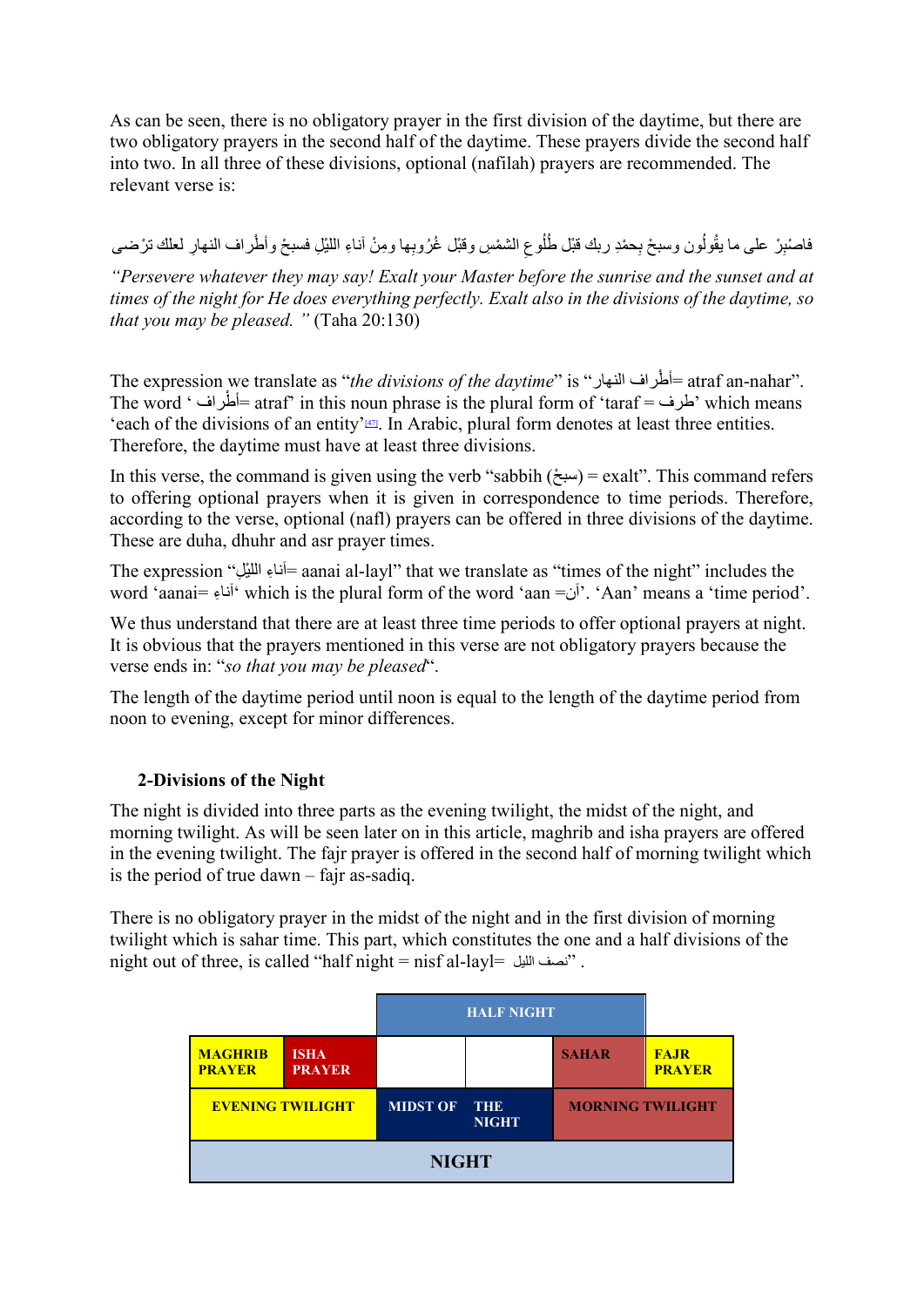The following verse, which was sent down in Mecca, decrees Nabi Muhammad (pbuh) to wake up at half night and read the Qur'an:

ו<br>ו بَا أَيُّهَا الْمُزَّمِّلُ . قُمِ اللَّيْلَ إِلَّا قَلِيلًا . نِصْفَهُ أَوِ انقُصْ مِنْهُ قَلِيلًا أَوْ زِدْ عَلَيْهِ وَرَتِّلِ الْقُرْآنَ تَرْتِيلًا . إِنَّا سَنُلْقِي عَلَيْكَ قَوْ لَاتَقِيلًا ֺ֧֖֖֧֧֧֧ׅ֧ׅ֧ׅ֧ׅ֧֧ׅ֧֧֪֧֧֧ׅ֧֧֧֧֧֚֚֚֚֚֚֚֚֚֚֚֚֚֚֚֚֚֚֚֚֚֚֚֝֝֝֝֟֓֡֞֟֓֡֞֡֡֡֡֬֜֓֡֜֓֜֜֓֝֬֜֝֬֝֝֬֜֝֬֝֬ َ ؘ<br>ا  $\ddot{\phantom{a}}$ ُ ؚ<br>ا ْ ا<br>ا

*"O you who withdraws into himself! Rise at night, except for a little (part of it). Arise for the half of it, or a little less, or a little more, and read the Qur'an slowly and distinctly. Soon shall We cast upon you a heavy duty."* (Muzzammil 73:1-5)

By the verse below which was sent down in Macca, Nabi Muhammad (pbuh) was commanded to wake up at night and perform tahajjud prayer:

> يْلِ فَتَهَجَّدْ بِهِ نَافِلَةً لَّكَ عَسَى أَن يَبْعَثَكَ رَبُّكَ مَقَامًا مَّحْمُودًا َّ $\frac{1}{2}$

"And wake up for prayer in a part of the night as an additional duty for you. It may be that *your Master will raise you to a place of praise and glory. "* (Al-Isra 17:79)

According to the verse below, the part that is called "half night" is longer than the rest of the night:

> َوَاذْكُرِ اسْمَ رَبِّكَ بُكْرَةً وَأَصِيلًا. ۖ وَمِنَ اللَّيْلِ فَاسْجُدْ لَهُ وَسَبِّحْهُ لَيْلًا طَوِيلًا  $\overline{\phantom{a}}$ ِ

*"Keep the name of your Master on your mind through day and night. And during a part of the night prostrate to Him, and exalt Him during the long part of the night."* (Insan 76:25-26)

The word 'أَيْلًا' =laylan = at night' in this Arabic sentence is an adverb of time, and the word  $\cdot$  الحَويلًا = tawiylan = long' is the adjective of that adverb. This is why we translate it as "during the long part of the night". According to the verse below, the main long part of the night is the midst of the night:

إِنَّ رَبَّكَ يَعْلَمُ أَنَّكَ نَقُومُ أَدْنَى مِن ثُلُثَيِ اللَّيْلِ وَنِصْفَهُ وَثُلْثَهُ وَطَائِفَةٌ مِّنَ الَّذِينَ مَعَكَ وَاللَّهُ يُقَدِّرُ اللَّيْلَ وَالنَّهَارَ … ِ<br>ا ؘ<br>ا ٌَّاً<br>ا

*"Indeed, your Master knows that you rise almost two-thirds of the night or half of it or a third of it, and [so do] a group of those with you. And it is God Who sets the measure of the night and the daytime."* (Muzzammil 73:20)

The shortest period here is the midst of the night which lasts for one-third of it. The command ْم = qum" ق = rise" is normally given to a person who is lying down. That means the verses listed ُ here state that the Prophet (nabi) Muhammad (pbuh) and some believers slept after the prayer of isha and got up in the midst of the night. Accordingly, it is narrated that Prophet Muhammad used to complete the tahajjud prayer until sahar time **[\[48\]](#page-43-3)**. Aisha (r.a) said: *"When he was with me, he used to sleep at sahar time*<sup>[\[49\]](#page-43-4)</sup>.

The following two verses also verify this inference:

<span id="page-22-1"></span>كَانُوا قَلِيلًا مِنَ اللَّيْلِ مَا يَهْجَعُونَ . وَبِالْأَسْحَارِ ۖ هُمْ يَسْتَغْفِرُونَ ؚ<br>ا

*"They (the muttaqi, who protect themselves from doing wrong) sleep very little at night. They ask for forgiveness at times of sahar."* (Zhariyat 51:17-18)

<span id="page-22-0"></span>ّ ِومن الل ِجوم ّ ِ یل ف ِدبار الن ّحھ وإ ِ سب

*"Exalt Him during a part of the night and when stars retreat."* (Tur 52:49)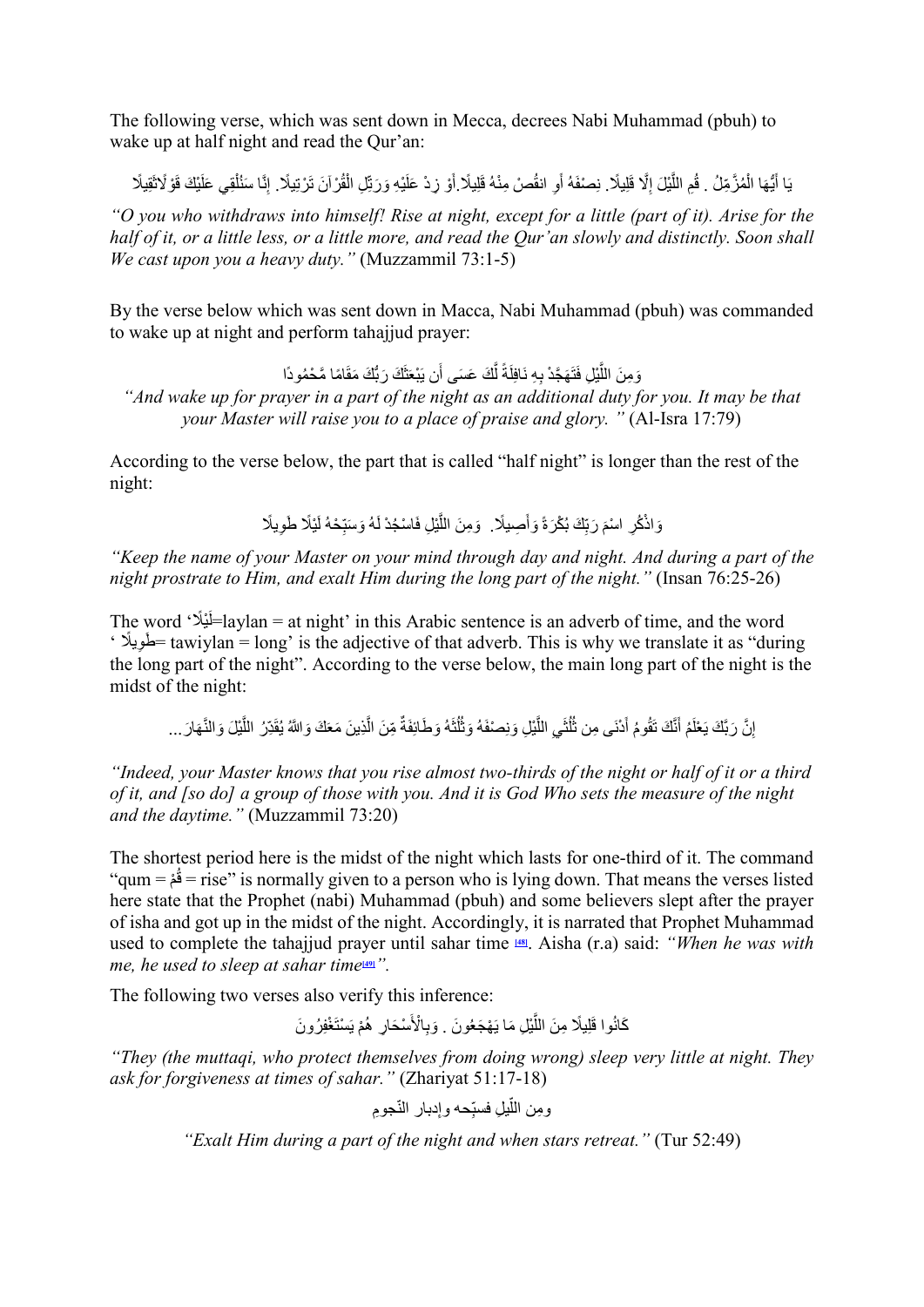The time when stars retreat is the time they start to disappear, and it is the sahar time. We, therefore, understand that both of these verses emphasize the midst of the night. The time of sahar is not a short period. Then, Prophet Muhammad (pbuh) might have asked for forgiveness in a division of it and slept during the rest of it.

<span id="page-23-0"></span>All this data reveals that the midst of the night is longer than the other two divisions of the night. The Almighty God, Who has established the criteria of the night and the day**[\[50\]](#page-43-5)**, has set the balance as such. He has forbidden us from transgressing in the balance and removed the condition that nights should be dark. This is why we have to observe this balance while creating a calendar.

When viewed from this aspect, we see the fact that white nights are observed beginning with 46˚ latitude on. Otherwise, the midst of the night would be shorter than the other two divisions of the night on 21st June, thus tipping the balance. To show this, we share the following values which have been detected using local time, on 21st June, at 46° latitude:

#### **The Evening Twilight**

Sunset: 19:49

The end of isha time (the Sun is at -18˚): 22:39

The length of evening twilight: 170 minutes

#### **Midst of the Night**

The beginning of the midst of the night: 22:39

The beginning of Sahar time (the Sun is at -18˚ again): 01:26

The length of the midst of the night: 167 minutes.

#### **The Morning Twilight**

The beginning of Sahar time (the Sun is at -18˚ again): 01:26

Sunrise: 04:15

The length of morning twilight: 169 minutes.

As seen above, at 46˚ latitude, the midst of the night would fall shorter than the other two divisions of the night if sighting the sun was adopted as the criterion.

On 21st June at 45˚ latitude, however, the balance is still preserved. To be able to make a comparison, we also share the values detected on 21st June at 45˚ latitude:

#### **The Evening Twilight**

Sunset: 19:45

The end of isha time (the Sun is at -18˚): 22:24

The length of evening twilight: 159 minutes

#### **The Midst of the Night**

The beginning of the midst of the night: 22:24

The beginning of Sahar time (the Sun is at -18˚ again): 01:40

The length of the midst of the night: 196 minutes.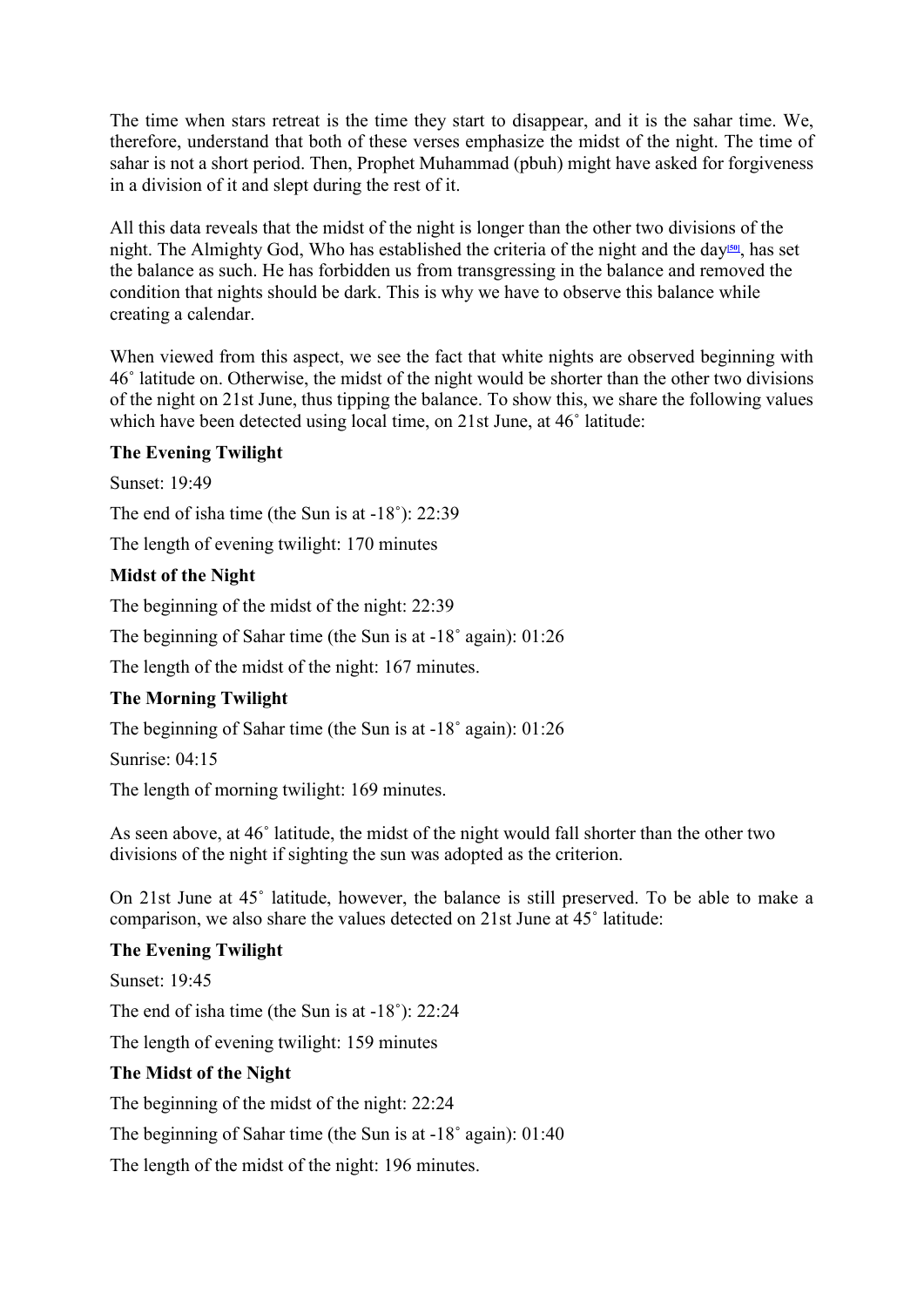## **The Morning Twilight**

The beginning of Sahar time (the Sun is at -18˚ again): 01:40

Sunrise: 04:19

The length of morning twilight: 149 minutes.

While creating a calendar, if we do not consider the fact that white nights are observed from 46˚ latitude on in the summer, we happen to transgress in the balance and violate the following decree of God:

<span id="page-24-0"></span>ا<br>ا والسماء رفعها ووضع الْمِيزان . ألا تطْغوْا فِي الْمِيزانِ . وأقِيمُوا الْوزْن بِالْقِسْطِ ولا تُخْسِرُوا الْمِيزان . ْ ؚ<br>ׇ֡֡֬֟֩֕֓֟֓֟֓֟֓֟֓֡֟֓֟֓֡֬֟֩*֟* ؚ<br>ا

*"And the sky, He raised it up, and set the Balance, so that you do not transgress in the Balance. So, make measurement precisely, and do not ruin the balance."* (Rahman 55:7-9)

That means, the shortest night is observed at 45 degrees latitude in the summer. The sun sets at 19:45 (local time) and isha time begins at 20:48. The fajr prayer time begins at 03:16. A Muslim who performs the isha prayer until 21:15 and sleeps thereafter can sleep at least for six hours. If this person has slept during the daytime**[\[51\]](#page-43-6)** too, waking up for tahajjud prayer and starting to fast after the suhoor meal at Sahar time would not be difficult at all.

<span id="page-24-1"></span>On 21st June, nights begin to extend from 45degrees latitude onward. This is in line with the very old characteristic phenomenon, "*when things get to their extreme, they turn into their opposite*" <sup>[\[52\]](#page-43-7)</sup>. The extension takes place through the addition of white nights. From 45 degrees on, we have to recognize the nights with the sun.

In the summer, by means of the symmetry that persists from 21st March to 23rd September, the criteria for prayer times in the northern hemisphere from 45th latitude to the pole would be the equivalent of the criteria from 45th latitude to the Equator. So, creating the calendar for sunny nights gets easy.

The same principles are followed for the southern hemisphere between 23rd September and 21st March.

The criteria to be implemented in the winter are different in these regions. This is because the daytime has to be "causing visibility =mubsir =مبصر "although the indicator of the night has been erased in accordance with the verse 12 of Surah al-Isra. Therefore, in the winter, at locations where the sun does not rise or rises for a short while, the only criterion is the illumination. In such places, it is as if the sun is behind a mountain. The east and the west are close to each other in a way they are nowhere else. To consider the sun as "risen", one must wait for the illumination in the east to reach the western horizon.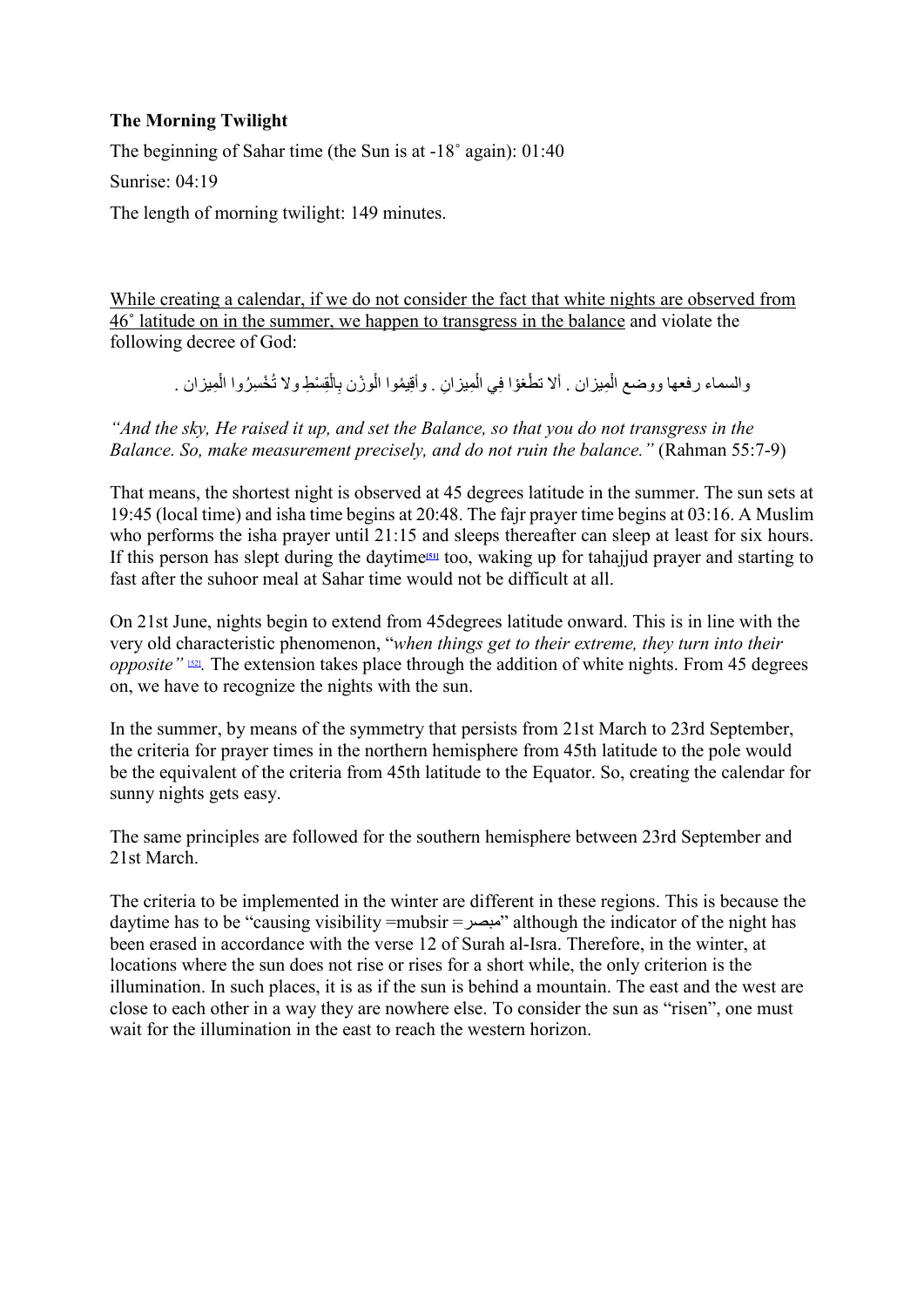| Fajr 8:40; -8,5° | Sunrise 9:20; -<br>$6,1^\circ$ | Dhuhr 12:00; -<br>$1,4^{\circ}$ | Asr 13:58; -3,4° | Maghrib 14:56; -6° | Isha 15:38; -8,5° |
|------------------|--------------------------------|---------------------------------|------------------|--------------------|-------------------|

<span id="page-25-0"></span>These photos were captured from a video dated 01.01.2011 on the website of Tromsø University **[\[53\]](#page-43-8)**. In the winter, from 45th latitude on, the angle between the sun and the observer constantly decreases whereas the fay zawal increases. As we approach the pole, the positions of sunrise go further down the horizon at each latitude. On the solstice, when fay zawal increases to 90 degrees at 66˚33' latitude, the Sun becomes invisible. On that day, the zenith distance is 113˚27' at the pole.

| LAT $45$ ;<br>Incidence: 21°33'<br>F. zawal 63°27' | LAT 55;<br>Incidence: 11°33'<br>F. zawal 73°27' | LAT 66.33;<br>Incidence: $0^{\circ}$<br>F. zawal 90° | LAT 70;<br>Incidence: N/A<br>Zenith Dist.<br>93°27' | LAT 80;<br>Incidence:N/A<br>Zenith Dist.<br>$103^{\circ}27'$ | LAT:89;<br>Incidence:N/A<br>Zenith Dist.<br>$112^{\circ}27'$ |
|----------------------------------------------------|-------------------------------------------------|------------------------------------------------------|-----------------------------------------------------|--------------------------------------------------------------|--------------------------------------------------------------|

The Northern Hemisphere on 20th December

Since the poles constitute (mathematical) singularities, a calendar cannot be created regarding them. At the 89-degree latitude which is 111 km behind the pole, the length of the daytime becomes the shortest of all. At noon, the Sun passes from 22˚27' below the horizon. The angular distance between the east and the west decreases to 1˚.

The positions of sunrise and sunset veer parallel to the horizon from 45th latitude on. Therefore, one must add 4 minutes to the sunrise and subtract 4 minutes from the sunset for each latitude. That means at every latitude, the daytime would last 8 minutes shorter than the previous latitude. At latitude 89, on 20th December, the sun happens to have risen at 10:36 (local time) and set at 13:19. The length of the daytime is then 2 hours 43 minutes.

The main question to be answered here is the following: How can we observe the lights of the Sun as it is 22.5 degrees below the horizon at the pole on 21st December, while it would be pitch dark anywhere else as the sun is 18 degrees below the horizon?

To answer this question, we went on two journeys to the polar region at the beginning of January. On the first journey, we went to Tromsø that is located at 70-degree latitude. On the second journey, we first went to Tromsø and then to Svalbard that is at 78-degrees latitude. We observed that the daytime does occur when the sun is below the horizon. We found out that the environment in the polar region is like a mountain in front of the sun. The atmosphere has a distinct structure there.

This response brought along the second question: Why does not the sun emit the indicator of the daytime to the polar region throughout the day, although it is parallel to the horizon all day long?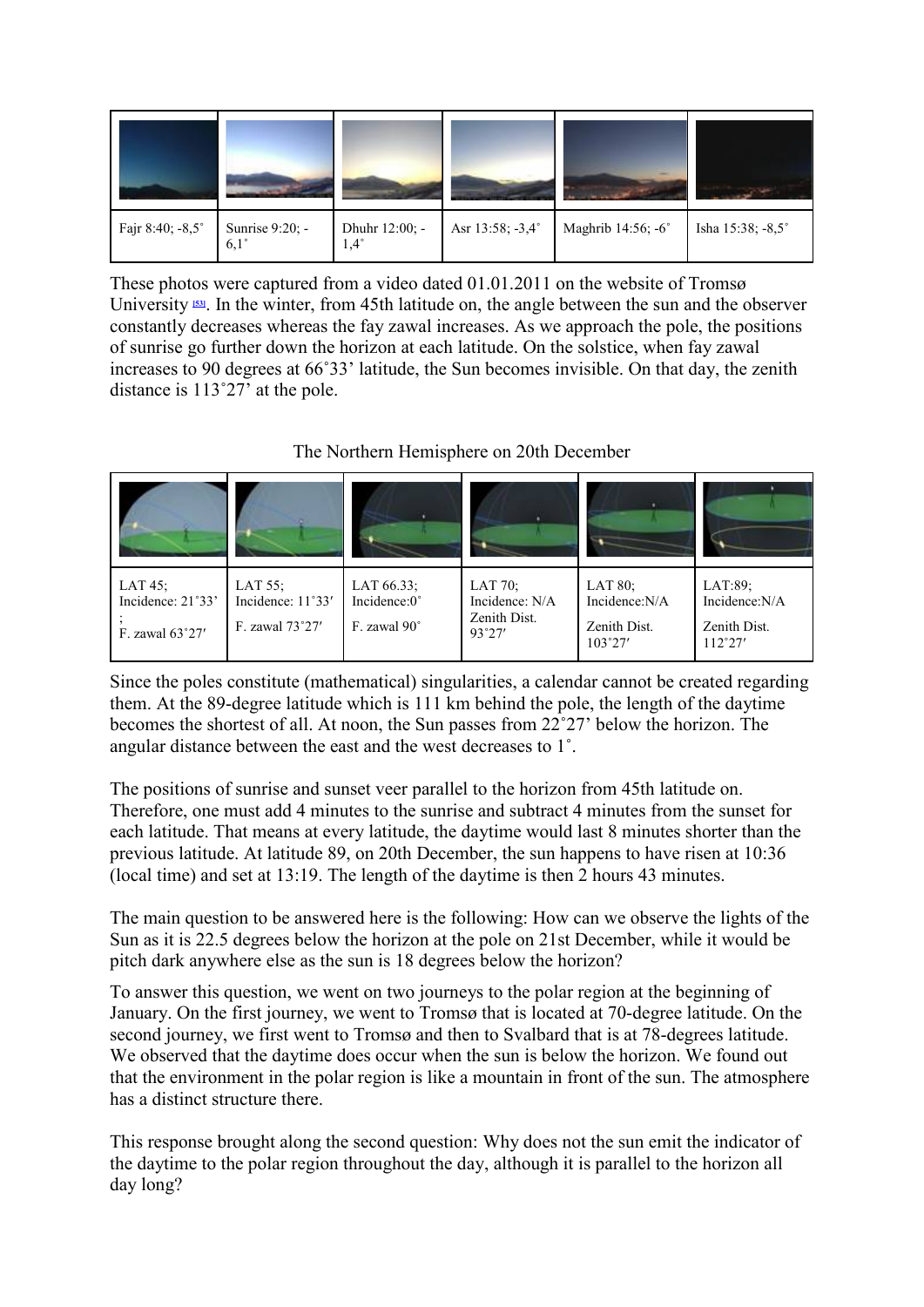The answer to this question lies in the fact that the daytime and the night have been created as discrete entities. We explained this under the title "D- THE NIGHT AND THE DAYTIME" in correspondence with the verse al-Ahzaab 21:33. When the daytime comes to the fore, it transforms the sunrays into illumination, but this doesn't occur when the night comes to the fore.

# **B- THE TROPIC OF SALAT**

We have mentioned that the Sun is left out of the calculation beginning with  $\pm$ 45-degrees latitude on and also the fact that in the winter, not the sun but the illumination coming from the sun is the criterion for prayer times calculation. Therefore, from the viewpoint of prayer times, calling the ±45 degree latitudes as "the tropic of salat" will be convenient. The earth thus would be divided into two zones: Either sides of the Equator and the polar regions beginning with 45-degree latitude.

In the first zone, that is, the middle part of the earth, daytimes are sunny and nights are dark. In the second zone, that is, at the two extremes of the earth, nights are partially or completely sunny in the summer, and daytimes are lacking the sun partially or completely in the winter.

# **II. TIMES OF OBLIGATORY PRAYERS**

Prayer times have been explained in detail in the Qur'an. There are two verses which begin with the command "offer the prayer":

َِل َك ِ ذ ْكَر ِى ل َ ِ ات ذ ّئ ِ ْ ِھْب َن َّ السی ُذ ْ َح َس ِ نَات ی ِ َّن ال َّ ْی ِل إ ً ِ ا م َن الل َف و ُزل َّ َھ ِار َ ِ الن َي ِِم َّ الصَلاةَ َ ط َرف َق َّ ِاكِر َ ین َوأ لذ

*"Offer the prayer in two parts of the daytime and at the zulaf of the night. Surely, good works drive away evil works. This is the sound information for those who use their knowledge."* (Hud 11:114)

> أَقِمِ الصَّلَاةَ لِدُلُوكِ الشَّمْسِ إِلَى غَسَقِ اللَّيْلِ وَقُرْ آنَ الْفَجْرِ ۚ إِنَّ قُرْ آنَ الْفَجْرِ كَانَ مَشْهُودًا  $\frac{1}{2}$ ُ

*"Establish the prayer from the dolook of the sun till the ghasaq of the night, and at <i>quran of the fajr. Quran of the fajr is visible to the eye.***"** (Isra 17:78)

These are verses which explain one another. Other verses which help us understand these are below:

ً لك عسى أن یبعثك ِلة ِ ِھ ناف ِوم ِ ن اللیل ً ربك مقاما محمودًا فتھجد ب

*"Wake up for prayer in some part of the night as an additional obligation for you: It may be that your Master will raise you to a station of praise and glory!"* (Al-Isra 17:79)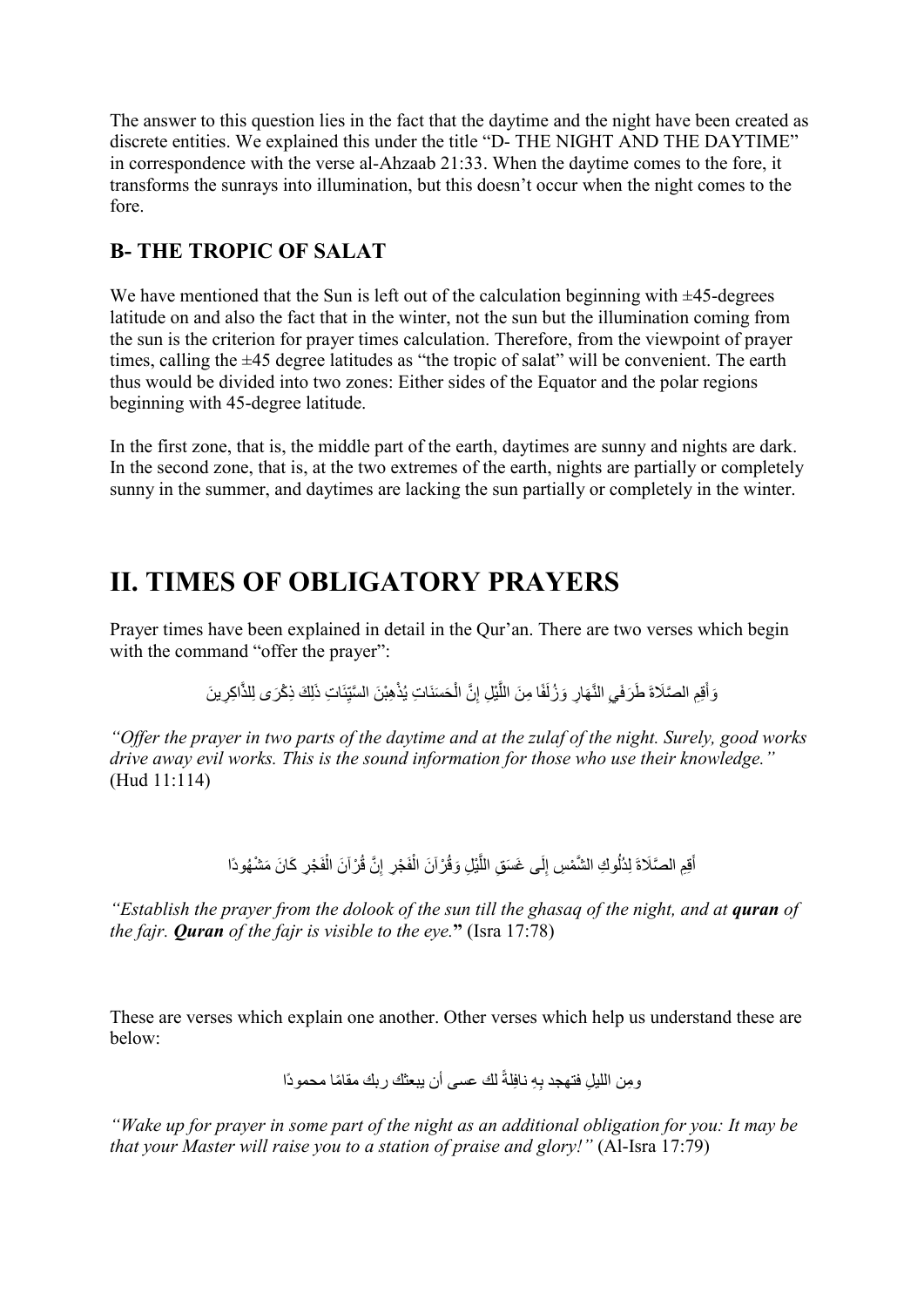#### وَاذْكُرِ اسْمَ رَبِّكَ بُكْرَةً وَأَصِيلًا . وَمِنَ اللَّيْلِ فَاسْجُدْ لَهُ وَسَبِّحْهُ لَيْلًا طَوِيلًا ؘ<br>ا ِ ِ

<span id="page-27-0"></span>*"Keep the name of your Master on your mind through day and night. And during a part of the night prostrate to Him, and exalt Him (offer tahajjud prayer) during the long part of the night."***[\[54\]](#page-43-9)** (Insan 76:25-26)

#### <span id="page-27-2"></span><span id="page-27-1"></span>ومِن اللَّيلِ فسبِّحه وإدبار النَّجومِ ِ ֧֧֧֢ׅ֧֧֧֦֧֧֧֧֧֧֧֧֧֧ׅ֧֧֧֧֧֧֧֧֧֧֚֡֓֓֓֓֓֓֓֓֓֓֓֓֓֓֓֓֓֓֓֓֝֬֓֓֓֓֓֓֜֓֓֓֓֓֬

*"Glorify Him at a part of the night and as the stars fade away."* (Tur 52:49)

We will explain the times of prayer in the light of these verses and other verses which include the details of these verses.

## **A- TWO DIVISIONS OF THE DAYTIME**

In the Arabic language, the daytime is the period between sunrise and sunset**[\[55\]](#page-43-10)**. At the zones where the sun does not rise above or does not set below the horizon or rises and sets in a short time, the daytime is the period when the duha of the sun emerges.

In Arabic, each of the parts or divisions of an entity is called 'taraf = طرف**]**'**[56\[](#page-43-11)**. According to the verse below, the daytime has at least three divisions:

فاصْنِرْ على ما يقُولُون وسبحْ بِحمْدِ ربك قَبْل طُلُوعِ الشمْسِ وقَبْل غُرُوبِها ومِنْ آناءِ اللَّيْلِ فسبحْ وأطْراف النهارِ لعلك ترْضـي

*"Persevere whatever they may say! Exalt your Master before the sunrise and the sunset and at times of the night for He does everything perfectly. Exalt also in the divisions of the daytime, so that you may be pleased."* (Taha 20:130)

The expression we translate as "*the divisions*" is " أطراف ْ = atraf". The word ' أطراف ْ = atraf' in this noun phrase is the plural form of 'taraf = طرف'. In Arabic, plural form denotes at least three entities. Therefore, the daytime must have at least three divisions. These are morning, noon and afternoon named in all languages. The expression "*so that you may be pleased*" in the verse points out that this verse encourages optional (nafilah) prayers at these divisions. Such an expression cannot exist in verses related to obligatory prayers. These optional prayers are the prayer of duha in the morning and the optional prayers that may be offered before/after the dhuhr and before the asr prayer.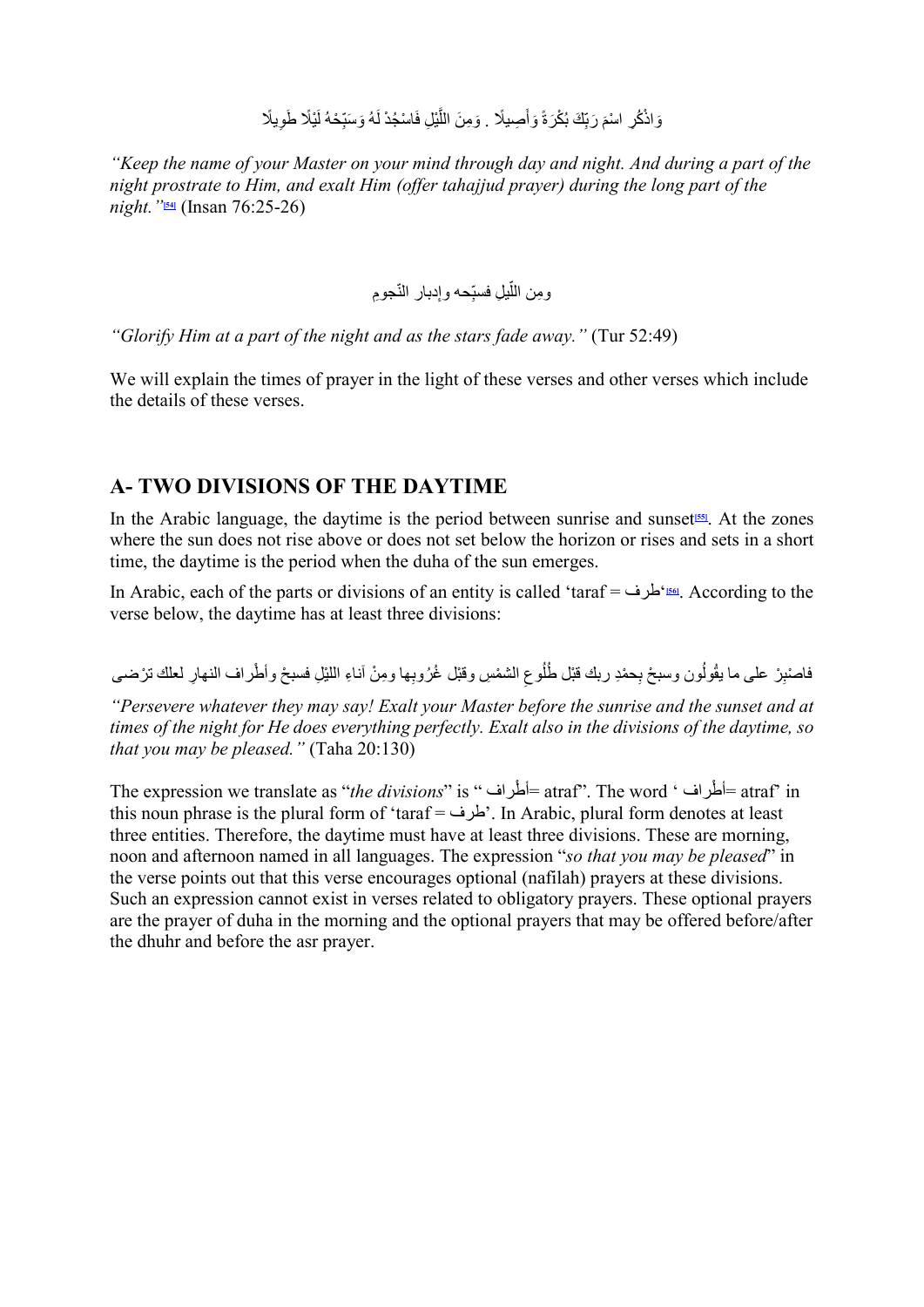#### **1- The First Division of the Daytime (Time for Dhuhr Prayer)**

The first of the divisions mentioned in the verse *"Offer the prayer in two parts of the daytime"* has been explained in detail by the following phrase in the other verse:

*"Establish the prayer from the dolook of the sun…"*

<span id="page-28-0"></span>'Dolook = دلوك 'means, to incline and bow. The dolook of the Sun is its westward declination from its zenith<sup>[57]</sup>. The shadows that are formed inclining toward the west until then, will begin to incline toward the east.

The Sun that sets seems as if it is declining toward behind the horizon. Therefore, the dolook of the sun was also interpreted as "sunset" by some scholars<sup>[58]</sup>. Although this denotation conforms to the literal meaning, it violates the balance among verses and the self-integrity of the Qur'an. The following narration from Anas b. Malik, who had served Prophet Muhammad for ten years in Medina, precludes another meaning:

<span id="page-28-3"></span><span id="page-28-2"></span><span id="page-28-1"></span>كان النبي یصلى الظھر عند دلوك الشمس

*Nabi (Muhammad) was offering the dhuhr prayer during the dolook of the sun*...<sup>[59]"</sup>

The word "the sun" is mentioned only in one verse al-Isra 17:78 regarding the obligatory (fard) prayers. The westward declination of the sun from its zenith occurs when the sun crosses the meridian of our location. The crossing of the meridian can be observed easily and everywhere in every season. Therefore, it is the outset of the calculation. From this aspect, it is also significant that the dhuhr prayer is mentioned as the first prayer of the day in verses and hadeeth (narrations from Prophet Muhammad).

# **2-The Second Division of the Daytime (Time for Asr Prayer)**

If the first division of the daytime with an obligatory prayer is noon, the second division has to be the afternoon. The Messenger of God Muhammad (pbuh) said:

"*Gabriel led me twice in [five] prayers, in the vicinity of the Bayt Allah (Ka'bah). On the first*  day, He prayed the Dhuhr prayer with me when the sun had passed the meridian to the extent *of the thong of a sandal; he prayed the Asr prayer with me when the shadow of everything was as long as itself… On the second day, he prayed the Dhuhr prayer with me when his shadow was as long as himself; he prayed the Asr prayer with me when his shadow was twice as long as himself… Then turning to me he said: 'Muhammad, this is the time observed by the prophets before you, and the prescribed time (for each prayer) is anywhere between these two times'.* "<sup>601</sup>

Abu Hurairah (pbuh) narrated that the Messenger of God (pbuh) said:

<span id="page-28-4"></span>*"…Whoever could get one rak'a of the Asr prayer before sunset, he has got the ('Asr) prayer."* [\[61\]](#page-43-16)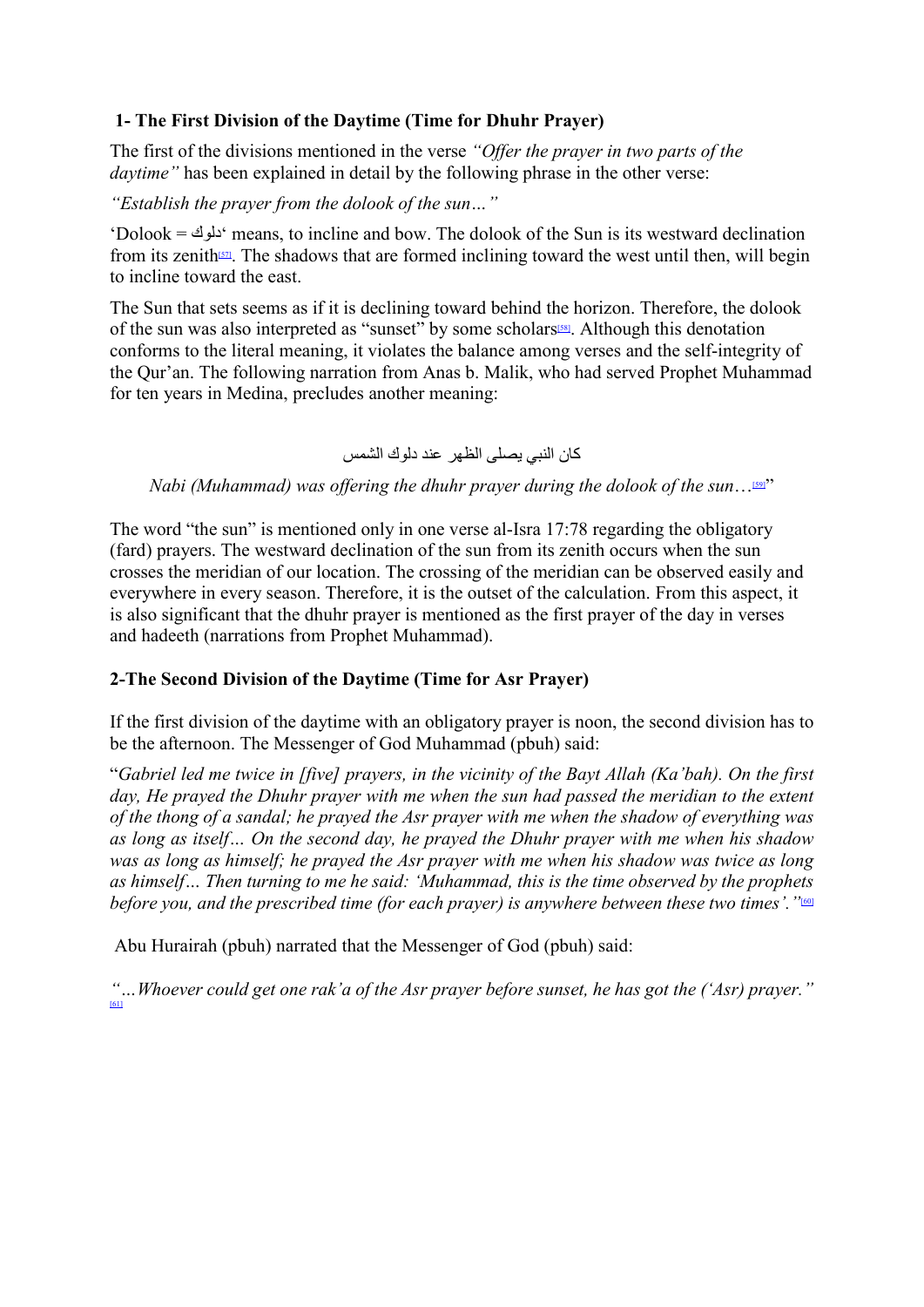The shadow which is formed during the sun's meridian crossing is called 'the shadow of zawal (fay zawal)'. The Asr prayer time begins when the shadow length after subtracting the fay zawal is equal to the length of the object.

<span id="page-29-0"></span>

The height of the man in the figure is 100 cm. The length of the shadow at zawal time is 30cm. Then, the time for Asr prayer begins when the shadow length becomes 130 cm.

# **B- ZULAF (TWILIGHTS) OF THE NIGHT**

In Arabic, the night is defined as the time period between sunset and sunrise<sup>[62]</sup>. In the regions where the sun does not rise or rises and sets in a short while and where white nights are observed, the night is the time period when the duha of the sun disappears.

<span id="page-29-1"></span>'Zulfa = زلف[ة](#page-44-0)[\]63](#page-44-0) ['\[](#page-44-0)means 'nearness'. The *'zulaf of the night'* are the divisions of the night that are nearer the daytime, which are morning and evening twilights. There are five types of twilight that differ depending on the degree of illumination:

1. **Civil Twilight:** The most luminous time period after sunset and before sunrise when even the brightest stars cannot be observed. The angular distance of the sun from the horizon is less than 6° at this time. In the morning, this period is called "time of isfar". Gabriel had offered the fajr prayer at this time on the second day mentioned in the narration<sup>[64]</sup>.

<span id="page-29-2"></span>In the evening, offering the maghrib prayer within this period is the most virtuous act as of prayer time. Messenger Muhammad (pbuh) said:

<span id="page-29-3"></span>"*Hurry up and perform the maghrib prayer before the stars rise*<sup>[65]</sup>."

2. **The True Fajr (Fajr as-Sadiq)** or the beginning of the isha prayer: The period when the sun is 9° below the horizon.

3. **Observation Twilight:** It begins when the sun is 10° below the horizon. Since the horizon may be observed as a sharply defined line and the navigational stars may be seen at this time, it is the best observation time for seamen. At civil twilight, the horizon can be observed but the stars cannot be. At nautical twilight, navigational stars can be clearly seen but the horizon cannot. Seamen need to see them both for a healthy observation. The difference between this twilight and the previous one is the fact that the white and black streaks are not yet clearly defined in the morning and that the clarity is lost in the evening.

<span id="page-29-4"></span>4. **Nautical Twilight:** The period when the distance of the sun to the horizon is less than 12°. If the sun is 12° below the horizon, the horizon cannot be defined and it is so dark that observation cannot be made.<sup>[66]</sup>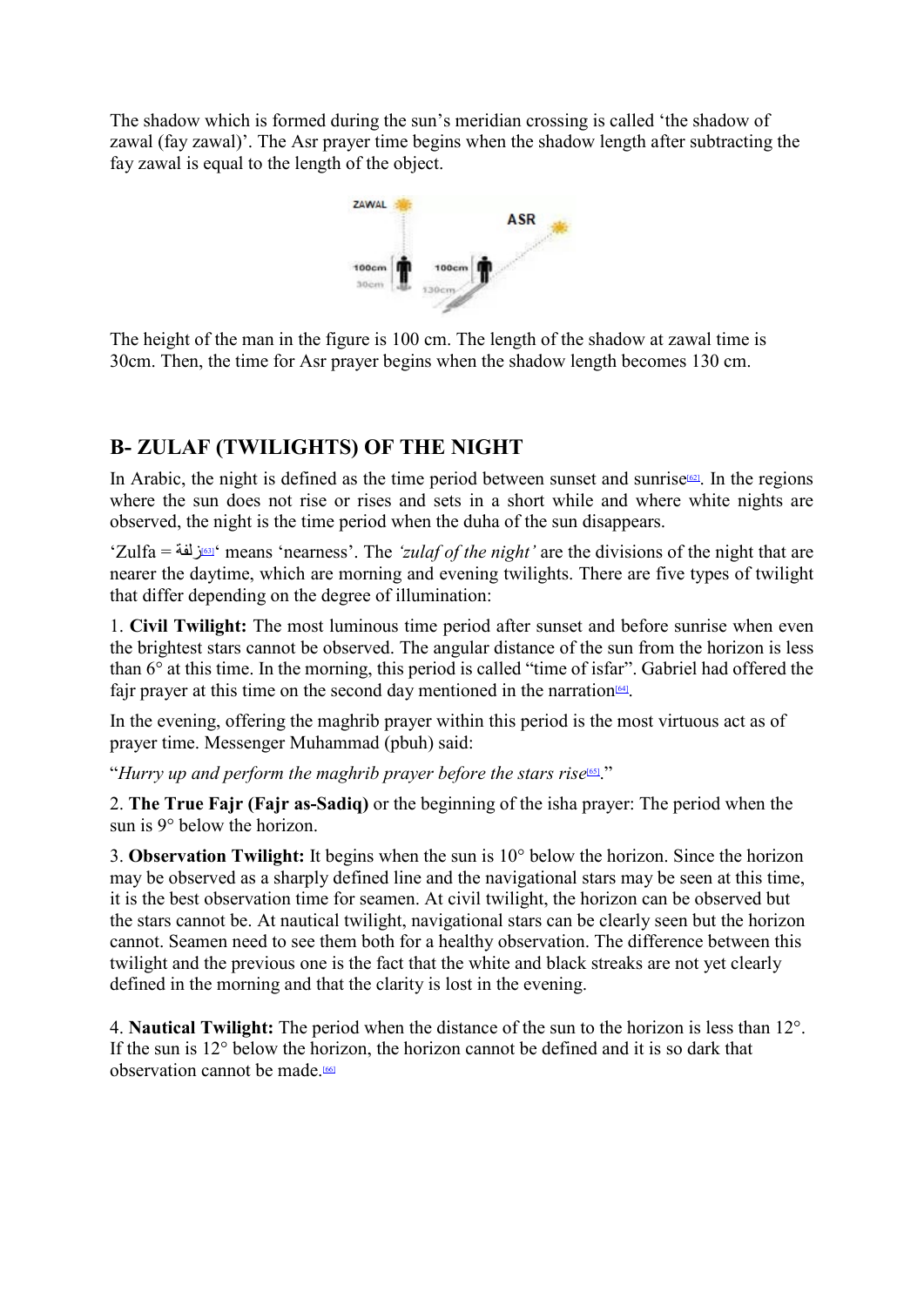5. **Astronomical Twilight:** The time period before the sunrise or after the sunset when the sun is closer to the horizon than 18°. If the distance between the sun and the horizon increases to 18°, the twilight ends. The midst and the darkest period of the night begins. At this time, even dim stars can be observed. Astronomers, therefore, observe the stars within this period.



These values depend on the incidence angle of the sun.

<span id="page-30-0"></span>From the aspect of prayer times, the count of twilights is four. God has decreed: "*Establish the prayer at the zulaf (twilights) of the night*". In Arabic, the word zulaf is in the plural form and refers to three entities at least. Then, we must offer the prayer during three of these twilights. These obligatory prayers are maghrib, isha and fajr prayers. The time of Sahar is also a twilight but there is not an obligatory prayer to be observed then.

In the summer, in the north of the 45-degree latitude, the twilight is either the period when people start to feel the dhiya of the sun or the period when its effects diminish and gradually disappear.

#### <span id="page-30-1"></span>**1-The Twilights of Evening**

The twilight of evening, that is called 'isha = العشاء 'or 'shafaq', is divided in two divisions. 'The first isha = الأولى العشاء 'is the time for maghrib prayer. It is also called the 'shafaq' because it colors the horizon in red [\[68\].](#page-44-5) The redness that wraps the western horizon condenses into the form of a band. When the white band at the top, the red band in the middle, and the black band at the bottom are clearly defined, the end of maghrib prayer time comes. When the sun goes 9° below the horizon, the time for maghrib prayer ends.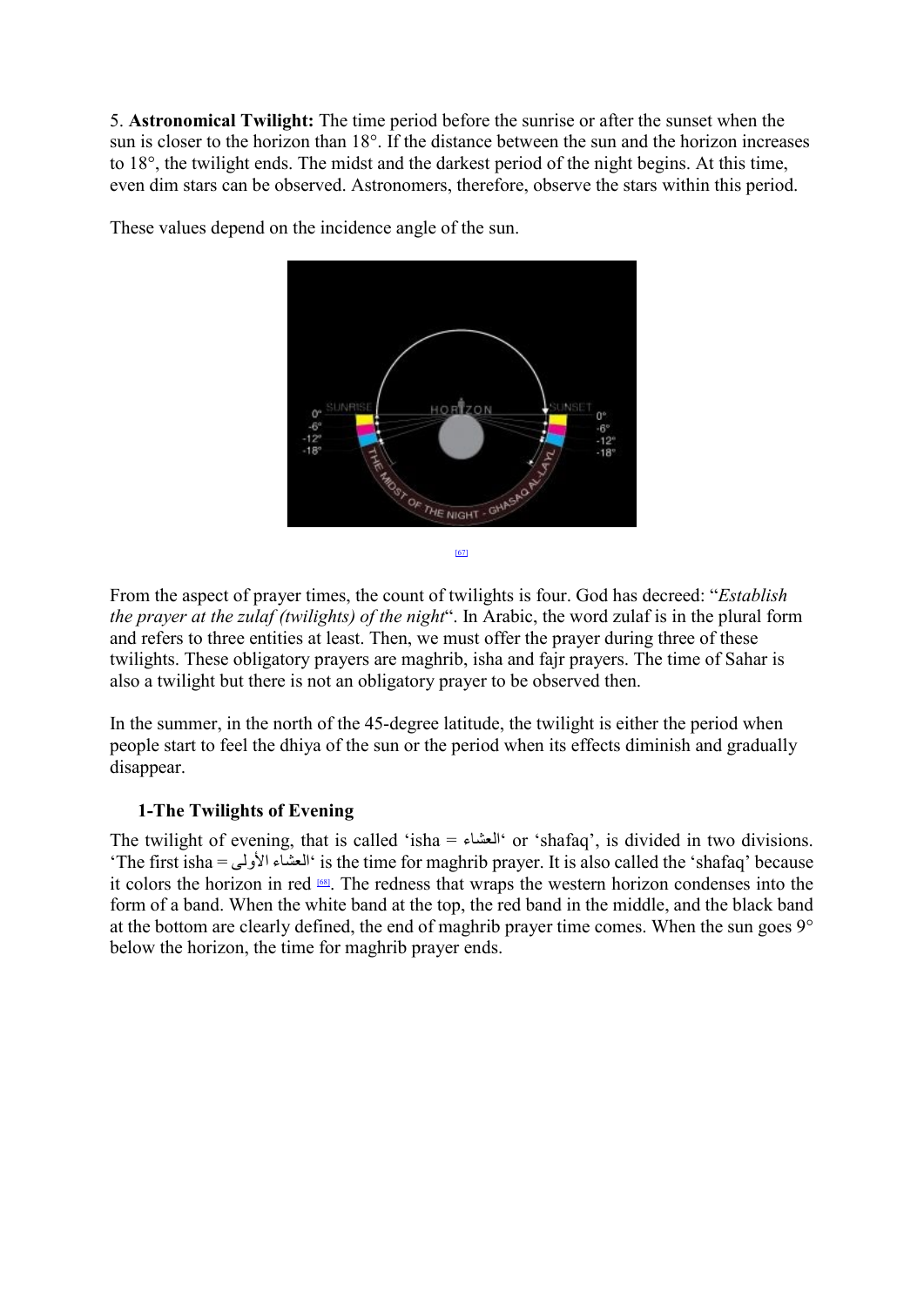

'The second isha = العشاءالأخیرة 'is the time for isha prayer. Isha prayer time begins when the black, red and white bands begin to merge. This period is called 'the second shafaq' due to the red layer of light that lasts until the end of isha prayer time. When the redness disappears and the stars with dim lights begin to appear, the time for isha prayer ends. Thus, the first third of the night comes to end, and 'the midst of the night = اللیلوسط 'begins. The Messenger Muhammad said:

*"Gabriel led me twice in [five] prayers, in the vicinity of the Bayt Allah (Ka'bah). On the first day, …he prayed the maghrib prayer with me when one who is fasting breaks the fast; he prayed the isha prayer with me when the twilight (shafaq) had ended… On the second day, …he prayed the maghrib prayer at the time when one who is fasting breaks the fast; he prayed the isha prayer with me when about a third of the night had passed… Then turning to me he said: 'Muhammad, this is the time observed by the prophets before you, and the prescribed time (for each prayer) is anywhere between these two times'.* "<sup>691</sup>

# <span id="page-31-0"></span>**a-Time for Maghrib Prayer**

In conventional regions, the evening begins by the sunset. When the black, red and white bands of light are clearly defined on the western horizon and clusters of stars appear, it becomes evident that the end of maghrib prayer time approaches. Nabi Muhammad (pbuh) said:

<span id="page-31-1"></span>*"My community (ummah) will continue to adhere to the Fitrah so long as they do not delay the Maghrib until the stars have constellated*<sup>[70]</sup>."

<span id="page-31-2"></span>The maghrib prayer should be offered during the civil twilight. Rafi b. Khadij reported: *"We used to observe the evening prayer with the Messenger of Allah (pbuh) and then one of us would go away and he could see the (distant) place where his arrow would fall*<sup>[11]</sup>. The matter will be understood more clearly if we mention that the average distance an arrow travels is around 600 meters.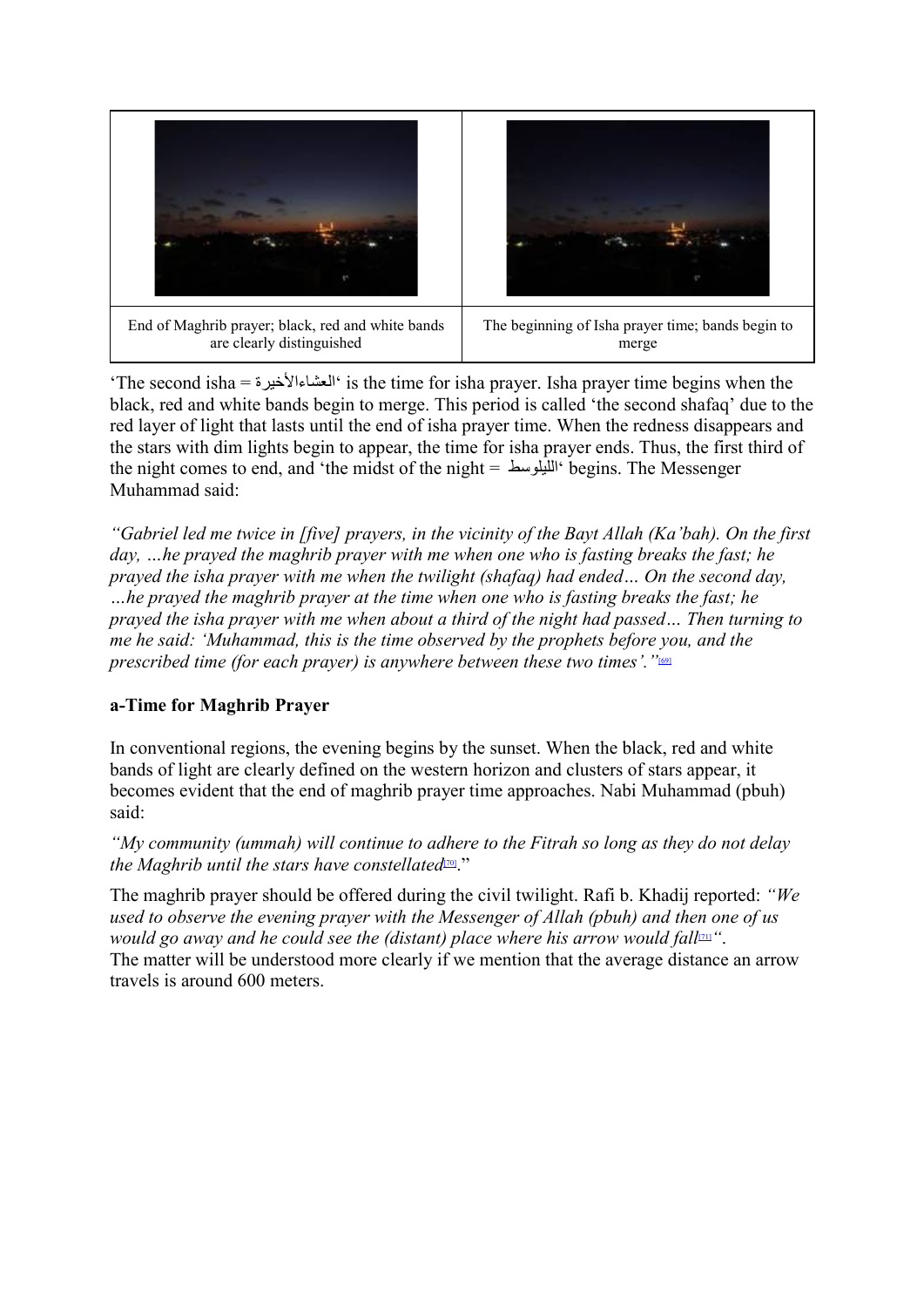#### **b- Time for Isha Prayer**

The isha prayer time begins when the white band on the western horizon merges into the red band and the darkness. Regarding the end of isha prayer time the Almight God said:

*"Establish the prayer… till the ghasaq of the night."* (al-Isra 17:78)

In the regions where white nights are observed, a particular change in temperature and lights is felt at the end of isha prayer time. People who make observations for an extended course can discern this.

<span id="page-32-0"></span>'Ghasaq = غسق 'is the time when the second shafaq disappears and darkness condense[s\[72\].](#page-44-9) In the meantime, the sun would go 18˚ below the horizon, the scene on the western horizon would be no different than on other directions, the weather would get fairly cold and the midst of the night would begin.

Had the time for isha prayer not ended before the midst of the night, going back to home from the mosque after the isha prayer would be too hard in a place where the streets are not enlightened with artificial lights. Abdullah b. Umar reported: *"We remained one night waiting for the Messenger of Allah (pbuh) to offer the Isha prayer. He came out to us when one-third of the night had passed or even after it. We did not know whether anything kept him occupied or there was some other matter. When he came out, he said: 'Are you waiting for this prayer? Were it not that it would impose a burden on my people, I would normally pray with them at this time.' He then gave orders to the mu'adhdhin and he declared that the time of the prayer*  had come<sup>[\[73\]"](#page-44-10)</sup>

<span id="page-32-1"></span>*"When you pray Maghrib, its time is until the extensiveness of shafaq (twilight) has disappeared. When you pray 'Isha, its time is until half of the night has passed*  $\mathbb{Z}^2$ .

The original meaning of the word ghasaq is 'coldness'. At this time, animals move along to their nests and rest both in conventional and polar regions. This denotation of the word 'ghasaq' allows us to determine the isha prayer time during white nights too.

#### <span id="page-32-3"></span><span id="page-32-2"></span>**2-The Twilights of Morning**

The twilights of morning emerge between the midst of the night and the sunrise. It is called 'fajr' in Arabic. 'Fajr =الفجر', is the morning light which is the redness of the sun in the dark of the night**[\[75\]](#page-44-12)**. Considering that the redness in the evening is called 'shafaq', we can see that there is no difference between the twilights of evening and morning except for the naming. The twilight of the morning is divided into two as 'the first fair  $=$   $\frac{1}{2}$ ' and 'the second' fajr =الثاني الفجر'. The first fajr is called 'the Sahar time'. The second fajr is described in the verse al-Isra 17:78 as '**quran** of the fajr'.

#### **a- The Sahar Time (Fajr al-Kazhib – The False Dawn)**

<span id="page-32-5"></span><span id="page-32-4"></span>Sahar is the period between the midst of the night and the true dawn (fajr as-sadiq). The word 'sahar' is literally defined as 'the whiteness ascending over the blackness['\[76\]](#page-44-13) and 'merging of the darkness at the end of the night into the illumination of the daytime' $\mathbb{Z}$ . In the beginning, a slight illumination emerges over the horizon<sup> $[78]$ </sup>, and then the illumination spreads extending downwards. This period bears the signs of both the night and the daytime<sup>[79]</sup>. It is the time for suhoor meal (early breakfast). Muhammad, the messenger of God said: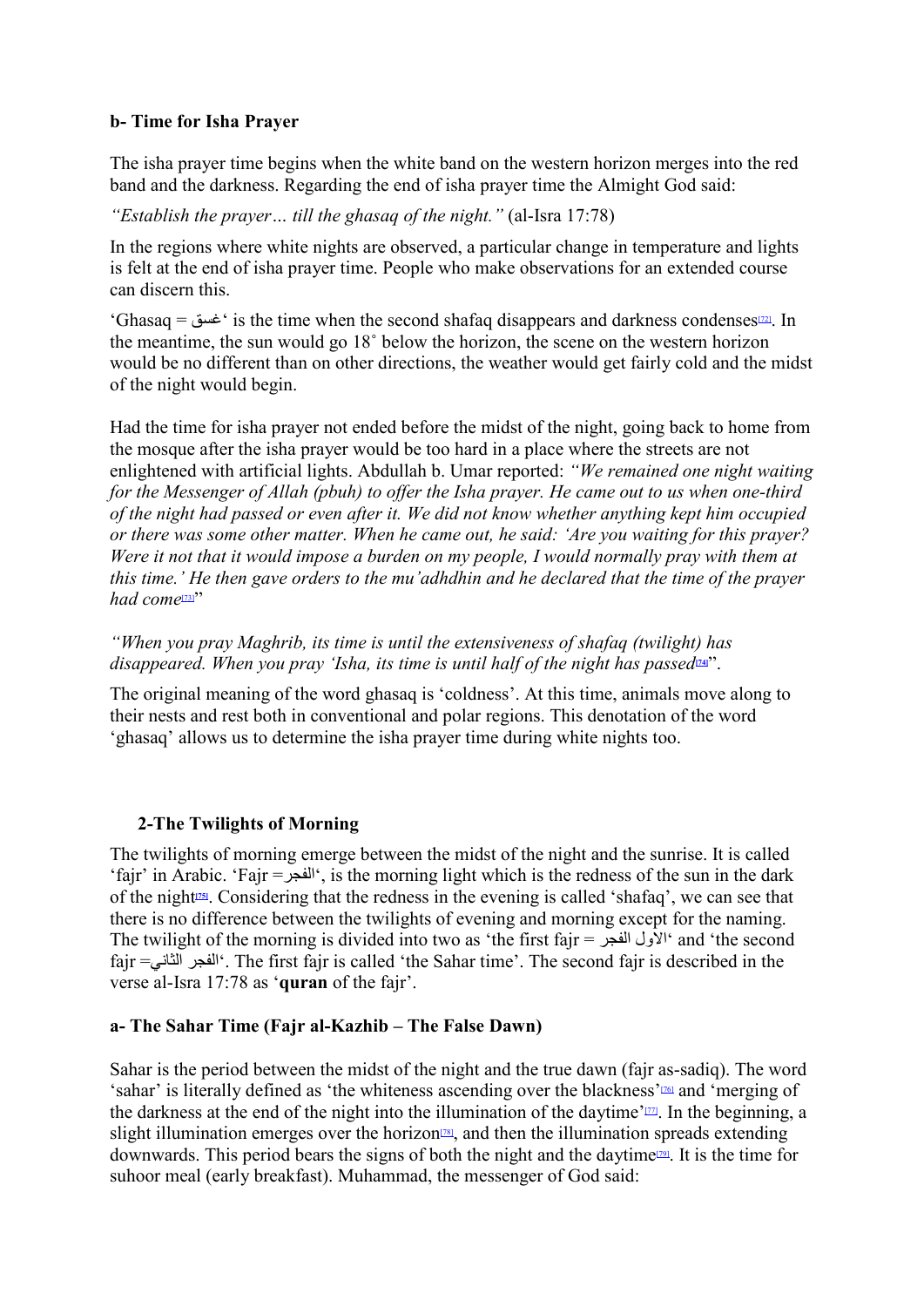#### <span id="page-33-1"></span><span id="page-33-0"></span>֧֖֖֖֖֧֚֚֚֚֚֚֚֚֚֚֚֚֚֚֚֚֝<u>֓</u> ''كلوا واشربوا ولا يهيدنّكم السّاطِع المصعد، فكلوا واشربوا حتّى يعترِض لكم الأحمر **'**'

*"Eat and drink, let not the brightness ascending vertically prevent you<sup>[\[80\]](#page-44-17)</sup>. Eat and drink until the redness spreads horizontally according to you<sup>[81]</sup>.*"



Sunlights illuminate the top of the horizon at Sahar time. As the incidence angle of sun rays decreases, the illumination extends downward.

During the Great Pilgrimage (Hijrat), Nabi Muhammad (pbuh) had stayed in Cave Sawr together with Abu Bakr for three nights. This place is 5 km away from Mecca and it is on the Mount Sawr whose elevation is 728 mt. Abdullah, the son of Abu Bakr, had stayed with them at night, and then returned to Mecca without anyone noticing him in the twilight of Sahar time, and he got some news. The narration in Bukhari is as the following:

*"Abdullah bin Abu Bakr, who was a young intelligent man, used to stay with them at night and leave at Sahar time so that in the morning, he would be with the Quraish at Mecca as if he had spent the night among them. If he heard of any plot contrived by the Quraish against the Prophet and Abu Bakr, he would understand it and (return to) inform them of it when it became dark. 'Amir bin Fuhaira, the freed slave of Abu Bakr used to graze a flock of milch sheep for them and he used to take those sheep to them after some time had passed the beginning of Isha prayer time. They would sleep soundly till 'Amir bin Fuhaira awakened the sheep in the morning twilight. Abdullah used to do that in each of those three nights.*[\[82\]](#page-44-19)*."*



<span id="page-33-2"></span>A location that is next to Suleymaniye Mosque in Istanbul. The city lights do not affect the sight at all.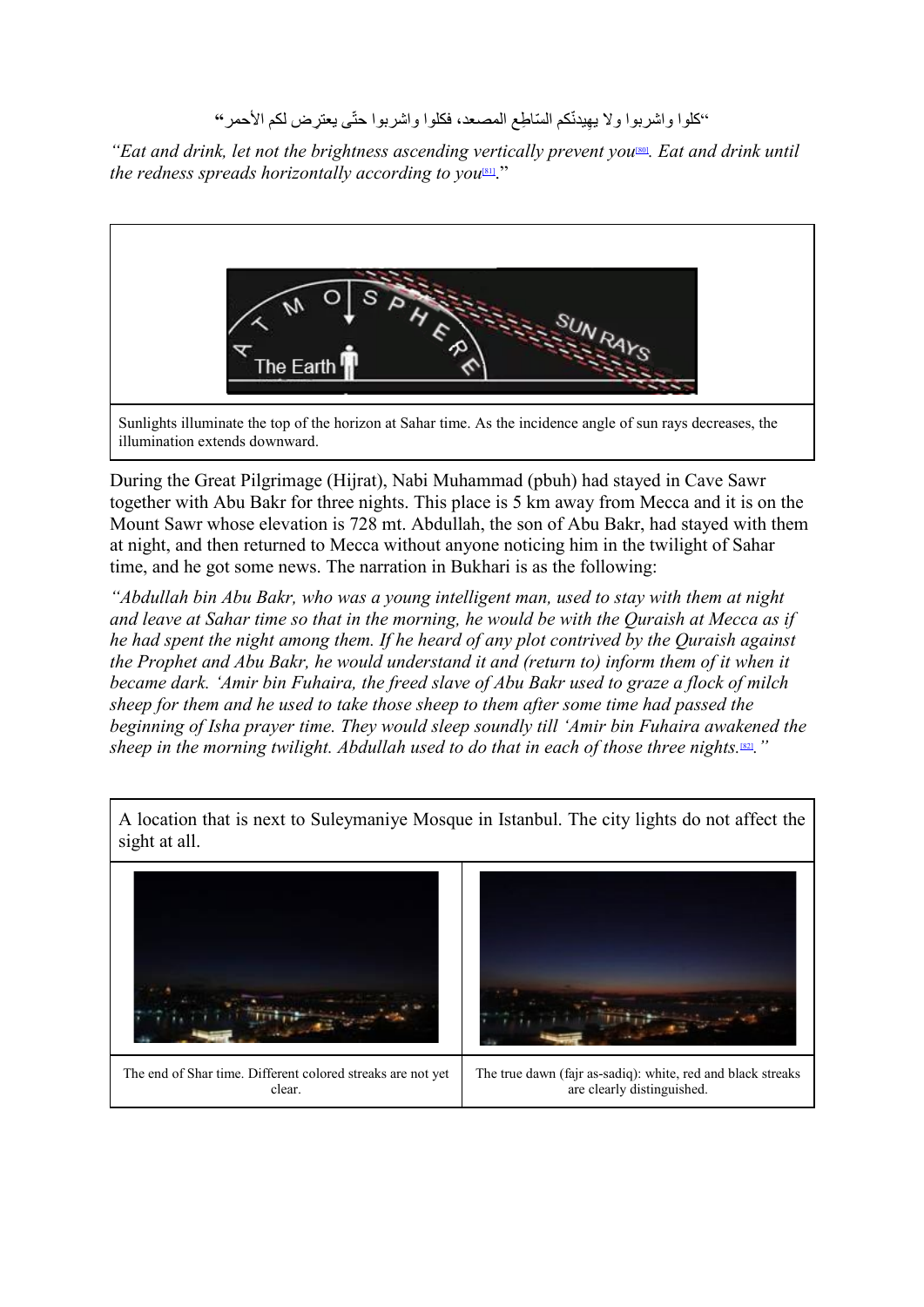#### **b- Quran of the Fajr (Time for Fajr Prayer)**

The following verse informs us of the third prayer that must be performed in the twilight:

*"Establish the prayer… also at quran of the fajr. Quran of the fajr is visible to the eye (mashhood)."* (al-Isra 17:78)

Fajr is the twilight of the morning. The word 'quran = رآنْ ُ ق 'is derived from one of the masdars of verb 'qaraa = 'قرأ'. Its masdar is either "qur' = المُقُرَّء "or "qar' = "القُرَّة". The meaning of those masdars is "to gather["\[83\].](#page-44-20) Since "reading" is an act of "gathering the words together to understand the meaning", the meaning "reading" is also attributed to the word "quran = "قُرْآن". The final Book sent down by God is also called "the Qur'an" because it gathers 114 chapters together. In our context, though, the only things that are gathered during the fajr (true dawn) are lights. Therefore, '*quran of the fajr*' mentioned in the verse means 'gathering of lights at the dawn'. The word 'mashhood' means 'visible to the eye'<sup>[84]</sup>. The verse below explains how the lights at the dawn are seen by the eye:

<span id="page-34-1"></span><span id="page-34-0"></span>وكلواواشربواحتىيتبينلكمالخيطالأبيضمِنالخيطِ الأسودِ مِنالفجرِ ثمأتِمواالصيامإلىالليلِ

*"Eat and drink, until the white streak (of light) in the direction of dawn (redness) is clearly distinguishable from the black streak (of land in that direction) for you. Then, complete the fast till nightfall."* (al-Baqarah 2:187)

The meal mentioned in the verse is the suhoor, and the person who will observe the dawn is the person who eats that meal. Since the suhoor meal is eaten in houses, the lights mentioned in the verse must be clearly visible from the windows of houses.

According to these verses and hadeeth, three rises and three sets are observed every day. Those who set are the Sun, the first shafaq, and the second shafaq. Those who rise are the false dawn (fajr al-kazhib), the true dawn (fajr as-sadiq), and the Sun. Fajr al-kazhib is the beginning of Sahar time and suhoor. The density and colors of sunlight on the horizon at the beginning of fajr al-kazhib are identical to those at the end of isha time. Similarly, the view we will see at the end of fajr al-kazhib is identical to the view at the beginning of isha time. The fajr prayer must be offered upon the second rise, that is, the true dawn called fajr assadiq<sup>[85]</sup>.

# <span id="page-34-2"></span>**C- THE MIDST OF THE NIGHT – Wasat al- layl (اللیل وسط(**

The period between the end of isha and Sahar time is the midst of the night. In the places where artificial lights are not used, people go to their houses and animals move along to their nests at this time. As mentioned above, the midst of the night is the longest period of the night.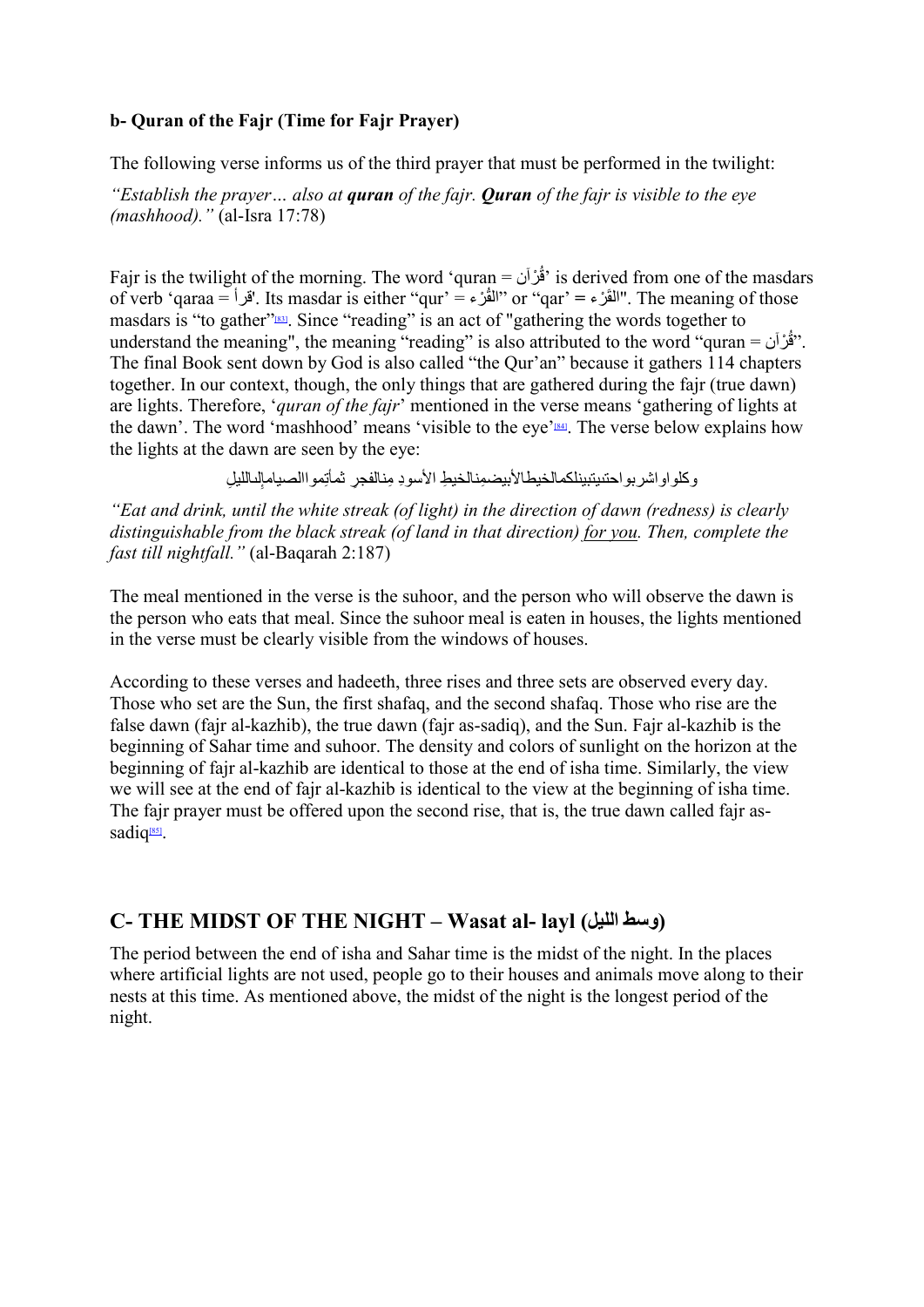# **D- HALF NIGHT – Nisf al-layl (اللیل نصف(**

The evening twilight and the morning twilight constitute the two divisions of the night. The midst of the night is the third division. When Sahar time is added on it, we find the half of three divisions, that is, one and a half divisions of the night. Therefore, this period, which includes the midst of the night and the Sahar time, is called 'half night = اللیل نصف". The verse relevant to this time is the following:

> ومِن اللَّيلِ فسبِّحه وإدبار النَّجومِ ِ ֧֧֧֢ׅ֧֧֧֧֧֧֧֧֧֧֧֧֧֧֧֧֧֧֧֧֧֧֧֧֚֚֡֓֓֓֓֓֓֝֬֓֓֬֓֓֬֓֓֓֓֝֬֓֬֓֓֓֓֓֓֓֜

*"Exalt Him at a part of the night and as the stars fade away."* (Tur 52:49)

We understand by the following verse that the expression *"at a part of the night …"* is meant to be the midst of the night:

*"Wake up for prayer in some part of the night as an additional obligation for you: It may be that your Master will raise you to a station of praise and glory!"* (Al-Isra 17:79)

Abdullah b. Amr b. As reported that Nabi Muhammad (pbuh) said:

ّأحبّ الصّلاةِ إلى اللهِ صلاة داود عليهِ السّلام، وأحبّ الصِّيامِ إلى اللهِ صِيام داود، وكان ينام نِصف اللّيلِ ويقوم ثلثه، وينام ِ سدسه، ویصوم یومًا، ویفطُر یومًا

<span id="page-35-0"></span>*"The most beloved prayer to Allah is the prayer of Dawud, peace be upon him, and the most beloved fasting to Allah is the fast of Dawud, peace be upon him. He used to sleep half the night, rise for one-third of it (in the midst of the night), and sleep for one-sixth of it (at Sahar time). He used to fast one day and not the next<sup>[\[86\]](#page-45-0)</sup>.*"

The verses which clearly manifest that Nabi Muhammad (pbuh) used to rise and stay up during half of the night are below:

يَا أَيُّهَا الْمُزَّمِّلُ . قُمِ اللَّيْلَ إِلَّا قَلِيلًا . نِصْفَهُ أَوِ انقُصْ مِنْهُ قَلِيلًا . أَوْ زِدْ عَلَيْهِ وَرَبِّلِ الْقُرْآنَ تَرْتِيلًا . إِنَّا سَنُلْقِي عَلَيْكَ قَوْلًا نَقِيلًا . ُ ؚ<br>ا ĺ ֖֚֚֚֚֚֚֚֚֚֚֚֚֚֝֝֝֝֝֝֬֝ اً<br>ا إِنَّ نَاشِئَةَ اللَّيْلِ هِيَ أَشَدُّ وَطْءًا وَأَقْوَمٍ قِيلًا ۚ إِنَّ لَكَ فِي اَلنَّهَارِ سَبْحًا طَويلًا ۚ وَإِذْكُرِ اسْمَ رَبِّكَ وَتَبَتَّلْ إِلَيْهِ تَبْتَيلًا ۚ رَبُّ الْمَشْرِقِ .<br>ا َِّل ِ ْ وَّالْمَغْرِبِ لَا إِلَهَ إِلَّا هُوَ فَاتَّخِذْهُ وَكِيلًا . وَاصْبِرْ عَلَى مَا يَقُولُونَ وَاهْجُرْهُمْ هَجْرًا جَمِيلًا . ؚ<br>ا  $\ddot{\phantom{a}}$  $\frac{1}{2}$ 

*"O you who withdraws into himself! Rise at night, except for a little (part of it). Rise for the half of it, or a little less, or a little more, and read the Qur'an slowly and distinctly. Soon shall We cast upon you a heavy duty. Surely, the atmosphere of the night is more effective and it sharpens words. In the daytime, you have lengthy works. Keep the attribute of your Master in your mind and devote yourself to Him. He is the Master of the east and the west. There is no deity but Him. Adopt Him as the Disposer of your Affairs. Persevere whatever (other) people may say and go away from them nicely."* (Muzzammil 73:1-10)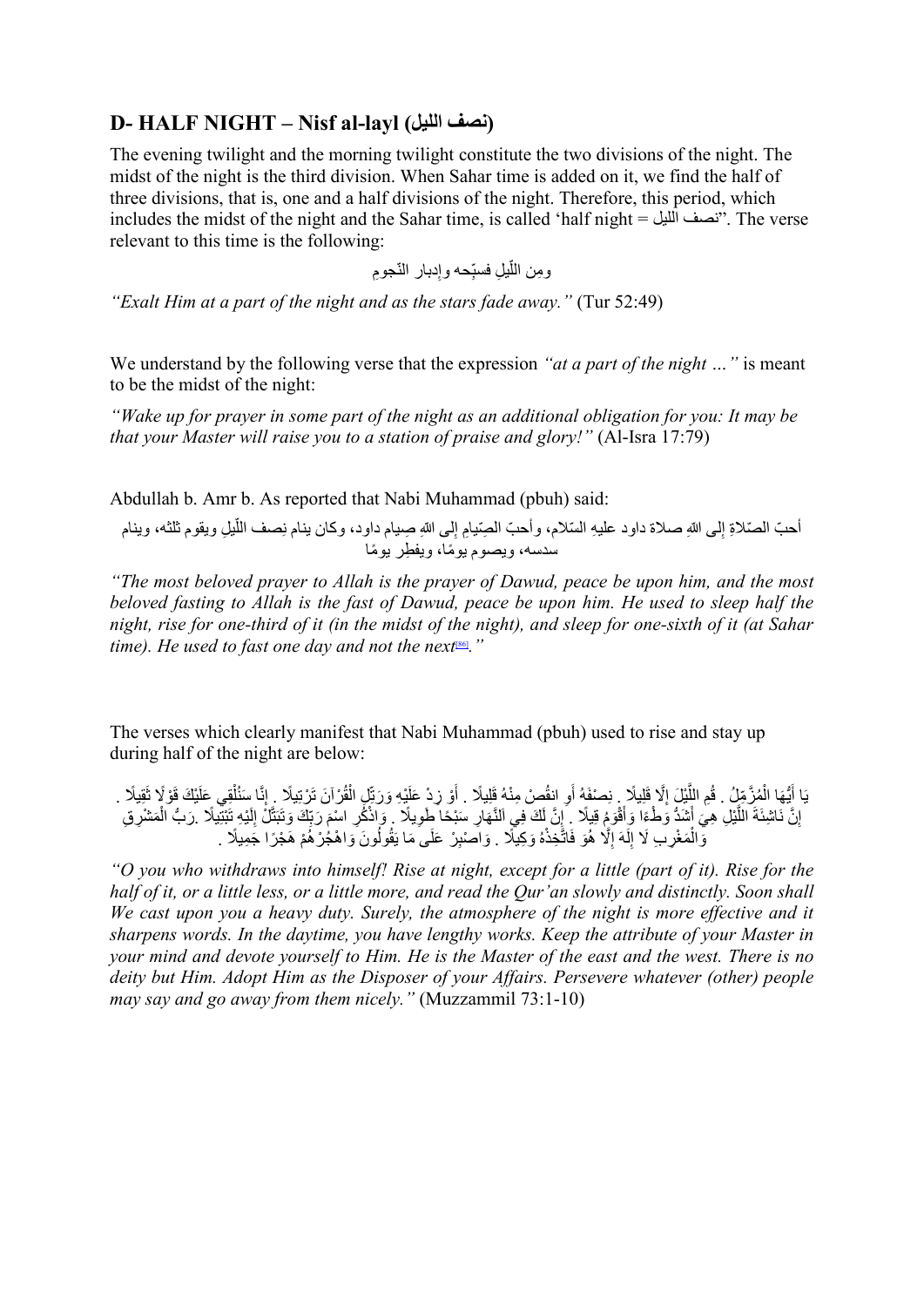إِنَّ رَبَّكَ يَعْلَمُ أَنَّكَ نَقُومُ أَدْنَى مِن ثُلُثَى اللَّيْلِ وَنِصِنْفَهُ وَثُلُثَهُ وَطَائِفَةٌ مِّنَ الَّذِينَ مَعَكَ وَاللَّهُ يُقَدِّرُ اللَّيْلَ وَالنَّهَارَ عَلِمَ أَن لَّن تُحْصُرُهُ<br>إِنَّ رَبَّكَ يَعْلَمُ ِ<br>ا **ृ** ٌاً<br>ا َّ.<br>ا فَثَابَ عَلَيْكُمْ فَاقْرَؤُوا مَا تَيَسَّرَ مِنَ الْفُزْآنِ عَلِمَ أَنِ سَيَكُونُ مِنكُم مَّرْضَـى وَآخَرُونَ يَضْرِبُونَ فِي الْأَرْضِ يَبْتَغُونَ مِن فَضْلِ اللَّهِ<br>جَيَنِيَّنَ مَنْ الْمَرْضَ وَاللَّهُ الْمَرْضَى اللَّ ََ وَآخَرُونَ يُقَاتِلُونَ فِي سَبِيلِ اللَّهِ فَاقْرَؤُوا مَا نَيَسِّرَ مِنْهُ وَأَقِيمُوا الصِّلَاةَ وَآتُوا الزَّكَاةَ وَأَقْرِضُوا اللَّهَ قَرْضِنَا حَسَنًا وَمَا تُقَدِّمُوا  $\frac{1}{2}$ .<br>ا ْ لِأَنفُسِكُم مِّنْ خَيْرٍ تَجِدُوهُ عِندَ اللَّهِ هُوَ خَيْرًا وَأَعْظَمَ أَجْرًا وَاسْنَغْفِرُوا اللَّهَ إِنَّ اللَّهَ غَفُورٌ رَّحِيمٌ. َ

<span id="page-36-0"></span>*"Indeed, your Master knows, that you rise for almost two-thirds of the night or half of it or a third of it, and so do a group of those with you. It is God Who establishes the criteria of the night and the daytime. He has known that you [Muslims] will not be able to fully achieve it and has turned to you in forgiveness, so read the Qur'an whenever it is feasible for you. He has known that there will be among you those who are sick and others traveling throughout the land seeking of the favors of God and others fighting for the cause of God. So read whenever* [\[87\]](#page-45-1) *is feasible to read from It, and establish the prayer and give the zakah and loan God a goodly loan. And whatever good you put forward for yourselves, you will find with God which is better and greater in reward. And seek forgiveness of God. God is Forgiving and Merciful.* (Muzzammil 73:20)

Since the command "rise = qum = قم "is given to a person who lies down, the verses reveal that Nabi Muhammad (pbuh) used to sleep after offering the isha prayer and get up at night. It is reported that he used to complete the witr prayer until the Sahar time every night<sup>[88]</sup>. Aisha (r.a.) reported: *"He always slept at Sahar when he was with me"*[\[89\]](#page-45-3)

<span id="page-36-2"></span><span id="page-36-1"></span>

|                                 |                              | <b>HALF NIGHT</b> |                            |                         |                              |
|---------------------------------|------------------------------|-------------------|----------------------------|-------------------------|------------------------------|
| <b>MAGHRIB</b><br><b>PRAYER</b> | <b>ISHA</b><br><b>PRAYER</b> |                   |                            | <b>SAHAR</b>            | <b>FAJR</b><br><b>PRAYER</b> |
| <b>EVENING TWILIGHT</b>         |                              | <b>MIDST OF</b>   | <b>THE</b><br><b>NIGHT</b> | <b>MORNING TWILIGHT</b> |                              |
| <b>NIGHT</b>                    |                              |                   |                            |                         |                              |

When the time for fajr prayer is added up to half of the night, we find the **two-thirds of the night**. Since Nabi Muhammad (pbuh) would have slept at the beginning of the half night, he would have stayed up for a period which lasts for **almost two-thirds of the night.** Some of the Muslims had also followed him.

<span id="page-36-3"></span>When they reached Medinah, their workload had increased and the continuation of this labor had become difficult. The verse Muzzammil 73:20 was then sent down and decreed that they could read the Qur'an at any time they found feasible<sup>[90]</sup>. This verse also imposes upon all Muslims the duty of reading the Qur'an at a feasible time of the day in a way that they can comprehend what they read. In Arab tradition, sleeping at noon is widespread. We can conclude that having a rest at that time can be feasible. Indeed, in the verse al-Noor 24:58 this sleep is mentioned. Since the midst of the night is time for sleep and rest, it is not allowed to enter anyone's room without permission after the isha prayer time and before the fajr prayer.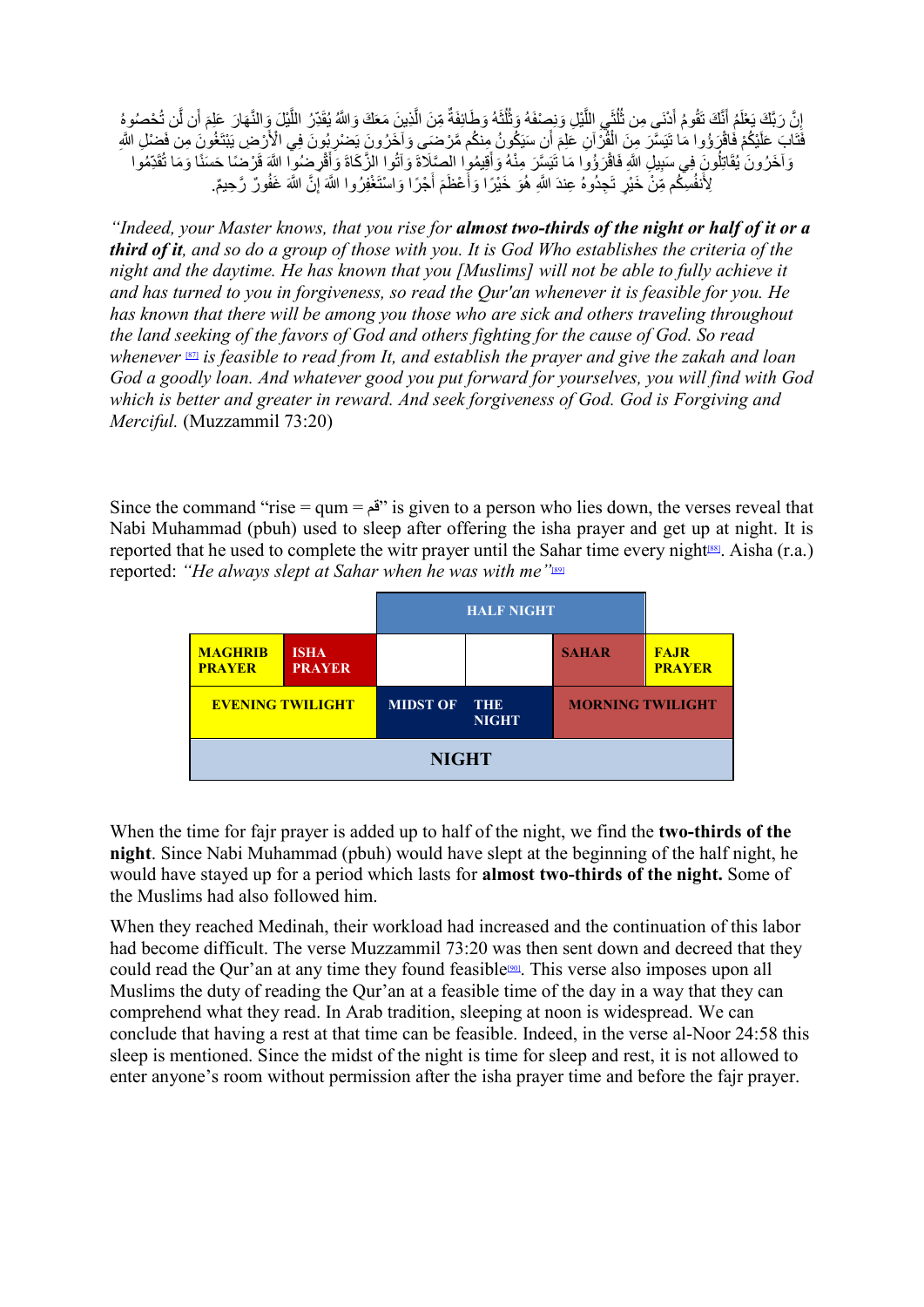The Almighty God decrees:

*"Oh you who believe! Those who are in your guardianship, as well as those from among you who have not yet attained to puberty, should ask permission from you (before intruding upon your privacy) before the prayer of fajr, and whenever you lay aside your garments in the middle of the daytime, and after the prayer of isha. These are the three occasions on which you may be naked. Beyond these (occasions), neither you nor they will incur any sin if they move (freely) about you, attending to one another. In this way God makes clear for you His messages: for God is all-knowing, wise!"* (Noor 24:58)

It is worth noticing in this verse that the periods **after the isha prayer** and **before the fajr prayer** are distinct time periods. This verse shows that the isha prayer time ends by the midst of the night and there is not an obligatory prayer upon us between the isha and fajr prayer times.

*"A man came to the Prophet (p.b.u.h.) asking him about the times of prayer, and he did not answer him… He told Bilal to say the Iqamah for Dhuhr when the sun had passed its zenith and a person would say: 'It is the middle of the day,' but he (the Prophet (p.b.u.h.)) knew better. Then he told him to say the Iqamah for Asr when the sun was still high…Then the next day he delayed Dhuhr until it was nearly the time of Asr compared to the day before. Then he delayed Asr, to a time such that when he finished, one would say: 'The sun has turned red.'*  …Then he said: 'The time (for prayer) is between these times. '<sup>[\[91\]"](#page-45-5)</sup>

# **III. FASTING TIMES**

Fasting is observed during certain times of the day. The following is decreed about fasting:

<span id="page-37-0"></span>وكلوا واشربوا حتى يتبين لكم الخيط الأبيض مِن الخيطِ الأسودِ مِن الفجرِ ثم أتِموا الصبيام إِلى الليلِ

*"Eat and drink, until the white streak (of light) in the direction of dawn (redness) is clearly distinguishable from the black streak (of land in that direction) for you. Then, complete the fast till nightfall."* (al-Baqarah 2:187)

The fajr prayer time is described in this verse. Suhoor meal is eaten at the time of Sahar. Fasting begins by the fajr prayer time and it is broken by maghrib prayer time. The verse decrees, "*complete the fast till nightfall*". Night falls when the sun sets, the duha disappears and the environment becomes still.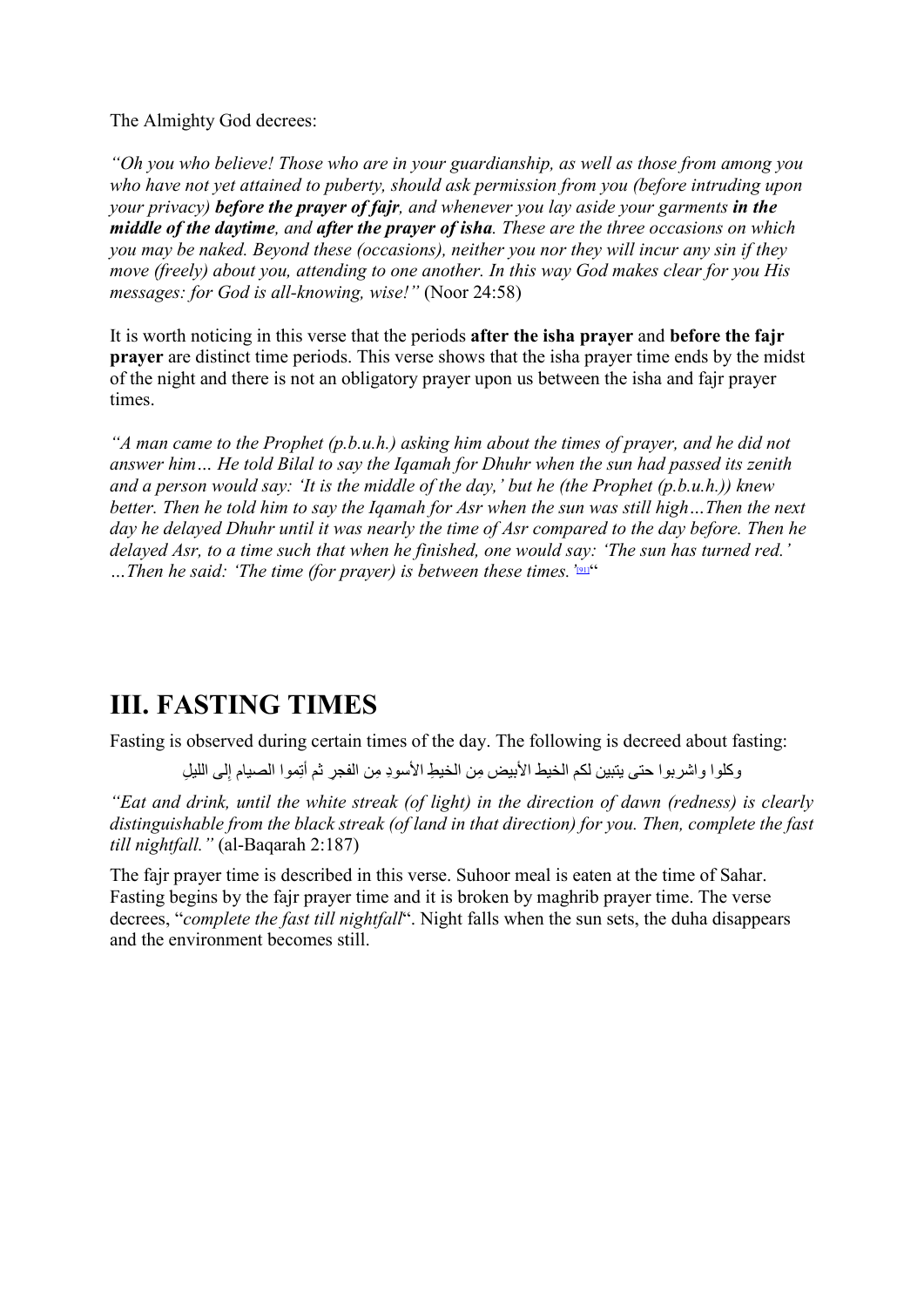# **CONCLUSION**

As a conclusion, from the aspect of daily prayer times, the earth is divided into four slices each of which consists of 45-degree latitudes. These slices are two sides of the Equator and two polar regions.

We have mentioned that the Sun, in the summer, is left out of the calculation criteria beginning with ±45-degrees latitude on and also the fact that in the winter, not the sun but the illumination coming from the sun is the criterion for calculation of prayer times. Therefore, from the viewpoint of prayer times, calling the  $\pm 45$  degree latitudes as "the tropic of salat" will be convenient.

We are all responsible for both compliance with the rules set by the Creator and maintenance of the balance. If the conclusions we have reached above are implemented, there will not be any problems left anywhere and anytime on earth to determine the prayer and fasting times.

Based on all the information given in this article and through the efforts of our valuable physicist, mathematician and astronomer colleagues, we have created a calendar which can calculate the prayer times for every single coordinate on the Earth. The criteria for making the calculation remains the same for a certain prayer of the day regardless of the latitude.

While we have devised the prayer and fasting time calendar for your convenience, we encourage every Muslim to comprehend the criteria deduced from the Qur'an and outlined here. This means that you observe the horizon and feel the breeze, chill or heat in the air, listen to the birds, dogs and watch the behavior of other creatures yourself at the prayer times calculated for your location. Follow the link to reach the Suleymaniye Calendar:

[http://suleymaniyecalendar.com](http://suleymaniyecalendar.com/) (Redirects to [https://suleymaniyetakvimi.com/?d=en\)](https://suleymaniyetakvimi.com/?d=en)

You are kindly encouraged to share your observation results and comments with us: [email protected]

It would be appropriate to complete the article with the following verse:

وجاهِدوا فِي اللهِ حق جِهادِهِ هو اجتباكم وما جعل عليكم فِي الدينِ مِن حرجِ ملة أُبِيكم إبر اهِيم هو سماكم المسلِمين مِن قَبل وفِي هذا لِيكون الرسول شُهِيدًا عليكم وتكونوا شهداء على الناسِ فأقِيموا الصلاة وأتوا الزكاة واعتصِموا بِاللهِ هو مولاكم فنِعم المولىيوزيعم النصِير

<span id="page-38-0"></span>*"And strive for God in a manner worthy of that striving. He has chosen you and has not placed upon you in the religion any difficulty. (It is) the religion of your father, Abraham. He has named you Muslims both previously and right now, so this Messenger may be an example*[\[92\]](#page-45-6) *for you and you may act as examples for mankind. Establish the prayer and give the zakat, and hold firmly to God. He is your intimate guardian. What a splendid Guardian, and what a splendid Supporter!"* (Al-Hajj 22:78)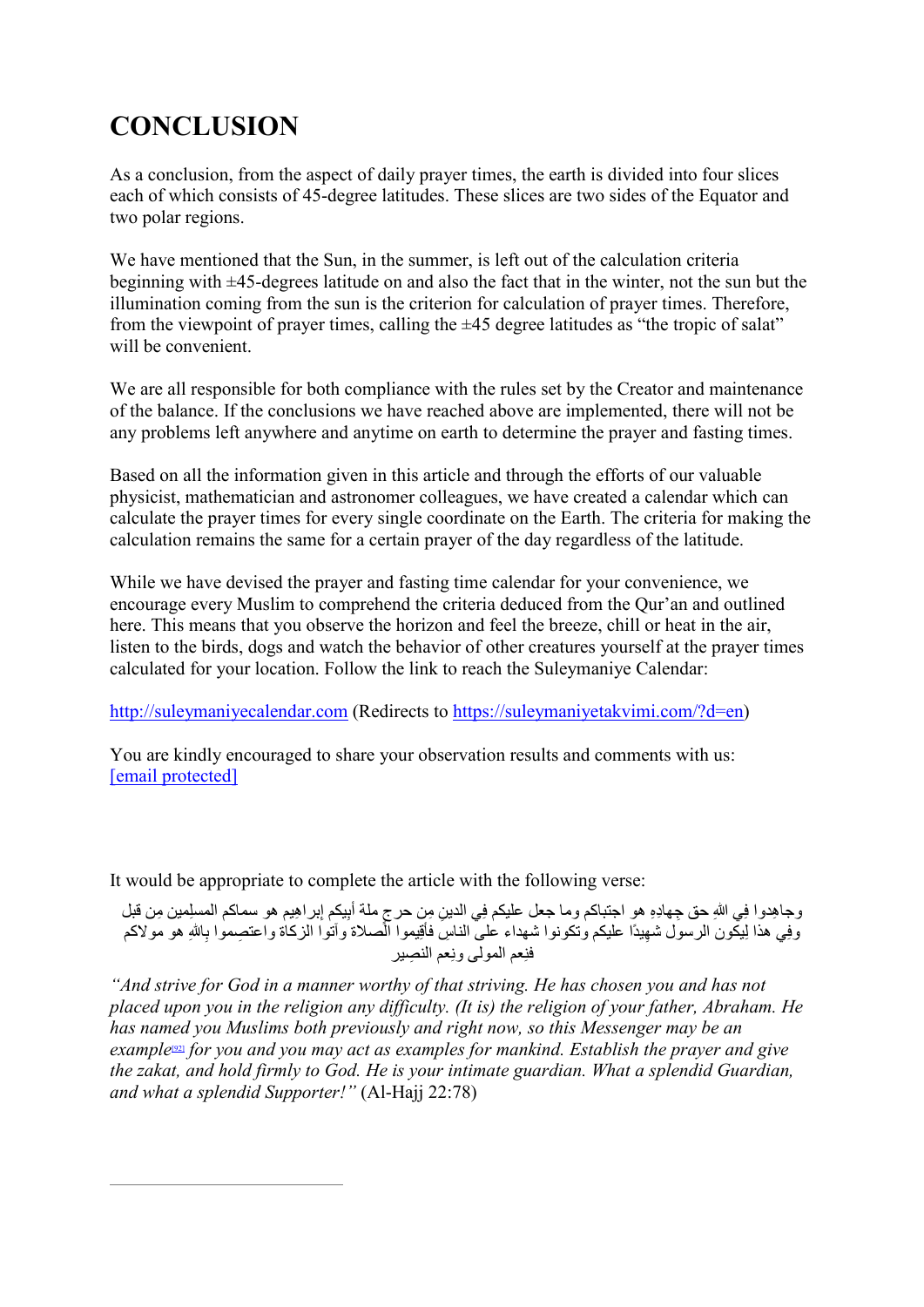<span id="page-39-0"></span>[\[1\]](#page-1-0) Note that the phrase "establish" is preferred for translation rather than "offer/perform". This is because, the Arabic word root "قوم "of "establish", as well as the root "صلو "of "prayer" both include the meanings "to continue, to persevere".

<span id="page-39-1"></span> $[2]$  "Dhikr = "is " sound information acquired by pondering over a matter while considering that matter in association with all other elements relevant to it", "to keep such information in mind ready to use ", and "to call that information to mind and enunciate it" are called dhikr (Raghib al-Isfahani, Mufradat al-Fazl al-Quran, art. ذكر and عرف(. Nature consists of the signs that God has created, and the Quran consists of the signs that He has sent down. Sound information obtained from either of them is *dhikr*. Humankind feels contented only if he/she lives his/her life in line with the principles learned from this type of information (ar-Ra'd 13:28). God the Almighty also uses the word "dhikr" to refer both to the Books He has sent down, and to the information acquired through these Books and the created signs (the universe) (see Al-e Imran 3:7, al-Anbiya 21:24).

<span id="page-39-2"></span>[\[3\]](#page-1-1) The word **"quran"** derives from the verbal noun (masdar) of the word "qaraa = قرأ "whose root meaning is "to gather, to aggregate" (Jamal al-din Muhammad ibn Muqrim Ibn Manzur (630-711), Lisan al-Arab, Beirut n.d., art. قُرْء). It is used as a noun having the meaning "maqru = مقروء", which can be translated as "aggregation" or "set". The word "quran = "قُرْآن" is also attributed the meaning "reading" since "reading" is an act of "gathering the words together to understand the meaning". In this verse, however, the word "quran" is closer to its root meaning because the only "gathering" that occurs at dawn is the aggregation of diverse-colored lights at the eastern horizon. This incident is called "quran of the fajr".

[\[4\]](#page-1-0) The word 'ھودُ شْ مَ = mashhood' translated as 'visible to the eye' has the following meanings in the dictionaries:

ھودُ شْ مَ : happening before a large audience; well-attended

ا مَشْهُود ( اسم ): مُشَاهَد : attended ; seen ; witnessed (<u>https://www.almaany.com/en/dict/ar-</u> [en/%D9%85%D9%8E%D8%B4%D9%92%D9%87%D9%8F%D9%88%D8%AF/\)](https://www.almaany.com/en/dict/ar-en/%D9%85%D9%8E%D8%B4%D9%92%D9%87%D9%8F%D9%88%D8%AF/)

The aggregation of different colored lights during the daybreak is an incident that can be clearly seen by a large audience who want to observe it. Neither city lights nor other obstacles would interfere with the visibility of this aggregation of lights at dawn. The word 'mashhood' also precludes the possibility that 'true dawn' (fajr as-sadiq) is an astronomical incident. Had it been so, only a small group of experts would be able to observe it.

<span id="page-39-3"></span>[\[5\]](#page-1-0) Zamakhshari, Kashshaaf, V: IV, p. 675

رَسَبِّحُهُ لَيْلًا طَوِيلًا وتهجد له هزيعا طويلا من الليل وَ في الصحاح: مضـى هزيع من الليل، أى: طائفة ِ

The instances of the word 'sabbih = سَبَعْ " where they are used in correspondence with a certain time refer to nafl ِ (optional) prayers.

<span id="page-39-4"></span>[\[6\]](#page-1-2) Fitrah = فطرت 'is the body of laws and principles that apply to all beings. The natural mental and emotional principles that are intrinsically known by every creature, including human beings, are part of fitrah. According to the Qur'an, the body of rules and principles of the religion constitute the fitrah: *"Set your face directly to this religion, to the fitrah established by God. He has created humankind in accordance with it. There is nothing to replace that which God has created. That is the upright religion, but most people do not know."* (ar-Rum 30:30)

<span id="page-39-5"></span>[\[7\]](#page-2-0) http://www.solarantalya.com/wp-content/uploads/2012/06/gunes.jpg

<span id="page-39-6"></span>[\[8\]](#page-3-0) White night: a summer night in high latitudes when it is not fully dark. (dictionary.com)

<span id="page-39-7"></span>[\[9\]](#page-3-1) The literal translation of the verse is *"I swear by the sun and its duha!"* The expressions beginning with such a swear in the Qur'an are used to draw attention to the importance of mentioned entities. (See Ibn Qayyim al-Jawziyya, at-Tibyan fi Aqsam al-Qur'an- Muqaddimah)

<span id="page-39-8"></span>[\[10\]](#page-4-0) Abu Mansur Muhammad ibn Ahmad al-Azhari (d. 370 h.), Tahzib al-Lugha, Tahqiq, Muhammad ibn Awd Mur'ib, Beirut 2001.

<span id="page-39-9"></span>[\[11\]](#page-4-1) Raghib al-Isfahani, Mufradat al-Faz al-Qur'an, Tahqiq by Safwan Adnan Dawoodi, Damascus and Beirut 1412/1992.

<span id="page-39-10"></span>[\[12\]h](#page-4-2)ttps://www.wordreference.com/definition/night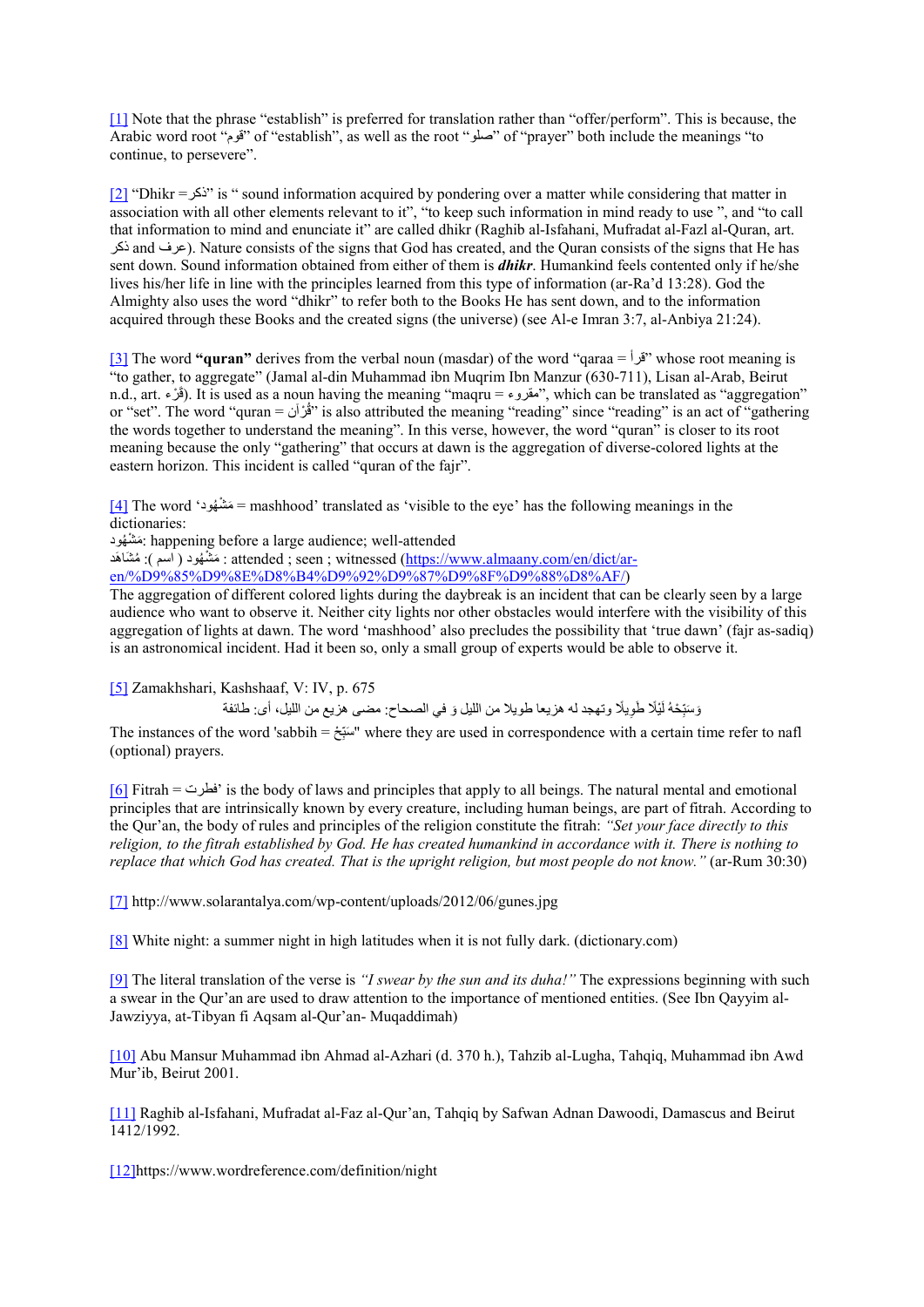#### <span id="page-40-0"></span>[\[13\]](#page-4-3) Mufradat

النور: الضوء المنتشر الذي یعین على الإبصار،

<span id="page-40-1"></span> $[14]$  The word "Rabb =  $\psi$ " can be translated correctly as "owner". A homeowner is called "rabb ad-daar" (Arabic Lit.), whereas an owner of some capital is called "rabb al-maal". The word rabb also includes the meanings "who brings up" and "who teaches". In our opinion, when all these denotations are considered, the best translation for "rabb" in English would be "master".

<span id="page-40-2"></span>[\[15\]](#page-5-1) *Iltifat*, meaning literally "turning to one side," is an art in Arabic literature. One of the obvious stylistic features of this art is the use of grammatical shifts from one personal pronoun to another unexpectedly (e.g. third to second and then to the first person, or first to second and then to the third person) to emphasize the expression. Sometimes, the tenses of the consecutive sentences may be changed from continuous tense to the future or from future tense to past, etc. Sometimes, the subject of the sentence may shift from singular to plural to express the majesty (e.g. using *We* instead of *I*). These are approved as rhetorical practices in Arabic, similar to practices in some European literature. Every language has its own styles of expression. This practice of Arabic may confuse the English reader. Therefore, at many of its incidents, expressions have been translated into English by disregarding this literal art.

<span id="page-40-3"></span>[\[16\]](#page-6-0) <http://www.mynet.com/haber/dunya/39-bin-metreden-dunyaya-atladi-656454-1>

<span id="page-40-4"></span> $[17]$  https://www.youtube.com/watch?v= es8nnnLAlI

<span id="page-40-5"></span>[\[18\]](#page-6-2) <http://www.haber7.com/foto-galeri/31166-dunyayi-hic-boyle-gordunuz-mu/p2>

<span id="page-40-6"></span>[\[19\]](#page-7-0) The word translated as 'erase' in the verse al-Isra 17:12 is 'mahw =المحو'. The verse states that the indicator of the night has been erased. Although a denotation of the word 'erase' is 'to remove, eliminate', we know that the night has still got the indicator, 'being dark', in conventional regions while it can be partially dark or completely illuminated in polar regions. Then, we must define 'mahw' as 'to erase partially or completely'.

<span id="page-40-7"></span>[\[20\]](#page-7-1) Raghib al-Isfahani, (d. 425 h.), Mufradat, art. أي)Tahqiq by Safwan Adnan Dawoodi, Damascus and Beirut 1412/1992)

We mentioned that "ayah  $=$   $\frac{1}{2}$ " means, a sign. A sign is an indication (wordreference.com) that signifies the existence or attribute of something. The verses of the Qur'an are indicators of the truth. Miracles of prophets are also called "ayah" in the Qur'an because miracles are indicators of their prophethood.

<span id="page-40-8"></span>[\[21\]B](#page-8-0)elow are two narrations from Prophet Muhammad (pbuh) about the ending time of fasting, which corresponds to the beginning of maghrib prayer time:

"إذا أقبل اللیل من ھھنا وأدبر النھار من ھھنا، وغربت الشمس، فقد أفطر الصائم"

*"When the night approaches from this side (i.e., the east) and the day withdraws from that side (i.e., the west) and the sun sets, then it is time for a person observing Saum (fasting) to break his fast."* (Bukhari, Sawm, 42, Hadith No: 1853; Muslim, Siyam 10, Hadith No: 51  $(1100)$ )

It is certain that sunset shall not be sought among the criteria to determine the beginning of nighttime in polar regions although it is mentioned in the hadith. The night's approach from the east and the daylight's withdrawal from the west, however, are essential to be observed.

The second hadith also establishes a direct connection between the night's approach from the east and the fasting-break time, i.e., the beginning of night (layl):

سرنا مع رسول الله صلى الله علیھ وسلم وھو صائم فلما غربت الشمس قال لبعض القوم: "یا فلان انزل فاجدح لنا، فقال: یا رسول الله لو أمسیت؟ قال: "انزل فاجدح لنا" قال: إن عليك نهارًا، قال: "انزل فاجدح لنا" قال: فنزل فجدح لهم فشرب رسول الله صلى الله عليه وسلم ثم قال: "إذا رأيتم .اللیل قد أقبل من ھھنا، فقد أفطر الصائم" وأشار بیده قبل المشرق

*"We were with the Messenger of God (pbuh) on a journey and he was observing Saum (fasting). When the sun set, he (pbuh) said to a person, 'Dismount and prepare the barley drink for us.' Upon this, he replied, 'O Messenger of God, there is daylight still.' The Messenger of God (pbuh) said, 'Get down and prepare barley drink for us.' He said, 'But it is still daytime.' The Messenger of God (pbuh) again said to him, 'Get down and prepare barely drink for us.' So he got down and prepared a barley drink meal for them. The Prophet (pbuh) drank of that and then said, 'When you perceive the night approaching from that side, a person observing Saum*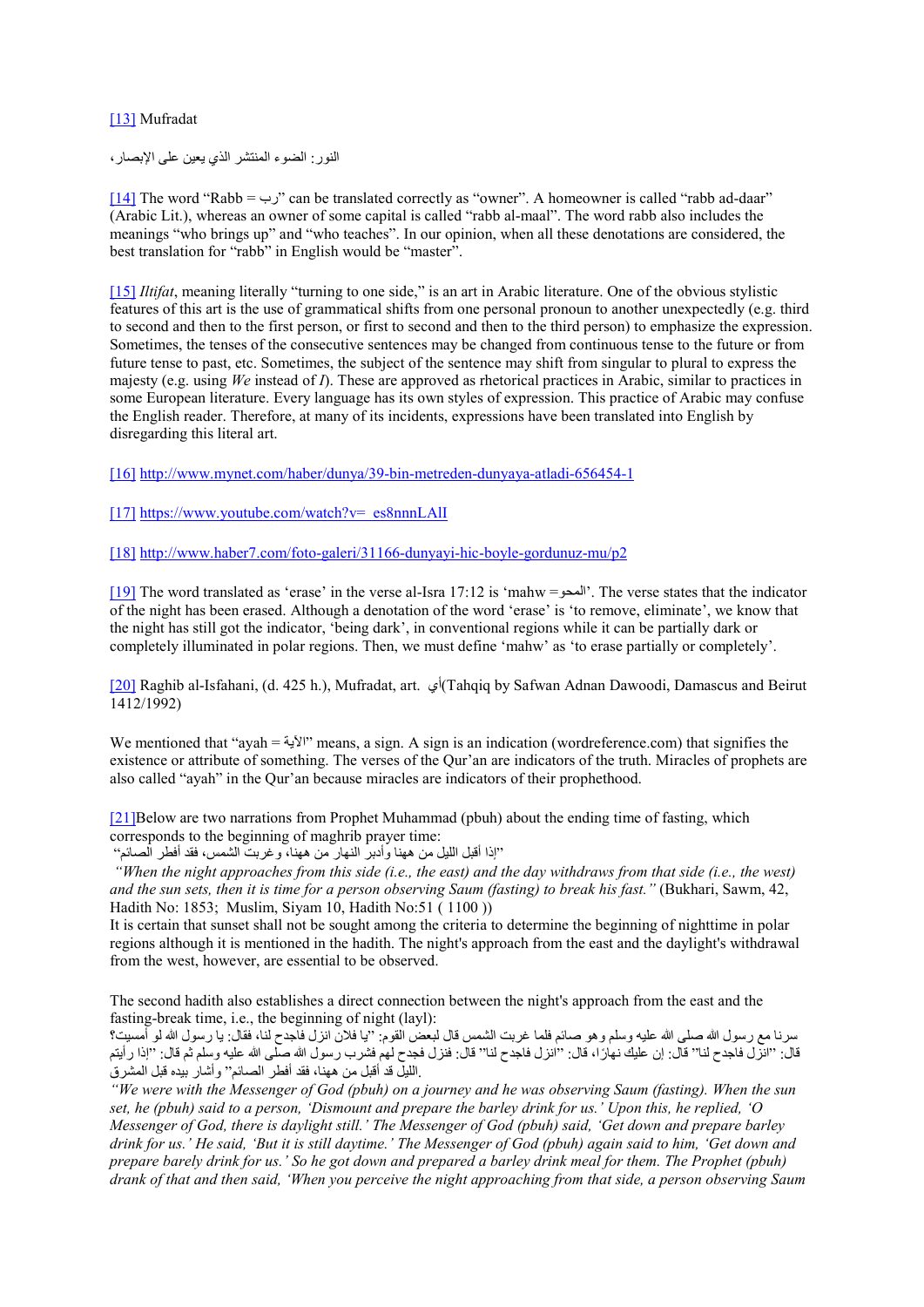*(fasting) should break the fast.' And he (pbuh) pointed towards the east with his hand."* (Riyad as-Salihin, Fadail -Book 9, Hadith no:1237 )

As will be explained further in the article, the density and colors of the sun lights at the beginning of maghrib prayer and end of fajr prayer times are identical, as well as the end of maghrib prayer and beginning of fajr prayer times. This symmetry, which is called mizan (balance), is also observed between isha prayer time and sahar time.

Keeping in mind the hadith that approach of the night from the east signifies the beginning of nighttime (layl), and utilizing the mentioned symmetry, the following result is deduced: **"When the daylight approaches from the west, the daytime begins"**.

<span id="page-41-0"></span>[\[22\]](#page-9-0) Deniz Kuvvetleri Komutanligi – Hidrografi yayını (Turkish Naval Forces Command – Publishings of Hydrography), Nautical Almanac for 1981, Istanbul 1980, p. 257.

<span id="page-41-1"></span>[\[23\]](#page-9-1) See footnote #19

<span id="page-41-2"></span>[\[24\]](#page-9-2) The great scholar of commentary Zamakhshari (d. 538/1144) offers the following three interpretations: The first interpretation:

*"The noun phrases 'the sign of the night' and 'the sign of the daytime', are like the numbers qualifying the noun (e.g. 'two nights'). It means 'We have erased the night which was one ayat and made the daytime, which is also one ayat, illuminating.' "* In our opinion, this interpretation does not conform to the text of the verse. God has erased not the night but the indicator of the night. If He had erased the night there would be night no more. Zamakhshari's second interpretation is as follows:

*"We have made the two things that illuminate the daytime and the night, namely the sun and the moon, two ayah. Then we have erased the ayah of the night by purging it of illumination and making it dark. Just as we cannot see the things removed from a signboard, nothing can be seen clearly at night."* In our opinion, this interpretation is also wrong. By saying *"…And We have made the night and the daytime two signs"* Allah informs us that these two are indicators in their own right. Whereas Zamakhshari, by assigning the meaning *"We made the sun and the moon, the two things that illuminate the night and day"*, deprives night and day of being indicators and replaces them with the sun and the moon. Despite the fact that God says that He has erased the sign of the night and made the sign of the daytime being enlightening, Az-Zamakhshari says that the moon has been de-illuminated and made dark. If the moon were to be the indicator of the night, the night would begin by the moon rise and end by the moonset. This is not the case. On the other hand, the moon could not have been deilluminated and made dark. Because God ordains: "… placed the moon in the heavens as a reflector of light and the sun as a source of light." (Noah 71:16)

Al-Zamakhshari's third and final interpretation is as follows:

*"The verse could mean 'we have erased the moon which was the sign of the night'. Since God has not created light for the moon as He had for the sun, the entities cannot be clearly seen in its light. (Mahmud b. Amr b. Ahmad az-Zamakhshari (d. 538/1144.), al-Kashshaaf, Beirut 1407 h. v. II, p. 652.)"* This interpretation is also unacceptable: If the indicator of the night was the moon and the moon was erased, we could not be speaking of the moon. Since God has not created light for the moon but for the sun, the light of the moon cannot be erased. Something can be erased only if it exists.

Ibn Kathir, one of the famous scholars of commentary had made the following interpretation on the matter:

*"Allah has created a sign for the night: an indicator that is associated with it. The indicator is the visibility of the darkness and the moon. He has created an indicator for the daytime which is illumination and the rise of the sun that is the source of that light. In order that they are recognized, He made their lights differentiate from each other."* (Ismail b. Omar b. Qatheer el-Qureishy (d. 744 h.), Tafseer Al-Qur'an al-azeem, (Tahkik Sami b. Muhammad Salamah) DaruTaibah, 1999/1420, v. V, p. 5.)

This interpretation cannot be accepted either. The verse does not mention that the indicator of the night was differentiated, but says it was erased.

Interpretations of Elmalili Hamdi Yazir can be summarized as the following:

*"If we were to call darkness the indicator of the night, by its removal, the night would have become like daytime. Therefore it is more appropriate to consider the moon as the indicator of the night. So, the moon was previously like the sun; both illuminating and heating. Allah had extinguished it and the moon, as we now know, came into being.* (Elmalili Muhammad Hamdi Yazir, Hak Dini Kur'an Dili, Istanbul 1936, v. IV, p. 3169-3170.)" This interpretation is also unsubstantiated. How come we claim that there is an indicator of the night and that it is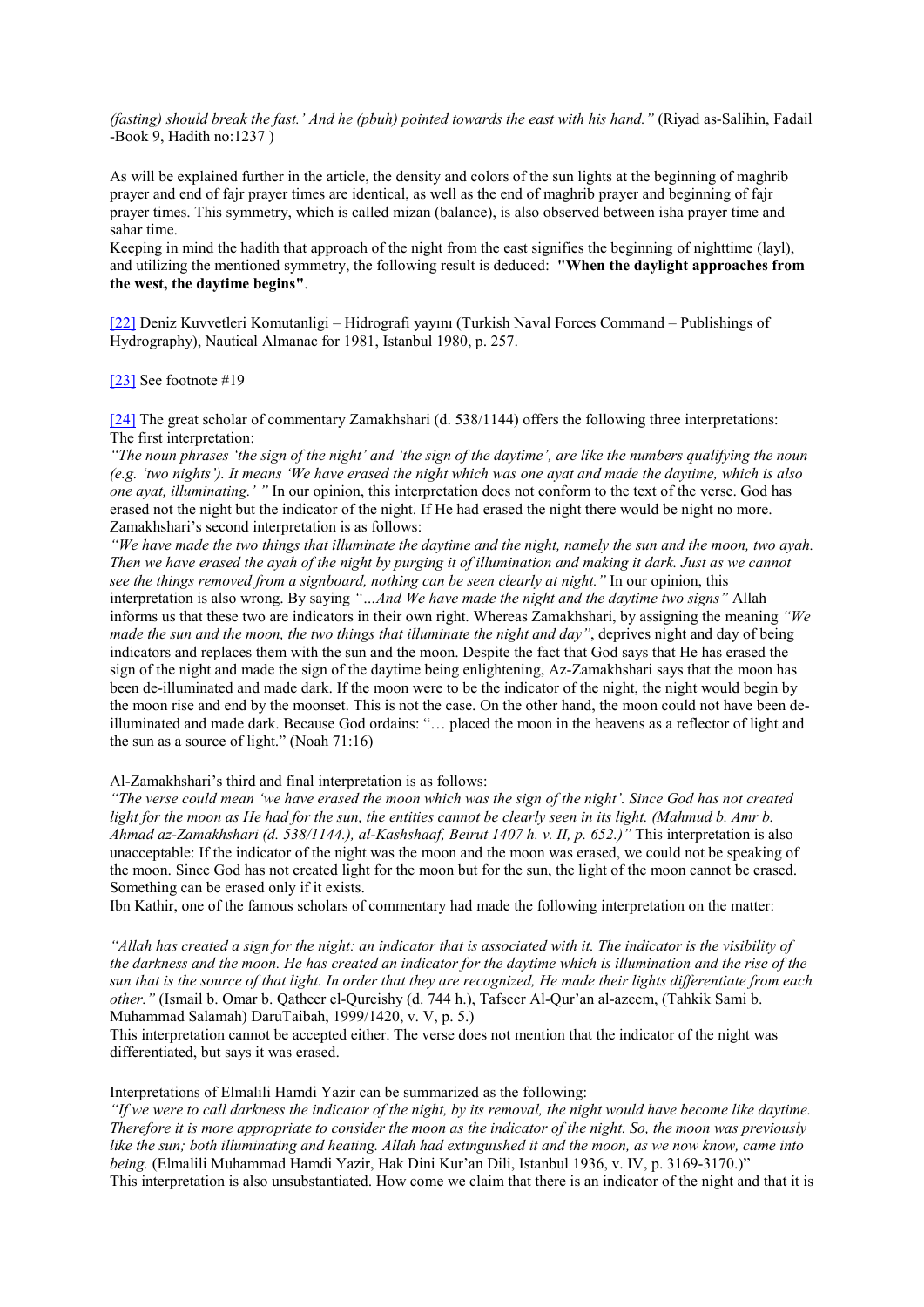the moon when the Almighty God says *"We have erased the sign (ayat) of the night".* If the moon were to be the indicator of the night, it would have to rise by the night and set by the night. The sentence starting with *'So, the moon was previously…'* does not have the slightest relation to the verse.

<span id="page-42-0"></span>[\[25\]](#page-10-0) Jamaluddin Muhammad Bin Mukaram Bin Manzoor (630-711), Lisan al-Arab, art. ,غطشBeirut trs.

<span id="page-42-1"></span>[\[26\]](#page-10-1) Al-Khalil ibn Ahmad al-Farahidi (d. 170h.), alAyn, art. مَ ظلْ , M. al-Makhzoomi & Ibrahim as-Samiraae,N.D.

<span id="page-42-2"></span>[\[27\]](#page-11-0) Muhammad Murtaza al-Zabidi, Taj al-Arus, art. خُلُم , Cairo 1306/1889.

أَظْلَمَ (الثَّغْرُ) : إذَا (تَلأْلاً) ، كَالماءِ الرَّقِيقِ، مِنْ شِدَّةِ رِقَّتِهِ،

<span id="page-42-3"></span>[\[28\]](#page-11-1) According to verse 79:29 the night has to be without duha.

<span id="page-42-4"></span>وحدثنا یحیى بن یحیى حدثنا عبد الله بن وھب عن موسى بن علي عن أبیھ قال سمعت عقبة بن عامر الجھني یقول \* ثلاث ساعات كان [\[29\]](#page-11-2) رسول الله صلى الله علیھ وسلم ینھانا أن نصلي فیھن أو أن نقبر فیھن موتانا حین تطلع الشمس بازغة حتى ترتفع وحین یقوم قائم الظھیرة حتى تمیل الشمس وحین تضیف الشمس للغروب حتى تغرب صحیح مسلم – عبد الباقي – (1 / 568

<span id="page-42-5"></span>[\[30\]](#page-11-3) Mufradat, art. سجد

<span id="page-42-6"></span>[\[31\]](#page-11-4) Ömer Nasuhi Bilmen, Büyük Islam Ilmihali, Mekruh Vakitler, p. 195, par. 404, Istanbul 1986.

<span id="page-42-7"></span>[\[32\]](#page-12-0) al-Nasai, Tartib Abu Guddah, 515.

أخبرنا محمد بن عبد الأعلى قال حدثنا معتمر قال سمعت معمرا عن الزھري عن أبي سلمة عن أبي ھریرة عن النبي صلى الله علیھ و سلم قال : من أدرك ركعة من صلاة العصر قبل أن تغیب الشمس أو أدرك ركعة من الفجر قبل طلوع الشمس فقد أدرك سنن النسائي – ترقیم أبي غدة- مع أحكام الألباني – (1 / 257(

<span id="page-42-8"></span>[\[33\]](#page-13-0) This translation was made disregarding the literal art of Iltifat. For further details, see footnote #15.

<span id="page-42-10"></span><span id="page-42-9"></span>[\[34\]](#page-14-0) http://www.safrancicegi.com/wp-content/2008/04/image00840.gif

[\[35\]](#page-14-1) Mufradat, art.النھر .وھو في الشرع: ما بین طلوع الفجر إلى وقت غروب الشمس، وفي الأصل ما بین طلوع الشمس إلى غروبھا

<span id="page-42-11"></span>[\[36\]](#page-15-0) Akmal al-Din Muhammad Bin Mahmud al-Babarti, d. 786 h. , n.d., s.l, v. III, p. 280.

النَّهَارُ الشَّرْعِيُّ ، وَهُوَ الْيَوْمُ بِالنَّصِّ وَهُوَ قَوْله تَعَالَى { وَكُلُوا وَاشْرَبُوا حَتَّى يَتَبَيَّنَ لَكُمْ الْخَيْطُ الْأَبْيَضُ } الْآيَةَ ََُّ

<span id="page-42-12"></span>[\[37\]](#page-15-1) The word 'manzil' is ism al-makaan, ism al-zaman, and masdar meemi in Arabic.

<span id="page-42-13"></span>[\[38\]](#page-16-0) sibelcelikkol.blogspot.com

<span id="page-42-14"></span>[39] https://encryptedtbn0.gstatic.com/images?q=tbn:ANd9GcR5PvgctyrC26OLZkOLfrMBHaw8LHFrHIfrMBHaw8LHFrHI

<span id="page-42-15"></span>[\[40\]](#page-17-0) <https://astro.unl.edu/classaction/images/lunarcycles/lunarcycles.html>

<span id="page-42-16"></span>[\[41\]](#page-17-1) See ar-Rahman 55:5, Ya-Sin 36:39, Jonah 10:5, al-Baqarah 2:189

<span id="page-42-17"></span> $\frac{[42]}{[42]}$  $\frac{[42]}{[42]}$  $\frac{[42]}{[42]}$  Muslim, Siyam, 1080 (15)

<span id="page-42-18"></span>[\[43\]](#page-17-3) Muslim, Siyam, 1081 (18-19)

<span id="page-42-19"></span>[\[44\]](#page-18-0) This translation was made disregarding the literal art of Iltifat. For further details, see footnote #15.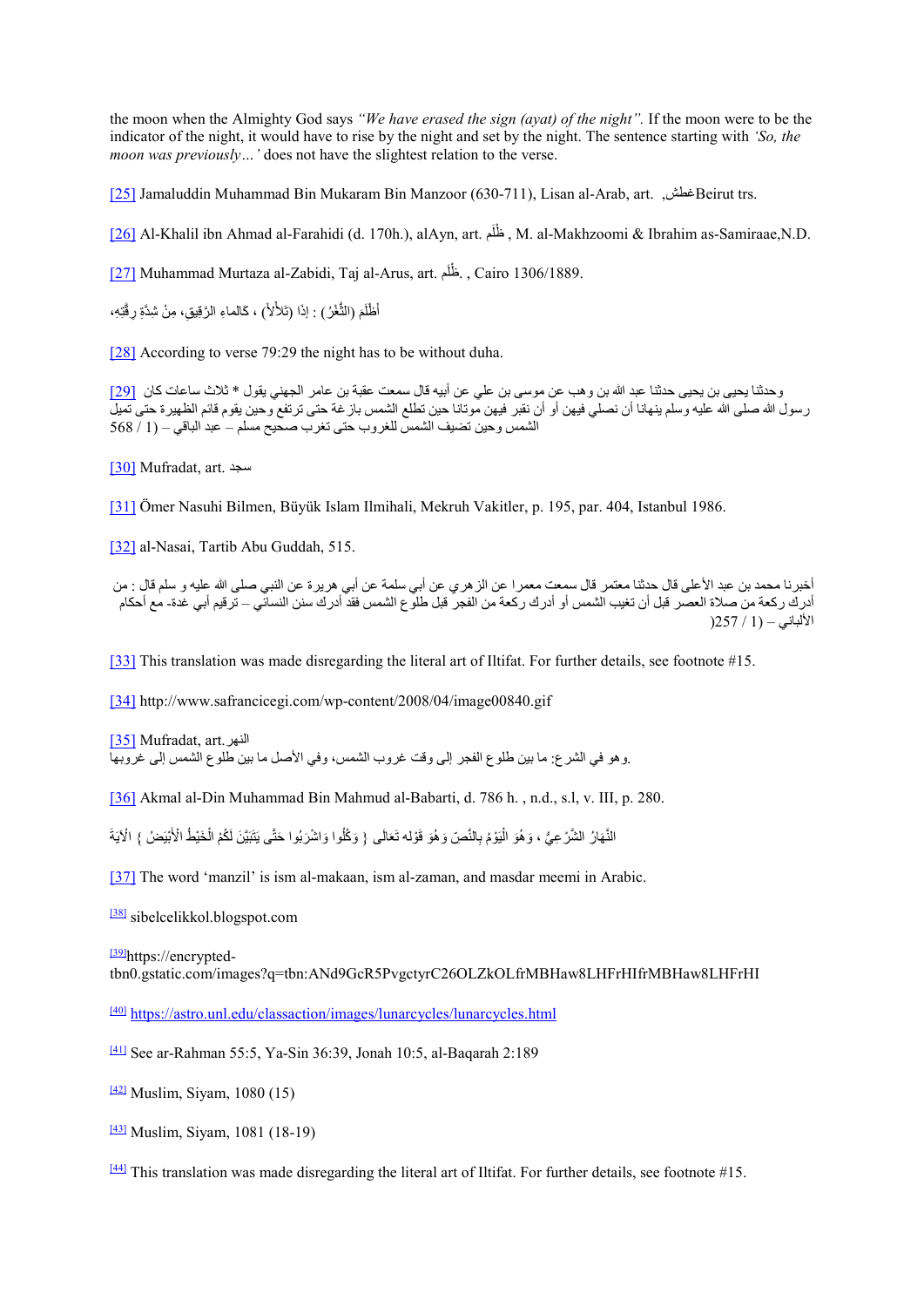<span id="page-43-0"></span> $\frac{[45]}{[45]}$  $\frac{[45]}{[45]}$  $\frac{[45]}{[45]}$  See the footnote #21 for further details.

<span id="page-43-1"></span>[\[46\]](#page-20-0) al-Ayn, Mufradat; Isma'il ibn Hammad al-Jawhari, al-Sihah, (Tahqiq: Ahmad Abdulghafur Attar), Beirut 1983; Abu l-Husayn Ahmad bin Faris bin Zakariyya, Mu'jam Maqayis al-Lugha (d. 370 h.), Beirut, n.d.

<span id="page-43-2"></span>[\[47\]L](#page-21-0)isan al-Arab, art. طرف

والطَّرَف: الناحیة من النواحي

<span id="page-43-3"></span>[\[48\]](#page-22-0) Bukhari, Witr 2.

«كُلَّ اللَّيْلِ أَوْتَرَ رَسُولُ اللَّهِ صَلَّى اللهُ عَلَيْهِ وَسَلَّمَ، وَانْتَهَى وِتْرُهُ إِلَى السَّحَرِ» ا<br>ا َّ **َ** 

<span id="page-43-4"></span>[\[49\]](#page-22-1) Bukhari, Tahajjud 7.

«مَا أَلْفَاهُ السَّحَرُ عِنْدِي إِلَّا نَائِمًا» تَعْنِي النَّبِيَّ صَلَّى اللهُ عَلَيْهِ وَسَلَّمَ َّ َْ

<span id="page-43-5"></span>[\[50\]](#page-23-0) See al-Muzzammil 73:20

<span id="page-43-6"></span>[\[51\]](#page-24-0) The short midday nap, which is called "qaylulah" in Arabic culture, is mentioned in verse 58 Surah an-Nisa.

<span id="page-43-7"></span>[\[52\]](#page-24-1) It is written in several internet resources that this phenomenon was introduced in West by psychiatrist Carl Jung and called "**Enantiodromia**". This phenomenon, however, is also known as one of the basic principles of Yin-Yang: "*Yin and Yang can transform into one another*". Since it is a natural phenomenon, our ancestors might have suggested this idea even before then.

<span id="page-43-8"></span>[\[53\]](#page-25-0) https://uit.no/startsida

<span id="page-43-9"></span>[\[54\]](#page-27-0) Abu al-Qasim Mahmud ibn Umar ibn Muhammad al-Khwarizmi Al-Zamakhshari (d. 538/1144), al-Kashshaf, Beirut 1407 h., v. IV, p. 675.

طائفة :مضـي هزيـع من الليل، أي :وَسَبِّحْهُ لَيْلًا طَوِيلًا وتـهجد لـه هزيعا طويلا من الليل وَ في الصـحاح ِ The word "sabbih = "سبَغ" is used in the Qur'an to refer to optional (nafl) prayers. ِ

<span id="page-43-10"></span>[\[55\]](#page-27-1) Mufradat, art. النھر

<span id="page-43-11"></span>[\[56\]L](#page-27-2)isan al-Arab, art. طرف

<span id="page-43-12"></span>[\[57\]](#page-28-0) Muhammad ibn Jarir al-Tabari, Jami' al-Bayan fi Tafsir al-Qur'an (Tahqiq: Ahmad Muhammad Shakir), v. XIV, p. 514-516, Beirut 1420/2000.

<span id="page-43-13"></span>[\[58\]](#page-28-1) al-Sihah, Maqayis, Lisan al-Arab, Qamus.

<span id="page-43-14"></span>[\[59\]](#page-28-2) Muhammad ibn Ismail al-Bukhari (d. 256 h.), al- Tarikh al-Kabir, Tahqiq: Mustafa Abdulqadir Ahmad, Beirut 1422 h. 2001 mx; Hadith No; 1948; Diya al-Din al-Maqdisi (d. 643 h.), Tahqiq: Abd al-Malik Ibn Duhaysh, Saudi Arabia, n.d., Hadith no: 1450; Abu Ya'la al-Mawsili (d. 307 h.), Tahqiq: Hussain Salim Asad, Musnad, Damascus – Beirut 1412/1992, Hadith no: 4004.

<span id="page-43-16"></span><span id="page-43-15"></span>[\[60\]](#page-28-3) Sunan Abu Dawud, Salat 393; Tirmidhi, Mawaqit, 1.

سِ هُرَيْرَةَ – رضي الله عنه – أَنَّ رَسُولَ اللَّهِ – صلى الله عليه وسلم – قَالَ: – مَنْ أَدْرَكَ مِنْ اَلصُّبْحِ رَكْعَةً قَبْلِ أَنْ تَطْلُعَ اَلشَّمْسُ فَقَدْ –[1](#page-28-4)61ه<mark>ا</mark><br>وَهُوَ يَسُوءُ أَن[ْ](#page-28-4)هُ بِيَّةٍ عَمْرَةً وَ يَوْتُو ؚ<br>ا وَ عَنْ أَبِي هُرَيْرَةَ – رضـي الله عنه – أنَّ رَسُولَ اَللَّهِ – صلى الله عليه وسلم – قَالَ: – مَنْ أَدْرَكَ مِنْ اَلصُّبْحِ رَكْعَةَ قَبْلِ أَنْ تَطْلَعَ اَلشَّمْسُ فَقَدْ -161[<u>ا<sup>6]</mark></mark><br>أدْرَكَ اَلصُّبْحَ, وَمَنْ أَدْر</u></sup> َل ً**ٔ** َل (608).

<span id="page-43-17"></span>[\[62\]T](#page-29-0)abari, Tafsir, v. III, p. 524 onw.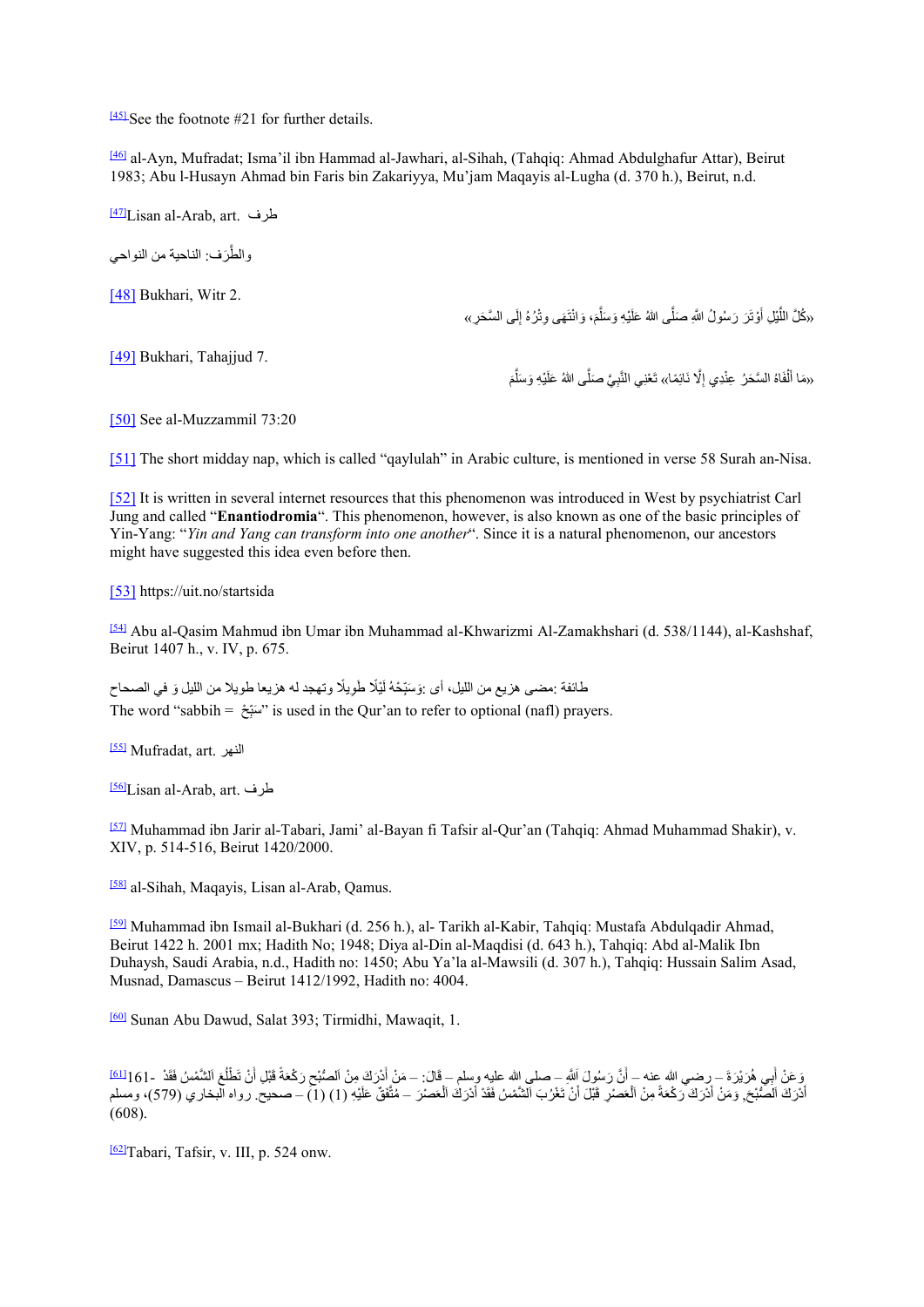<span id="page-44-0"></span>[\[63\]L](#page-29-1)isan al-Arab, art. زلف.

الزَّلَفُ والزُّلْفَى: القُربةُ والدَّرَجة والمَنزلةُ ... والزُّلْفةُ الطائفةُ من أوّل الليل، والجمع زُلَفٌ وزُلَفاتٌ. ابن سيده: وزُلَفُ الليلِ: ساعات من أوّله َ.<br>و َؘ<br>ا ا<br>ا

<span id="page-44-1"></span>[\[64\]B](#page-29-2)ukhari, Muslim, Abu Dawood, Nasai, Ahmad b. Hanbal, and Tirmidhi. The text is from Tirmidhi.

حدثنا هنادُ بْنُ السريِ حدثنا عبْدُ الرحْمنِ بْنُ أَبِي الزنادِ عنْ عبْدِ الرحْمن بْنِ الحارثِ بْنِ عياشٍ بْنِ أَبِي ربِيعةٍ عنْ حكِيمٍ بْنِ حكِيمٍ وهُو ابْنُ عبادِ بْنِ ا<br>ا حُنيْفٍ أخْبرنِي نافِعُ بْنُ جُبيْر بْنِ مُطْعِمِ قَالٍ أخْبرنِي ابْنُ عباسٍ أن النبِي صلى اللهم عليْهِ وسلم قال أمنِي حِبْريا ُ عليْهِ السلام عِنْد الْبيئتِ مرتيْنِ فصلى ْ֦֧֧֧֓֓<u>֖֚֓</u>֚֓ الظهر فِي الْأُولى مِّنْهُما حِين كان الْفيْءُ مِثْل الشر اكِ ثُم صلى العصر حِين كان كُل شيءٍ مِثْل ظِلهِ ثُم صلّى الْمغْرِب حِين وجبتِ الشمْسُ وافْطر الصائِمُ ا<br>ا ا<br>ا ؚْ<br>ا .<br>ا ْ**ٔ** نُم صلى الْعِشاء حِين غاب الشفقُ ثُم صلى الْفجْر حِين برق الْفجْرُ وحرُم الطعامُ على الصائعِ وصلى الْمرة الثانية الظهر حِين كان ظلّ كُل شيءٍ مِثْلُهُ ْا<br>ا ֡֡**֡** ֡֡<u>֡</u> ْ وَقْتِ الْعصْرِ بِالْأُمْسِ ثُم صلى الْعصْر حِين كان ظِل كُل شيءٍ مِثْليْهِ ثُم صلى الْمغْرب لِوقْتِهِ الْإُولِ ثُم صلى الْعِشاء الْآخِرة حِين ذهب ثُلُثُ اللَّيْلِ ثُم صلى ؚ<br>ا اً<br>ا **ٔ** ֦֧֧֟֓<u>֖֚</u> الصنح حِين أسفرتِ الْأَرْضُ ثُم الْنَفت إلى جِبْرِيلُ فقال يا مُحمدُ هذا وقْتُ الْأَنْبِياءِ مِنْ قَبْلِك والْوقْتُ فِيما بيْن هذيْنِ الْوقْتَيْنِ ֧֦֧֦֧֦֦֧֦֧֝<u>֚֓</u>֚֓

<span id="page-44-2"></span>[\[65\]A](#page-29-3)hmad b. Hanbal (d. 241 h.), Musnad, Tahqiq: Shuaib al-Arnaut, Adil Murshid, and others; Muassasat al-Risalah 1421h./2001; V: 38, p. 503.

"بادروا بصلاة المغرب قبل طلوع النجم"

والسَّحَرُ والسُّحْرةُ: بياض يَعْلُو السَّواد،

<span id="page-44-3"></span>[\[66\]](#page-29-4) Deniz Kuvvetleri Komutanligi – Hidrografi yayını (Turkish Naval Forces Command – Publishings of Hydrography), Nautical Almanac for 1981, Istanbul 1980, p. 257.

<span id="page-44-4"></span><sup>[\[67\]](#page-30-0)</sup> Based on image https://www.yearlightcalendar.com/img/photos/fullsize/1323194161\_twilight.jpg

<span id="page-44-5"></span>شَّفَقُ Lisan al-Arab, art. تَسْفَقُ

<span id="page-44-6"></span> $\frac{[69]}{[69]}$  $\frac{[69]}{[69]}$  $\frac{[69]}{[69]}$  See the footnote #56.

<span id="page-44-7"></span>[\[70\]](#page-31-1) Abu Dawood, Salat, 6; Ibn Majah, Salat, 7; Ahmad b. Hanbal, 4/147,4/117, 422

وعن عقبة بن عامر: "أن النبي صلى الله علیه وآله وسلم قال: لا تزال أمتي بخیر أو على الفطرة ما لم یؤخروا المغرب حتى تشتبك النجوم" . [\[71\]](#page-31-2) Bukhari, Muslim

<span id="page-44-8"></span>

<span id="page-44-9"></span>وعنْ رافعِ بن خديج رضـي الله عنه قالَ: كُنّا نُصَلّي المغْربَ معَ رسول الله صَلّى الله عَلَيْهِ وَسَلّم فيَنْصرفُ أحدُنا وإنـه لَيُبصـرُ مَوَاقعَ نَبْلِهِ. متفق عليه. ֖֖֖֖֖֖֖֖֖֚֚֚֚֚֚֚֚֚֚֚֚֚֡֬<br>֧֢ׅ֖֧֚<u>֚</u> ֖֖֖֖֖֖֖֖֖֖֖ׅ֖֚֚֚֚֚֚֚֚֚֚֚֚֚֚֡֬<u>֚</u> [\[72\]Z](#page-32-0)amakhshari, op.cit., v. VII, p. 339.

<span id="page-44-10"></span>[\[73\]](#page-32-1) Abu Dawood, Salat 7; hadith no 420.

<span id="page-44-11"></span>[\[74\]](#page-32-2)

َّوَوَقْتُ الْمَغْرِيبِ مَا لَمْ يَسْقُطْ نَوْرُ الشَّفَقِ وَوَقْتُ الْعِشَاءِ إِلَى نِصْفِ اللَّيْلِ ا<br>ا ֡֡**֡** َْ

Muslim, Masajid, Bab 31- Awqat as-Salawat al-Khums, hadith no: 172 ; Nasai, Mawaqit, Bab 15 – Akhir al-waqt al-maghrib, hadith no: 521

<span id="page-44-12"></span>[\[75\]L](#page-32-3)isan al-Arab, art. فجر

<span id="page-44-13"></span>[76] Tahzib al-Lugha

<span id="page-44-14"></span>[77]Mufradat

اختلاط ظلام آخر اللیل بضیاء النھار،

<span id="page-44-15"></span>[\[78\]I](#page-32-4)sma'il ibn Hammad al-Jawhari (d. 393 h.), al-Sihah, art. سحر)Tahqiq: Ahmad Abdulghafur Attar), Beirut 1407/1987.

والسَحَرُ قُبَيْلَ الصُبْحِ

<span id="page-44-16"></span>[\[79\]Q](#page-32-5)urtubi, al-Jami li Ahkam al-Quran, v. XVII, p. 144, Cairo, 1384/1964.

والسحر: ھو ما بین آخر اللیل وطلوع الفجر، وھو في كلام العرب اختلاط سواد اللیل ببیاض أول النھار، لان في ھذا الوقت یكون مخاییل اللیل ومخاییل النھار.

<span id="page-44-17"></span> $\frac{[80]}{2}$  $\frac{[80]}{2}$  $\frac{[80]}{2}$  The word ' المصعدة $\frac{1}{2}$ =al-mas'adu' in the hadith is an object (ism al-mafool) of the root ' = المصعد $\frac{1}{2}$ lal is'adu ' . It means ' المرتفع = al- murtafe' = ascending' .

<span id="page-44-19"></span><span id="page-44-18"></span>[\[81\]](#page-33-1) Abu Dawood, Waqt al-suhoor, hadith no:2348; Sunan Tirmidhi, Ma jaae fi bayan al-fajr, hadith no:705. <sup>[82]</sup>Bukhari, Libas 16.

لِحِقَ النَّبِيُّ صَلَّى اللهُ عَلَيْهِ وَسَلَّمَ وَأَبُو بَكْرٍ بِغَارٍ فِي جَنَلٍ يُقَالُ لَهُ ثَوْرٌ، فَمَكُثَ فِيهِ ثَلاَثَ إِلَيَالٍ، يَبِيتُ عِنْدَهُمَا عَبْدُ اللّهِ بِنُ أَبِي بَكْرٍ، وَهُوَ غُلاَمٌ سَابٌ لَقِنٌ ثَ َ َ ؚ<br>ا فَيَرْحَلُ مِنْ عِنْدِهِمَا سَحَرًا، فَيُصْبِحُ مَعَ فَرَّيْشٍ بِمَكَّةَ كَبَائِتٍ، فَلاَ يَسْمَعُ أَمْرًا يُكَادَان بِهِ إلَّا وَعَاهُ، حَتَّى يَأْتِيَهُمَا بِخَبَرٍ ذَلِكَ حَتَّى عَلَيْهِمَا مِنْ الْمَحْمَلَ وَسَمْعُ أَم **ُ**  $\overline{\phantom{a}}$ ََعَامِرُ بْنُ فُهَيْرَةَ مَوْلَى أَبِي بَكْرٍ مِلْحَةٍ مِنْ غَنَمٍ، فَيُرِيحُهَا عَلَيْهِمَا حِينٌ تَذْهَبُ سَاعَةٌ مِنَ العِشَاءِ، فَيَبِيتَانِ فِي رِسْلِهِمَا حَتَّى يَنْعِقَ بِهَا عَلَيْهِمَا حِينٌ تَذْهَبُ سَاعَةٌ مِنَ ُ֧֖֖֖֖֖֖֖֧֚֚֚֚֚֚֚֚֚֚֚֚֚֚֚֚֚֚֚֚֚֝<u>֟</u> ٌََّالمستقبل المستقبل المستقبل المستقبل المستقبل المستقبل المستقبل المستقبل المستقبل المستقبل المستقبل المستقبل ال<br>المستقبل المستقبل المستقبل المستقبل المستقبل المستقبل المستقبل المستقبل المستقبل المستقبل المستقبل المستقبل ال َبَفْعَلُ ذَلِكَ كُلَّ لَيْلَةٍ مِنْ تِلْكَ اللَّيَالِي الثَّلاَثِ ֡֡**֡** ِل

<span id="page-44-20"></span><u>قَرْ</u>ء .Eisan al-Arab, art

<span id="page-44-21"></span>[\[84\]M](#page-34-1)ufradat

<span id="page-44-22"></span>[\[85\]](#page-34-2) Abu al-Hasan Ali ibn Muhammad al-Mawardi (d. 450 h.) Tahqiq; Ali Muhammad Muawwad, Adil Ahmad Abd al-Mawjud, al-Hawi al-Kabi fi Fiqh al-Imam al-Shafi, Beirut 1419/1999, v. II, p.24.